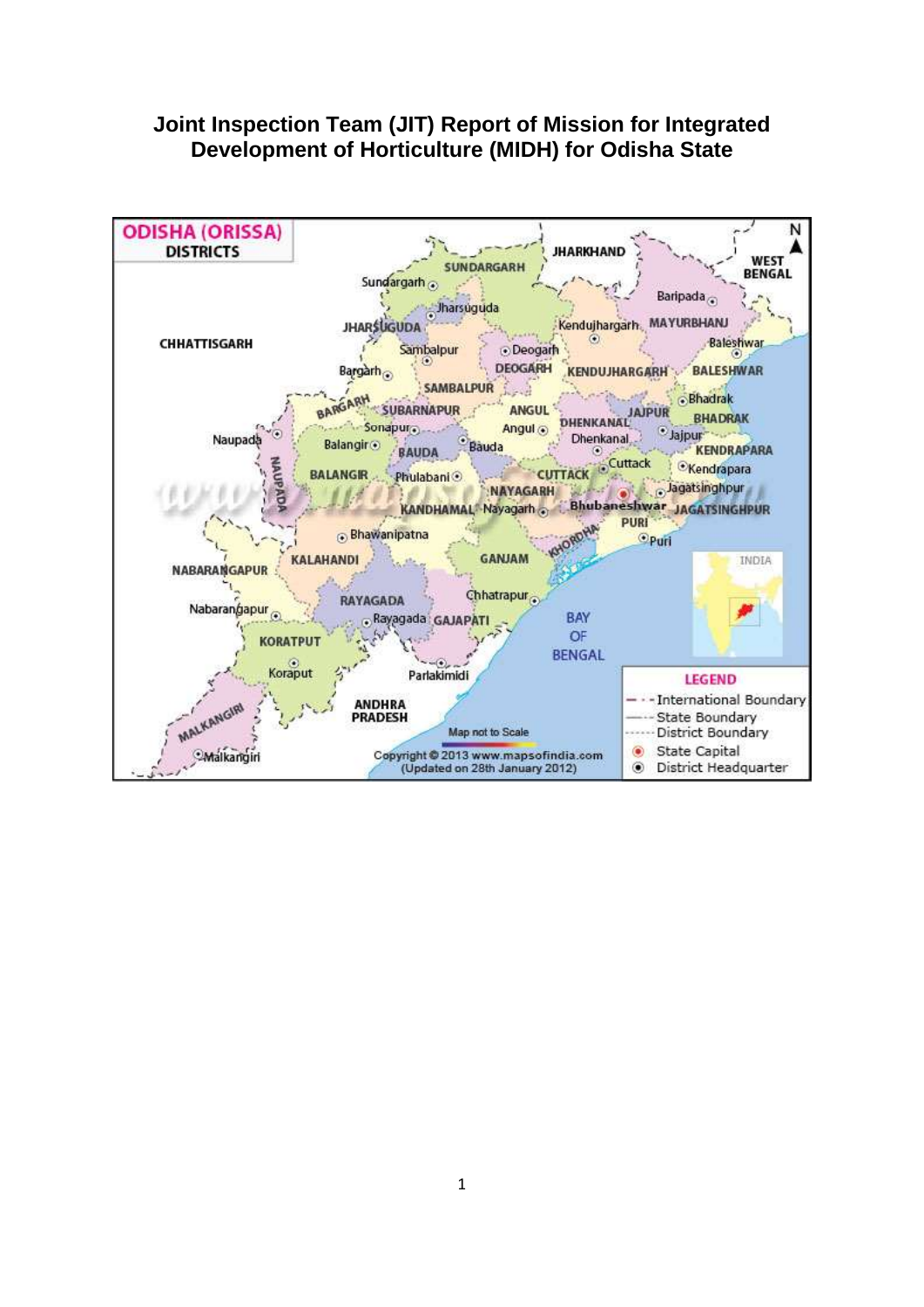### **INDEX**

| SI.No | Topic                              | Page No. |
|-------|------------------------------------|----------|
| 1.    | General Observation of JIT         | 3        |
| 2.    | Introduction                       | 4        |
| 3.    | <b>Field Visits</b>                |          |
| (i)   | <b>Visit to Dhenkenal District</b> | 7        |
| (ii)  | <b>Visit to Keonjhar District</b>  | 18       |
| (iii) | Visit to Mayurbanj District        | 33       |

#### **Dates of Visit: 08.09.2014 to 12.09.2014**

#### **Team Members:**

- 1. Smt. Anuradha Vemuri, Additional Commissioner (MIDH) Ministry of Agriculture, Govt. Of India, New Delhi
- 2. Dr. H V L Bathla Chief Consultant (MIDH) Ministry of Agriculture, Govt. Of India, New Delhi.
- 3. Shri. R.K. Chawla, Section Officer (MIDH) Ministry of Agriculture, Govt. Of India, New Delhi.
- 4. Dr. J.N. Das, Associate Prof. Horticulture OUAT, Bhubaneswar,
- 5. Prof. Dillip Kumar Dora Professor & PI, PFDC, Department of Vegetable Science, Odisha University of Agri & Technology, Bhubaneswar.
- 6. Dr. Homey Cheriyan, Director, Directorate of Arecanut and Spices Development, Calicut, Kerala.
- 7. Mr. Venktesh Hubli Director, DCCD, Kochi, Kerala
- 8. Shri D.P Sarangi, Representative SHM, Odisha State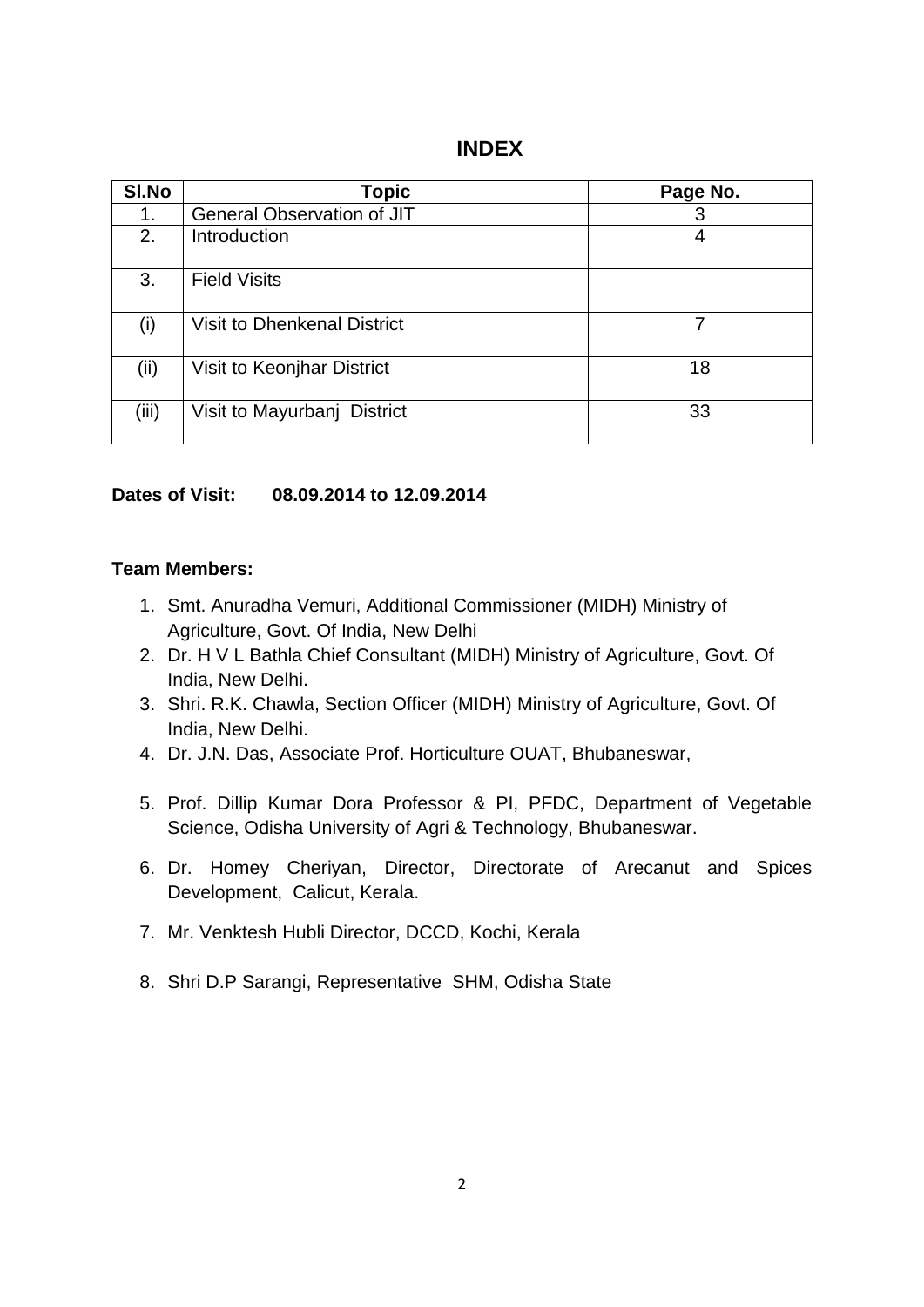#### **General Observations/Recommendations:**

- 1. Establishment of new plantation of fruits in clusters of tribal groups under MGNREGS along with the convergence of other schemes like NMMI for supplementation of drip irrigation and plastic mulching under MIDH deserves great appreciation. Now, the State Horticulture Department need to see that the good work started yields good results by ensuring that irrigation is made available in all such clusters, the man power required for pruning specially of mango orchards is deployed and pruning done at the appropriate time. Market linkage and processing also needs to be looked into urgently.
- 2. Farm ponds supported should be located at proper level and have reasonable catchment area to ensure better harvesting of rain water.
- 3. Farmers, especially with small holdings, need to be given training in the production technologies of the crop under cultivation.
- 4. Sign boards with NHM logo need to be fixed for different activities.
- 5. Beneficiaries availing support under NMMI need adequate training to ensure post installation maintenance. Training on fertigation scheduling and application is also required.
- 6. In areas established with rubber plantations, ginger and turmeric can be cultivated as inter crops in the initial years.
- 7. MIDH schemes to be popularized among small and marginal farmers also.
- 8. Implementation of schemes for protected cultivation to be reviewed in terms of structure used, crops recommended etc., as the establishments inspected were not running profitably.
- 9. In case of polyhouses, there is a need to have some sort of agreement with the firms for maintenance of polyhouses for initial 2-3 years.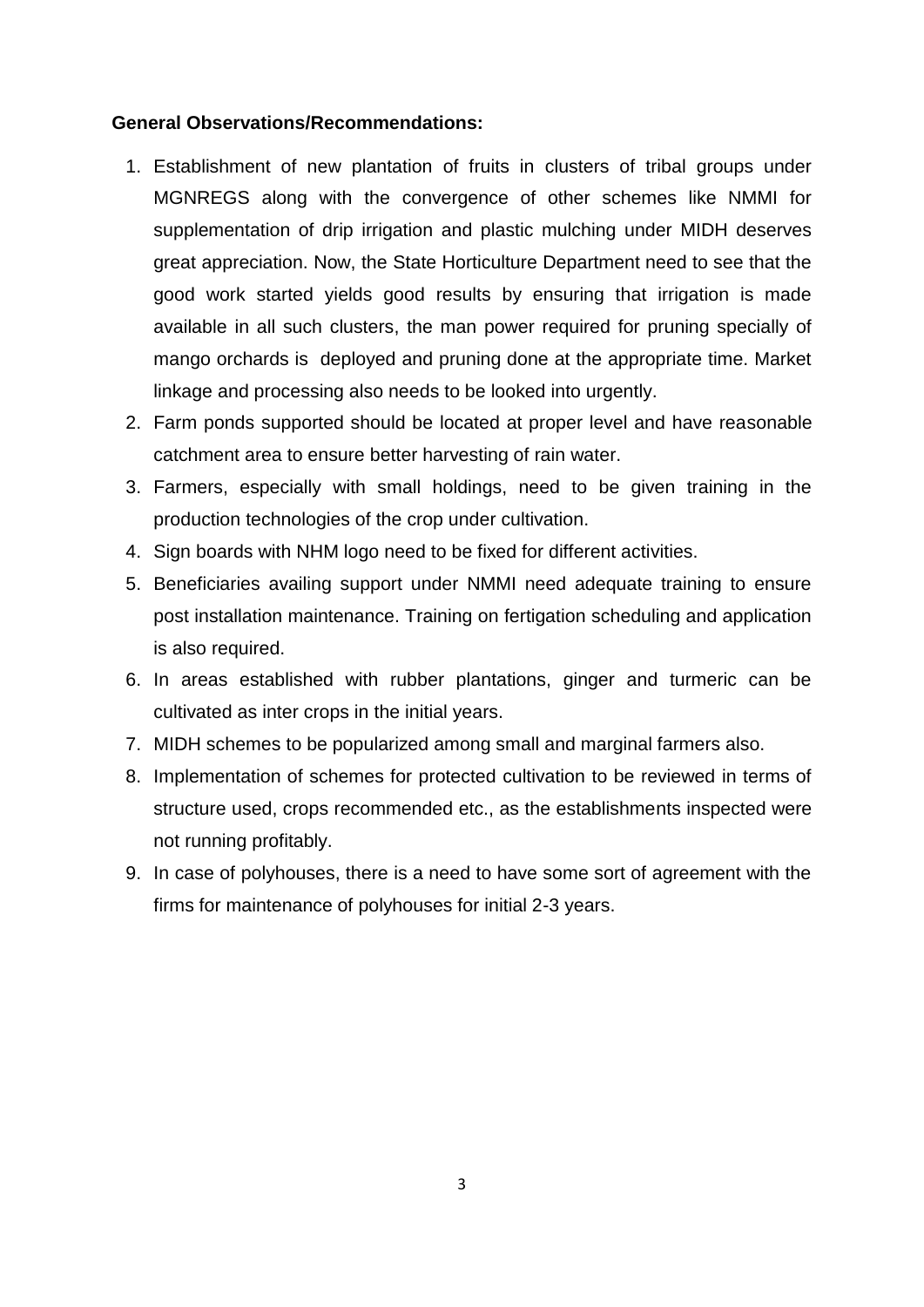### **STATE: ODISHA**

#### **Introduction**

Horticulture consisting of fruits, vegetables, spices, floriculture, root & tuber crops, mushrooms, medicinal & aromatic plants as well as plantation crops has emerged as a core sector in agriculture due to its substantial increase both in area and production. Today horticulture has established its credibility in improving income through increased productivity, generating employment and in enhancing export besides providing household nutritional security. The growing economic importance of horticultural crops especially fruits; vegetables and flowers could be attributed to the increasing demand arising from domestic as well as overseas markets. The increasing domestic demand could be attributed to the increase in income, population growth, changing consumption pattern and growing awareness for better nutrition. At national level horticulture sector has emerged as a potential player in the Indian economy contributing 30% to GDP in agriculture from more than 8.5% area under horticultural crops as well as a means of diversification in overall development of agriculture. The earlier seasonal availability of fruits and vegetables has now extended to all the year round, increasing the per capita consumption of fruits and vegetables. The national goal of achieving 4% growth in agriculture can be achieved through the major contribution in growth from horticulture.

One important trend observed in the last five years is that horticulture development has gradually moved out of its rural areas to urban areas and from traditional agricultural enterprise to the corporate sector. This trend has led to the adoption of improved technology, greater commercialization and professionalism in the management of production and marketing of different horticulture crops. The National Horticulture Mission Schemes have helped in exploring the horticulture potential of the State since 2005-06 as it provides scope for taking up a variety of components in areas of development of planting material, production and productivity improvement programmes, PHM and marketing.

Odisha is the 10<sup>th</sup> largest state in area and 11<sup>th</sup> in population in the country, accounting for 5% of the geographical area and 4% of the population of the country. The state has a geographical area of 1.56 lakh sq. km and population of 3.68 crores

4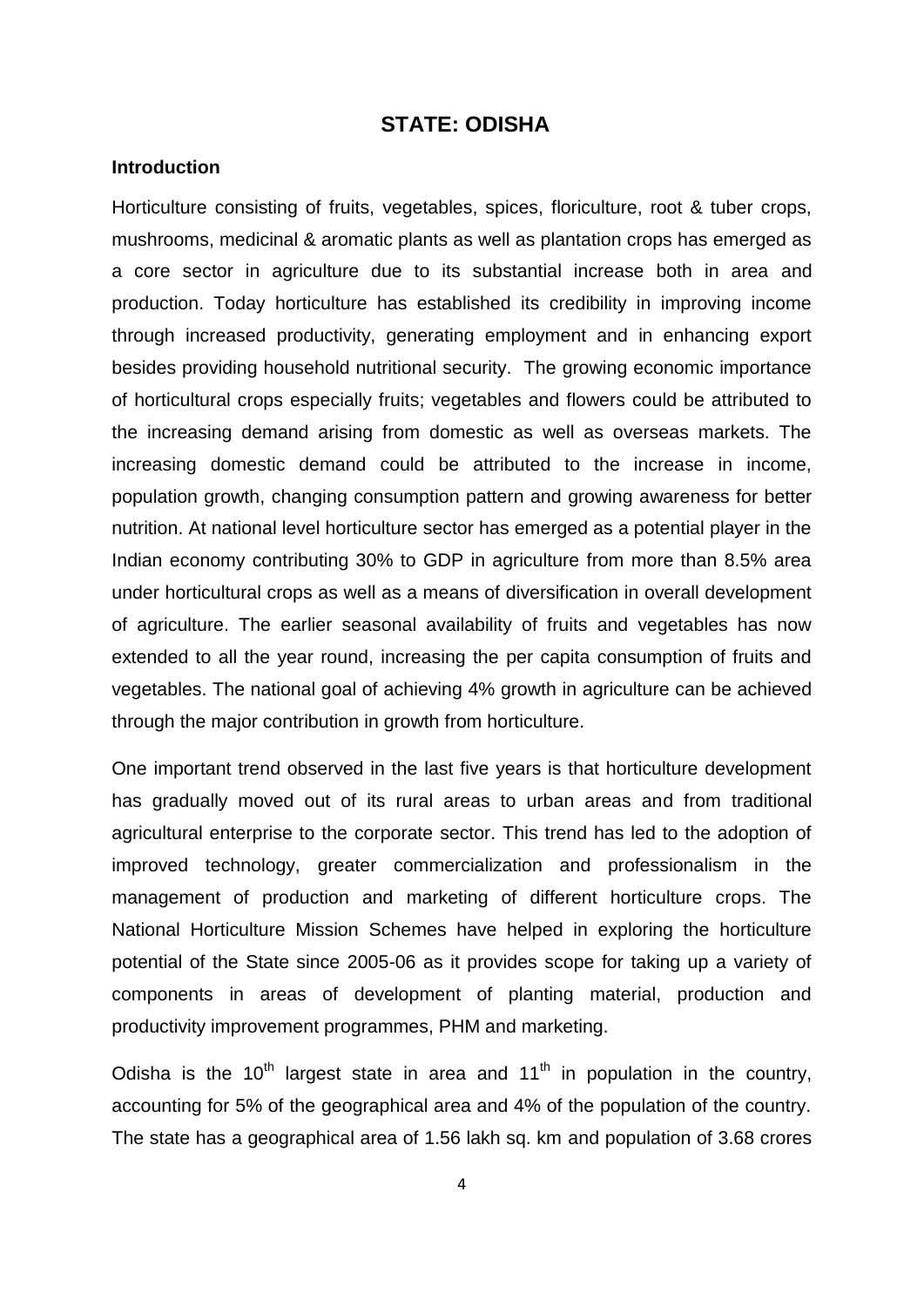as per 2001 census. Administratively the state is divided into 30 districts, 58 subdivisions, 314 CD blocks, 171 tahasils, 35 municipalities and corporations, 6234 gram panchayat and 11349 villages. Out of the total population, Scheduled Caste and Scheduled Tribes constitute 17% and 22% of the total population respectively. 85% of the population lives in rural area. Cultivators and agricultural labourers constitute 65% of the total workforce. The total literacy percentage is 63.08. The state is located in the eastern region of the country and spreads 450 kms along the Bay of Bengal.

**Climate:** The climate of the state is tropical, characterized by high temperature, high humidity, medium to high rainfall and a mild winter. The normal rainfall is 1482.2 mm distributed over 72 rainy days. South West monsoon contributes about 81-83 % of the annual rainfall in 53-57 days during June-September. The mean annual temperature of the State is  $26.89^{\circ}$  C with mean annual maximum of 32.56 $^0$  C and mean annual minimum of 21.30 $^0$  C.

**Soil :** From the physio-graphic point of view, the State consists of four Zones, viz. (i) Northern Plateau (ii) Eastern Ghat zone (iii) Central Table lands, and (iv) Coastal plain zone. However, on the basis of climate, soil, rainfall, topography and crops suitability, the state has been divided into ten Agro- Climatic zones. The soil types differ widely from highly acidic to slightly alkaline and from light sandy to stiff clays. The soils are mainly acidic with the degree of acidity varying widely. Further, about 4 lakhs hectares are exposed to saline inundation, 3.54 lakh ha. to flooding and 0.75 lakh ha. to water logging particularly in the deltaic areas.

**Potential for Horticulture:** The agro-climatic diversity in the State with its high rain fall distributed over a four-month monsoon and a reasonably moderate winter allows for growing a variety of horticultural crops. The agro-climatic conditions are immensely suitable for perennial fruit crops like mango, litchi, guava, oranges and limes; annual fruit crops like banana, pineapple and papaya ; spices like ginger, turmeric and chilly, a variety of roots and tubers and a whole range of vegetables. The low-temperature hilly areas at higher altitude offer ideal conditions for growing off-season vegetables. Of late floriculture is also showing excellent prospects. The State thus enjoys a natural comparative advantage for horticulture with possibilities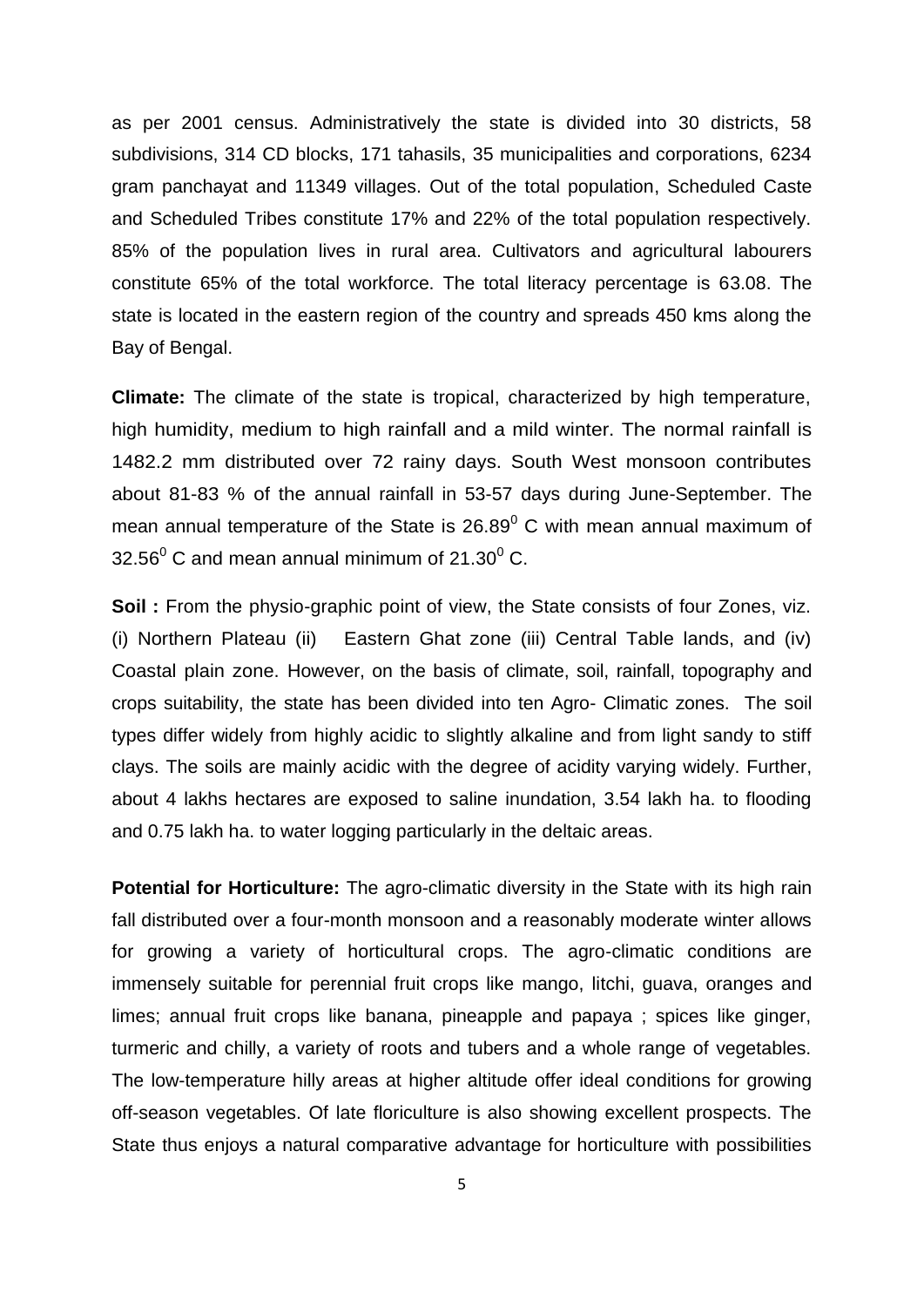for growing a diversified basket of fruits, vegetables, spices, tubers and flowers; whose potential has not been fully exploited.

**Farming structure:** According to the agricultural census there were 40.66 lakh operational farm holdings occupying 50.81 lakh ha with an average land holding of 1.25 ha the marginal and small farmers constitute 85% of the farmers who have access about 50% of the operational area. Thus the remaining 50% is occupied by only 15% of landholders as depicted.

| Category of farmers | Holding size (ha) | Nos (Lakh) | Area (Lakh ha) |
|---------------------|-------------------|------------|----------------|
| Marginal            | < 1.0             | 22.95      | 11.55          |
| Small               | $1.0 - 2.0$       | 11.13      | 15.44          |
| Semi-medium         | $2.0 - 4.0$       | 5.00       | 13.44          |
| Medium              | $4.0 - 10.0$      | 1.45       | 8.18           |
| Large               | > 10.0            | 0.13       | 2.20           |
| <b>Total</b>        | 1.25              | 40.66      | 50.81          |

**NUMBER AND STRUCTURE OF FARM HOLDINGS**

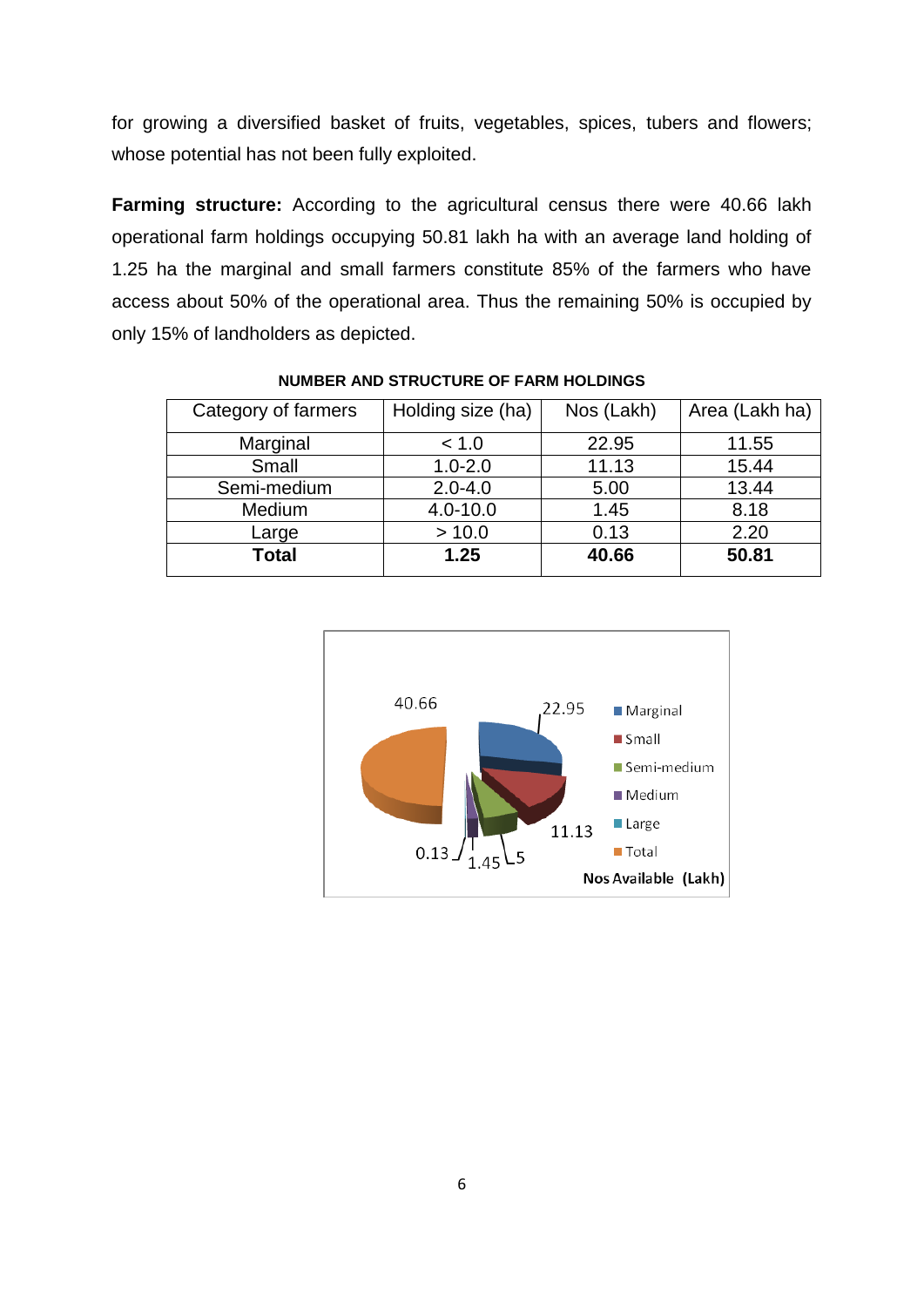## **FIELD VISITS**

## **A. Udyan fresh**

- 1. The quality of the produce at outlet of Udyan fresh was not upto the desired level.
- 2. The hygienic condition of the cold room constructed in the Udyan Fresh outlet need to be improved.

## **B. Vegetable cart**

Online delivery of vegetables has been initiated through vegetable cart. Efforts need to be made to make use of the infrastructure created under NHM very effectively. Sign board along with NHM logo need to be displayed prominently to create awareness among the large community of farming.



## **District: Dhenkanal**

## **Introduction**

It is surrounded by Keonjhar District in the North, Angul in the West, Cuttack in the South & East direction. The rivers Brahmani & Sapua flow in the District.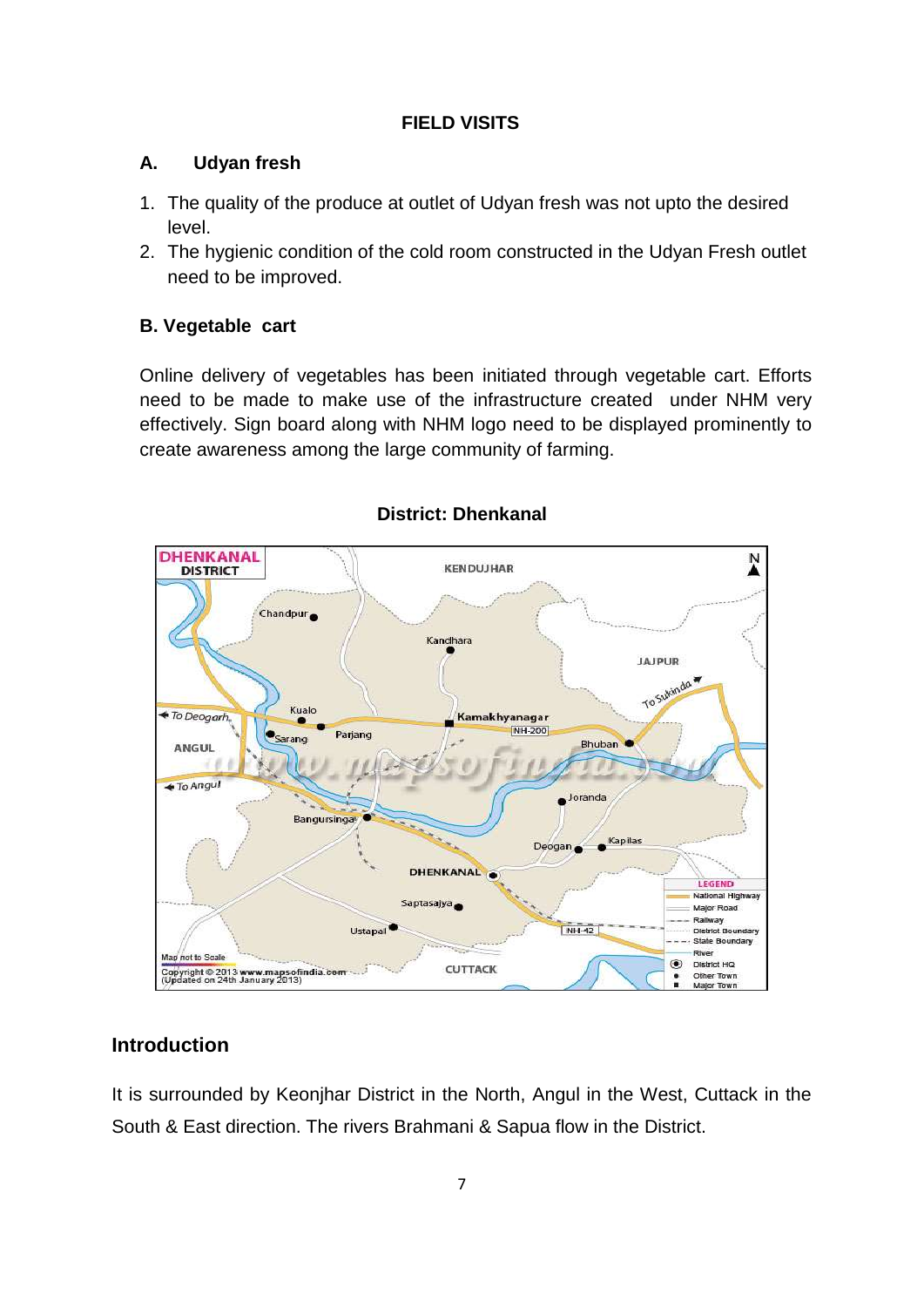The agro climatic condition of the District is favourable for growing different fruit crops like Mango, Jack fruit, Cashew, Banana, Guava etc, & vegetable cultivation. At present around 48000 hector is under Horticulture which is about 12 % of total Geographical area of the District. The District is blessed with River Brahmani & Sapua flowing in the District. The soil of the District is mostly Red laterite, Sandy loam, Alluvial in nature. Due to the soil characteristics fruit crops like mango & Cashew are the major crops of the District. The District has well connected road and train facilities. District has got potentiality for production of planting materials both in public sector & private sector. But due to lack of proper marketing network the farmers of the District do not get higher price out of selling of Horticultural produces. Introduction of floriculture has already been effected since last 5 years but the crop has not yet been familiarised fully now due to lack of wholesale market & cold storage facility etc. Still after execution of different scheme under NHM special drive has been taken for extension of area under different fruit crops like Mango, Cashew, Banana, Flower since 2006-07. Nearly 38087 hectors area is under vegetable cultivation followed by fruit crops and spices.

#### **District Profile**

| 1 | Geographical Area      | 430477 ha.         |
|---|------------------------|--------------------|
| 2 | Forest land            | 1445 sq km.        |
| 3 | Cultivable area        | 183841 (43%)       |
| a | High Land              | 91321 (50%)        |
| b | Medium Land            | 52184 (28%)        |
| C | Low Land               | 40336 (32%)        |
| 4 | Land not available for | (As per FCI Report |
|   | cultivation            | 2001)              |
|   | (A) Non Agriculture    | 22000 ha.          |
|   | (B) Barren             | 6000 ha.           |
| 5 | Cultivable waste land  | 22000 ha.          |

 **(Area in ha.)**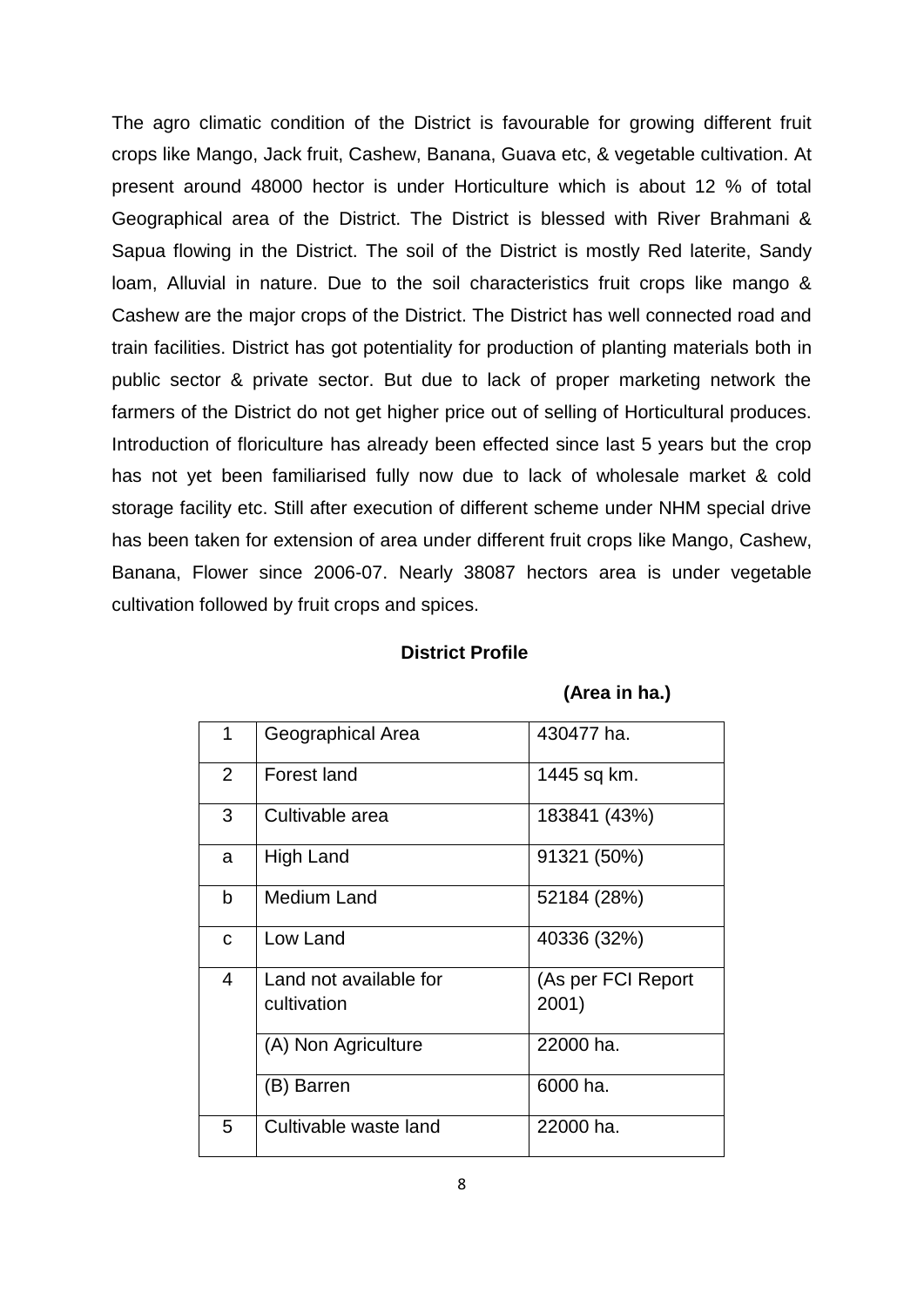| 6 | Permanent posture         | 10000 ha. |
|---|---------------------------|-----------|
|   | <b>Trees &amp; Groves</b> | 6000 ha.  |
| 8 | <b>Fallow land</b>        | 21000 ha. |
| 9 | <b>Others</b>             | 5000 ha.  |

| No. of Blocks         | $\sim$         | x    |
|-----------------------|----------------|------|
| No. of $G.P$ .        | $\sim$         | 199  |
| No. of Villages       | -              | 1215 |
| No. of Sub – Division | $\blacksquare$ | ર    |

## **No. of farmers- Category wise**

|   | <b>Small farmers</b>    | 39823  |
|---|-------------------------|--------|
| 2 | <b>Marginal farmers</b> | 50726  |
| 3 | Big farmers             | 17788  |
|   | Agricultural labourer   | 122000 |

**Average Rain Fall** - 1428.8 mm

**No. of Rainy Days - 67** 

## **INFRASTRUCTURE AVAILABLE IN THE DISTRICT**

## **Nurseries**

| SI. No. | <b>Sector</b> | No. of<br>nurseries. | <b>Availability of QPM</b><br>(Nos.)     |
|---------|---------------|----------------------|------------------------------------------|
|         | <b>Public</b> | 5                    | Mango - 1,59,789<br>$Cashew - 2,27,000$  |
|         | Private       | 36                   | Mango - 13,61,000<br>$Cashew - 1,99,000$ |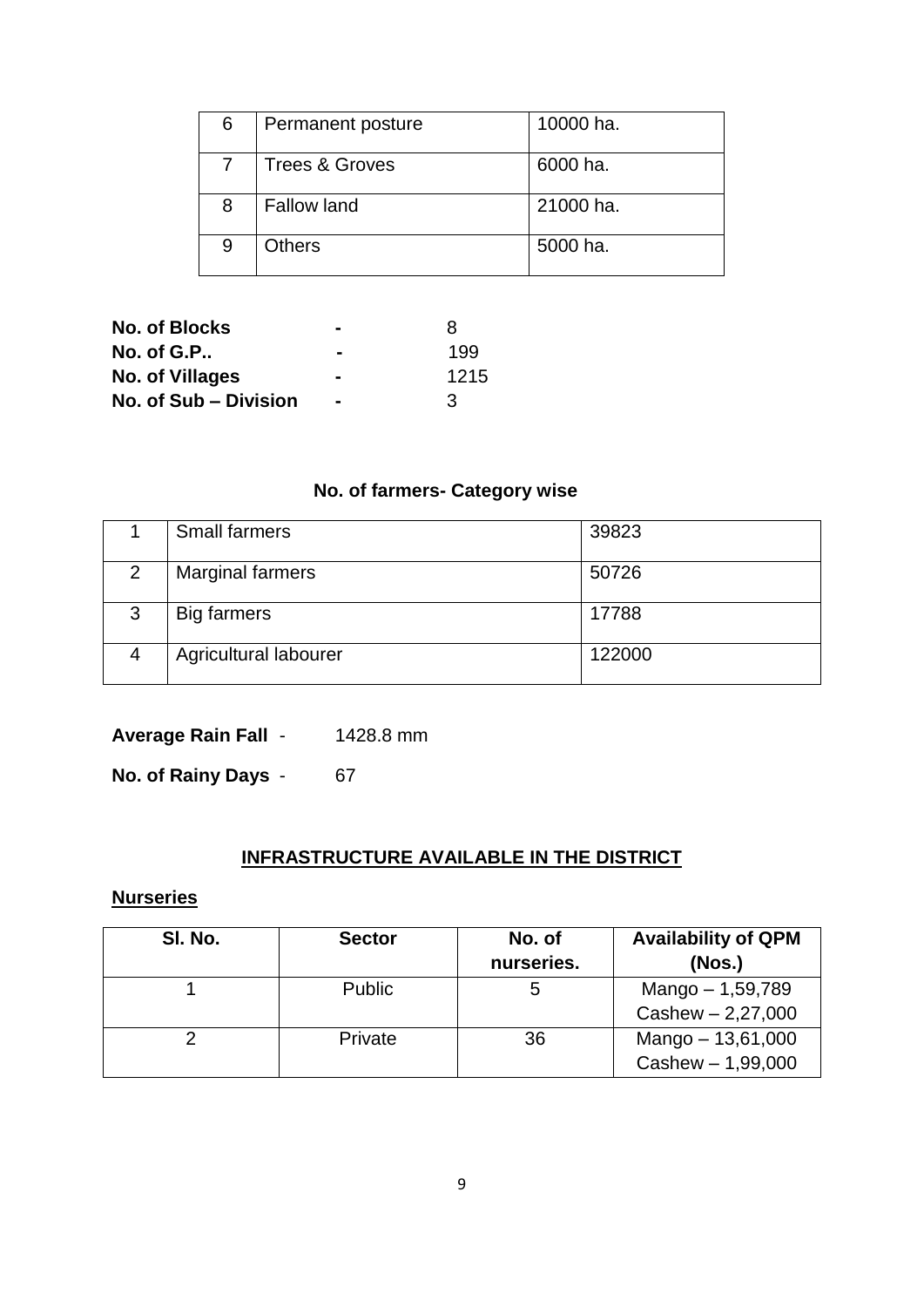## **Existing infrastructure under PHM.**

| 1. | Cashew Processing Unit. -             |                | 20 Nos.                                 |
|----|---------------------------------------|----------------|-----------------------------------------|
|    | Capacity                              | $\blacksquare$ | 182 Qtl. Per day.                       |
| 2. | Cold Storage Unit.                    | $\blacksquare$ | 3 Nos. in defunct condition.            |
| 3. | Pack House.                           |                | 13 Nos. (19 Nos. in construction stage) |
| 4. | <b>Small Scale preservation Unit.</b> |                | $-2$ nos.                               |

## **Field Visits**

|                | <u>FUSL FIAI VESL MANAGULIENT</u> |                             |  |  |  |
|----------------|-----------------------------------|-----------------------------|--|--|--|
| SI No.         | <b>Detail</b>                     | <b>Remarks</b>              |  |  |  |
|                | Name of the project               | Refrigerated Van            |  |  |  |
| $\overline{2}$ | Year of implementation            | 2013-14                     |  |  |  |
| 3              | Project period                    | 1 year                      |  |  |  |
| $\overline{4}$ | Name of the beneficiary           | <b>Dhenkanal Fruits and</b> |  |  |  |
|                |                                   | <b>Vegetable Marketing</b>  |  |  |  |
|                |                                   | Company Limited.            |  |  |  |
| 5              | Location of the project           | Gobindpur, Dhenkanal        |  |  |  |
| 6              | Total project cost                | 24.00 lakhs                 |  |  |  |
| $\overline{7}$ | Amount released & date            | 9.60 lakhs March 2014       |  |  |  |
| 8              | Expenditure incurred              | 24.00 lakhs                 |  |  |  |
| 9              | <b>Status</b>                     |                             |  |  |  |
|                | Capacity of unit                  | 6 Ton                       |  |  |  |
|                | Commodity                         | Fruits & Vegetable          |  |  |  |
|                | Equipments purchased              | Yes                         |  |  |  |
|                | Condition of infrastructure       | Good                        |  |  |  |
|                | Whether NHM logo displayed        | Yes                         |  |  |  |
|                | Whether funds disbursed to agency | Yes                         |  |  |  |

#### **Beneficiary No. 1 Post Harvest Management**

## **Observations:**

.

Refrigerating van has already been purchased and remaining infrastructure for marketing of the produce, storing & packaging unit is in progress.

| $R$ ulai Mar $R$ t $\ell$ Retail Outlet |                                 |                             |  |
|-----------------------------------------|---------------------------------|-----------------------------|--|
| SI No.                                  | <b>Detail</b>                   | <b>Remarks</b>              |  |
|                                         | Name of the project             | <b>Retail outlet</b>        |  |
| 2                                       | Year of implementation          | 2013-14                     |  |
| 3                                       | Project period                  | vear                        |  |
| 4                                       | Name of the implementing Agency | <b>Dhenkanal Fruits and</b> |  |
|                                         |                                 | <b>Vegetable Marketing</b>  |  |

#### **Beneficiary No. 2 Rural Market / Retail outlet**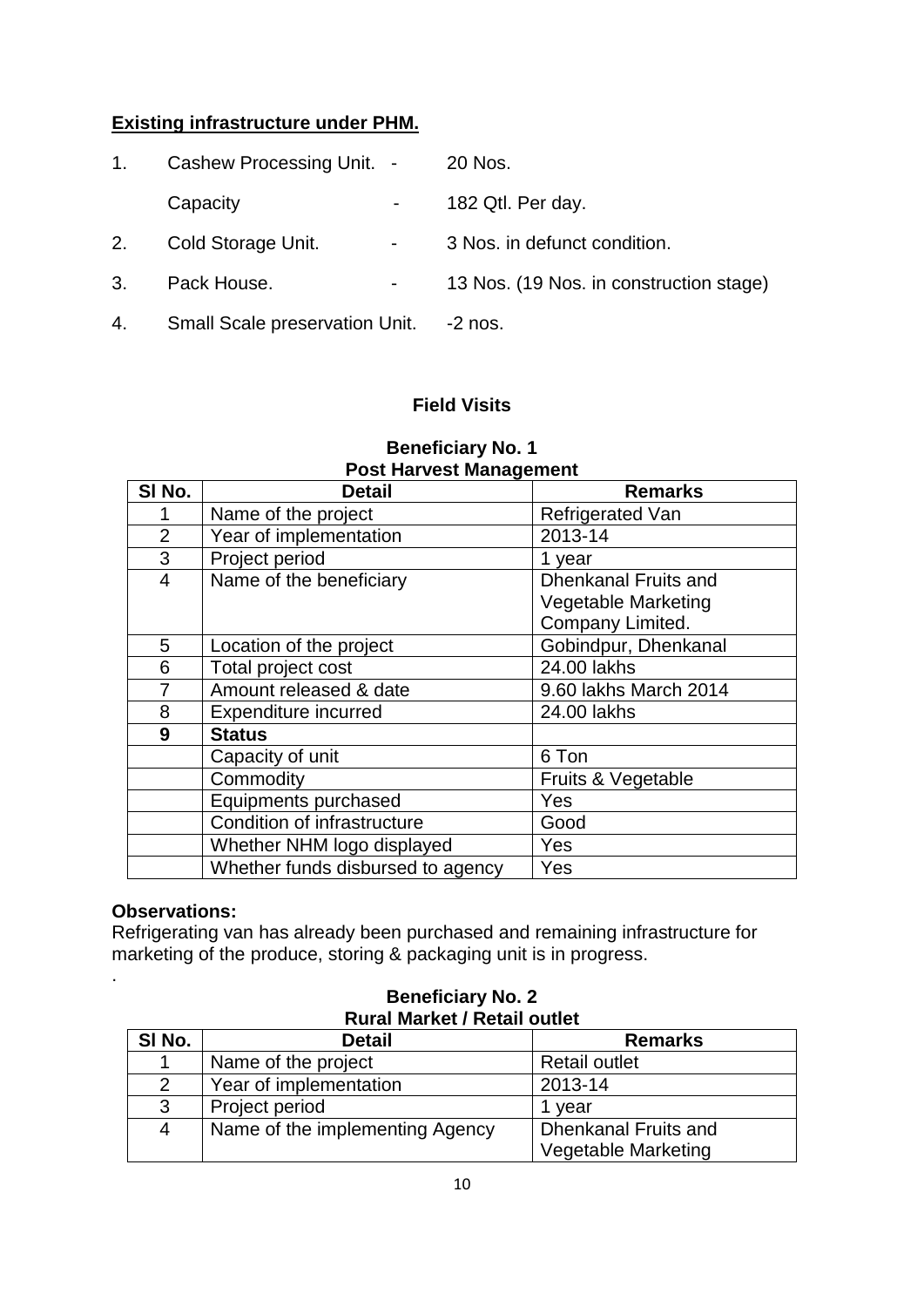|   |                                        | <b>Company Limited</b>     |
|---|----------------------------------------|----------------------------|
| 5 | Location of the project                | Gobindpur, Dhenkanal       |
| 6 | Total project cost                     | 10.00 lakhs                |
|   | Amount released & date                 | 4.00 lakhs                 |
| 8 | Expenditure incurred                   | 10.00 lakhs                |
| 9 | <b>Status</b>                          |                            |
|   | Size of Market in terms of area        | 9mx6m                      |
|   | <b>Facilities created</b><br>$\bullet$ | Yes                        |
|   | • Commodities sold                     | Mango & Vegetable          |
|   | Approachability                        | To the National Highway 55 |
|   | <b>Condition of market</b>             | Organised                  |
|   | • Whether funds disbursed to<br>Agency | Yes                        |

This activity is supported under RKVY and work is expected to be completed by December, 2014.

## **Beneficiary No. 3 Establishment of Bee Nursery Apis Cerena indica under RKVY 2013-14**

| <b>SI</b>      | <b>Details</b>                            | <b>Remarks</b>        |
|----------------|-------------------------------------------|-----------------------|
| No.            |                                           |                       |
| 1              | Name & address of the beneficiary         | Saptasajya Govt. Farm |
|                | whose field visited                       |                       |
| 2              | Total Land available with the beneficiary |                       |
| 3              | <b>Total Project Cost</b>                 | 9.2 lakhs             |
| $\overline{4}$ | Target for Establishment of Bee Colony    | 100 colony            |
|                |                                           |                       |
|                | Achievement                               | 25 colony             |
| 5              | Total expenditure                         | 0.625 lakhs           |
| 6              | Any other relevant observation by the     |                       |
|                | JIT                                       |                       |

#### **Observations:**

Bee nursery is in good condition**.**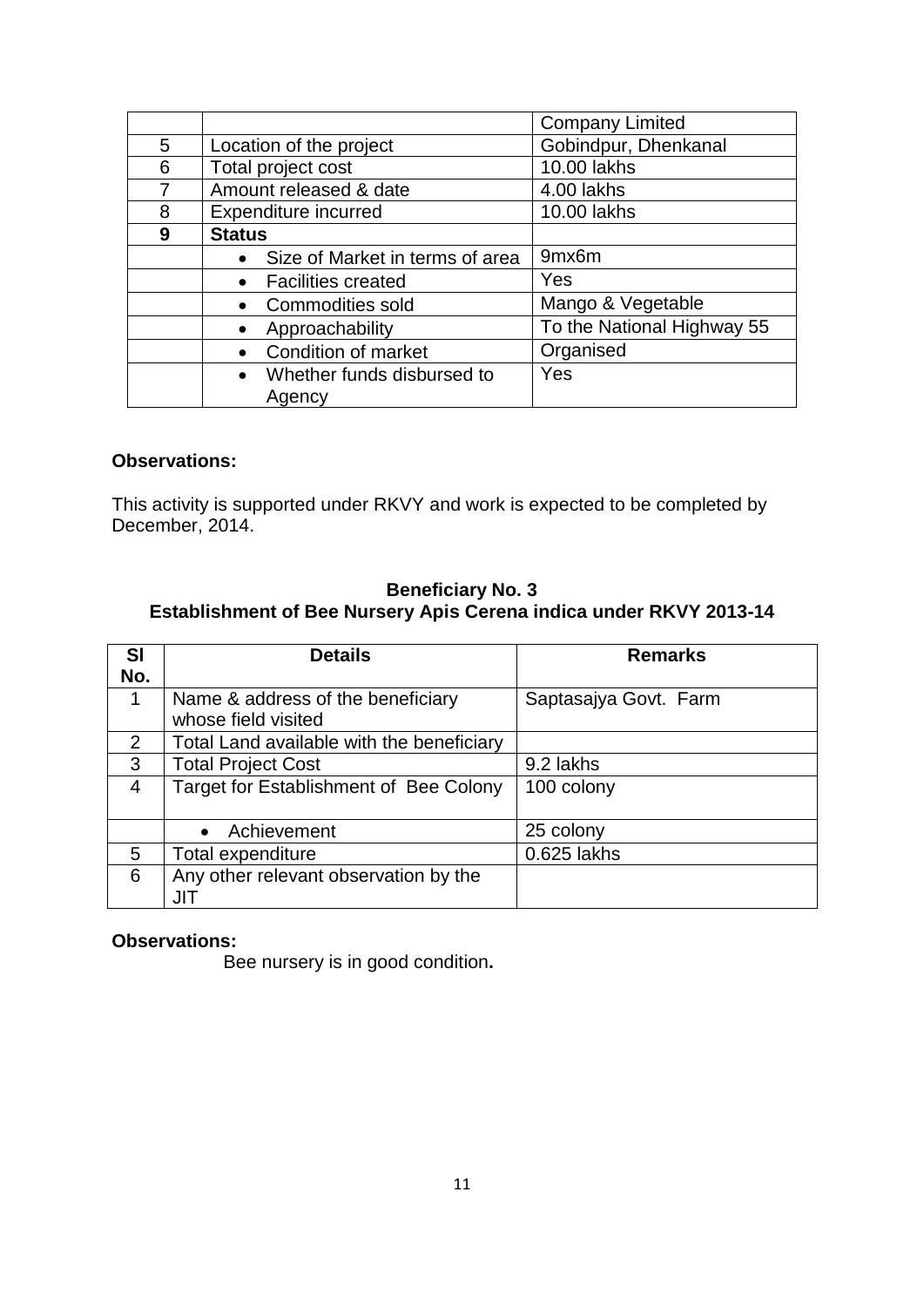#### **Establishment of Mother Block of Mango under RKVY Scheme 2012-13 to 2014-15.**

| <b>SI</b> | <b>Details</b>                     | <b>Remarks</b>                        |
|-----------|------------------------------------|---------------------------------------|
| No.       |                                    |                                       |
|           | Name of the site                   | Saptasajya Govt. Farm                 |
| 2         | <b>Total Land available</b>        | 10 ha.                                |
| 3         | <b>Total Project Cost</b>          | 28,00 lakhs                           |
| 4         | <b>Target for Establishment of</b> | 1000 plants covering Commercial,      |
|           | Mother Block of Mango              | Hybrid & Elite                        |
|           |                                    |                                       |
|           | Achievement<br>$\bullet$           | 310 plants comprising Commercial,     |
|           |                                    | Hybrid & Elite (69 variety)           |
|           |                                    | Sinking of Bore Well 8'dia along with |
|           |                                    | Drip Irrigation                       |
| 5         | Total expenditure                  | 7.5 lakhs                             |
| 6         | Any other relevant observation by  |                                       |
|           | the JIT                            |                                       |
|           |                                    |                                       |
|           |                                    |                                       |

#### **Observations:**

69 Mango germplasm Bank planted inside Sapta Sajya farm taking 50 plants of each variety. Plants are in good condition..

## **Beneficiary No. 5**

| SI No.         | <b>Detail</b>           | <b>Remarks</b>                      |
|----------------|-------------------------|-------------------------------------|
| 1              | Name of the project     | Sai Mushroom Spawn                  |
|                |                         | <b>Production Unit-cum-Training</b> |
|                |                         | Centre, Dakhinkali Road,            |
|                |                         | <b>Dhenkanal</b>                    |
| $\overline{2}$ | Year of implementation  | 2013-14                             |
| 3              | Project period          | 1 year                              |
| 4              | Name of the beneficiary | Smt. Anima Nayak                    |
| 5              | Location of the project | <b>Dhenkanal</b>                    |
| 6              | Total project cost      | 18,95,000                           |
|                | Amount released & date  | 9,00,000                            |
| 8              | Expenditure incurred    | 18,00,000                           |
| 9              | <b>Status</b>           |                                     |
|                | Capacity of unit        | 2500 Spawn Bottle                   |
|                | Commodity               | Mushroom Spawn                      |
|                | Equipments purchased    | Incubator, Laminar Flow,            |

### **Mushroom Spawn Production Unit**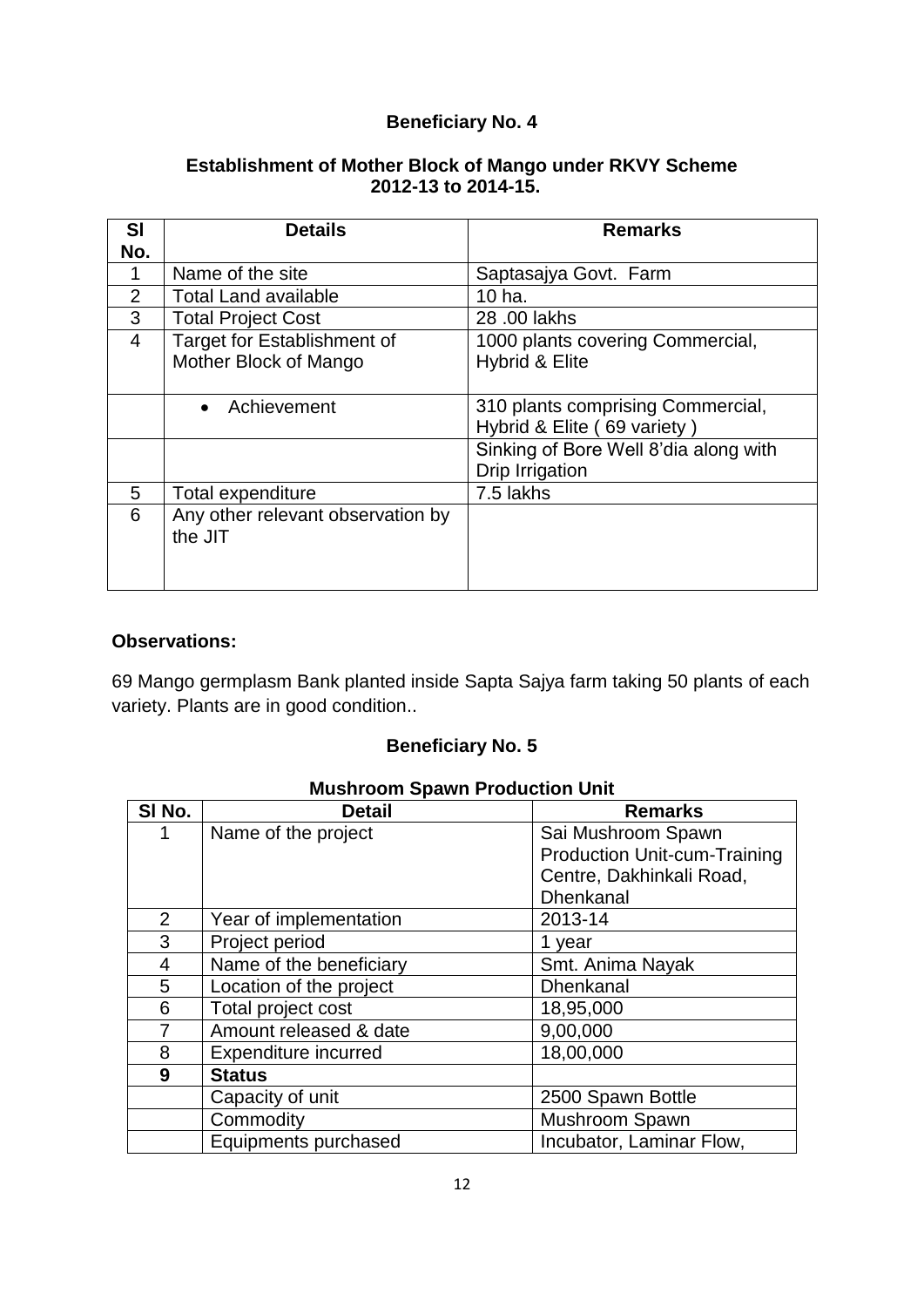|                                   | Autoclave, Training Centre  |
|-----------------------------------|-----------------------------|
| Condition of infrastructure       | Very Good & well maintained |
| Whether NHM logo displayed        | Yes                         |
| Whether funds disbursed to agency | Yes                         |

Sai Mushroom spawn production unit and Training Centre established by Mrs. Anima Nayak are doing well..

| SI             | <b>Details</b>                                 | <b>Remarks</b>                   |
|----------------|------------------------------------------------|----------------------------------|
| No.            |                                                |                                  |
| $\mathbf 1$    | Name & address of the beneficiary whose        | Basanta Behera, At-Gohirakhala,  |
|                | field visited                                  | G.P.B.B. Kateni, Block-Dhenkanal |
|                |                                                | Sadar                            |
| $\overline{2}$ | Total Land available with the beneficiary (ha) | 3 ha.                            |
| 3              | Crop cluster under which covered               | Cashew                           |
| 4              | Name and variety of the crop planted           | Cashew (V4)                      |
| 5              | Source of planting materials                   | Maa Tarini Nursery, Madhapur     |
| $\overline{6}$ | Nos. of planting materials                     | 480 nos. (2.40 ha)               |
| $\overline{7}$ | Nos. of plant planted / rejuvenated            | 480 nos. (2014-15)               |
| 8              | Nos. of plants which survived (also indicate   | 470 nos. (97%)                   |
|                | percentage survival)                           |                                  |
| 9              | Total amount subsidy assistance due to the     | Rs. 48,000.00                    |
|                | beneficiary as (Rs.)                           |                                  |
| 10             | Amount paid and date of payment                | $\overline{\phantom{0}}$         |
| 11             | Mode of payment                                |                                  |
| 12             | Source of irrigation water (Bore well / Tube   | Well                             |
|                | well / Canal)                                  |                                  |
| 13             | Whether drip / sprinkler system in use         |                                  |
| 14             | Other inputs provided                          | Planting material                |
| 15             | Whether assistance available for organic       |                                  |
|                | farming                                        |                                  |
| 16             | If, so area covered                            | $\overline{a}$                   |
| 17             | Assistance available                           |                                  |
| 18             | Available marketing facility for the crop      | Local market                     |
| 19             | Other infrastructure available in the vicinity | <b>Cashew Processing Unit</b>    |
| 20             | General upkeep of the plot, Very good /        |                                  |
|                | Good / Average / Poor                          |                                  |
| 21             | Any other relevant observation by the JIT      |                                  |
|                |                                                |                                  |

#### **Beneficiary No. 6 Area expansion / Rejuvenation**

#### **Observations:**

Shri Basanta Behra (2.4 ha) under NHM during 2014-15. Cashew plantation is in good condition. Beneficiary has planted V-A variety. However, Department should promote at least two varieties to enhance pollination & productivity.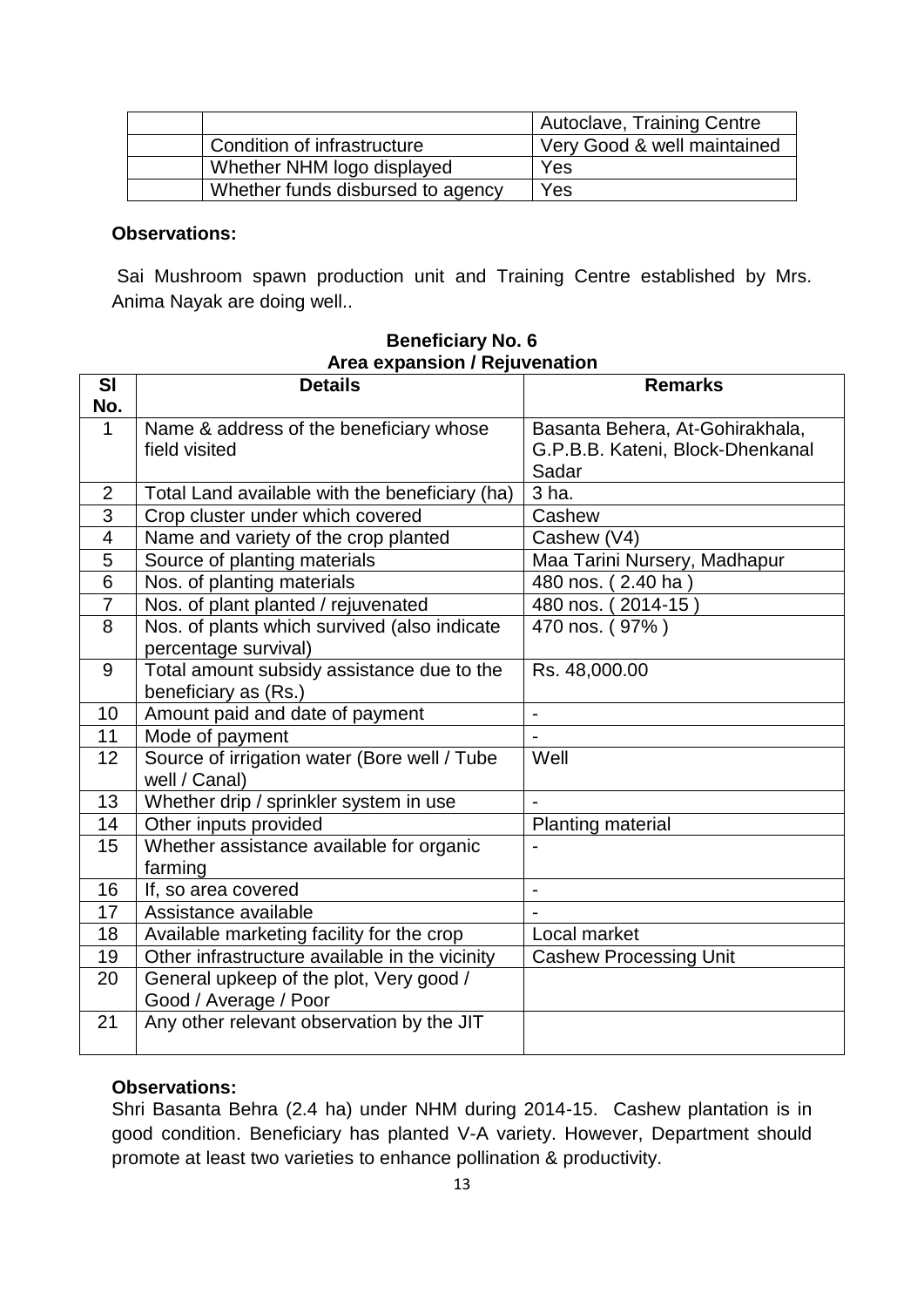### **Beneficiary No. 7 Production of planting material**

| <b>SI</b>      | <b>Details</b>                                  | <b>Remarks</b>                     |
|----------------|-------------------------------------------------|------------------------------------|
| No.            |                                                 |                                    |
| 1              | Name of the project                             | Model Nursery (Private Sector)     |
| $\overline{2}$ | Year of implementation                          | 2013-14                            |
| 3              | Project period                                  | 3 years                            |
| 4              | Name of implementing Agency                     | Rama Chandra Nayak, Lambodarpur,   |
|                |                                                 | B.B. Kateni, Block-Dhenkanal Sadar |
| 5              | Location of project                             | <b>Dhenkanal</b>                   |
| 6              | Total project cost                              | 25.00 lakhs                        |
| 7              | Amount released by DAC                          | 2.00 lakhs                         |
| 8              | <b>Expenditure incurred</b>                     | 5.00 lakhs                         |
| 9              | <b>Status of project</b>                        |                                    |
|                | Name of nursery and crop for which<br>$\bullet$ |                                    |
|                | plants are produced                             |                                    |
|                | Name of crops for which seeds<br>$\bullet$      | Mango & Cashew                     |
|                | produced                                        |                                    |
|                | Quantity produced<br>$\bullet$                  |                                    |
|                | <b>Quantity sold</b><br>$\bullet$               |                                    |
|                | Rate<br>$\bullet$                               |                                    |
|                | Amount realized through sale<br>$\bullet$       |                                    |
|                | Whether NHM logo displayed                      | Yes                                |

#### **Observations:**

Model Nursery by Sh. Rama Chandra Nayak during 2013-14 under NHM . The scion bank of mango & cashew is well established and the nursery infrastructure yet to be constructed. It is also suggested to maintain the mother plants height within 4-6 ft.

| <b>SI</b>      | <b>Details</b>                                           | <b>Remarks</b>                                                             |
|----------------|----------------------------------------------------------|----------------------------------------------------------------------------|
| No.            |                                                          |                                                                            |
| 1              | Name & address of the beneficiary whose<br>field visited | Smt. Rasmita Das, W/o-Manas, Bimbol,<br>M.S. Patana, Block-Dhenkanal Sadar |
| 2              | Total Land available with the beneficiary                | 2 ha.                                                                      |
|                | (ha)                                                     |                                                                            |
| 3              | Crop cluster under which covered                         | Cashew 2013-14                                                             |
| $\overline{4}$ | Name and variety of the crop planted                     | V4                                                                         |
| 5              | Source of planting materials                             | Soubhagya Farm                                                             |
| 6              | Nos. of planting materials                               | 400                                                                        |
| $\overline{7}$ | Nos. of plant planted / rejuvenated                      | 400                                                                        |
| 8              | Nos. of plants which survived (also                      | 400                                                                        |

## **Beneficiary No. 7 Area expansion / Rejuvenation**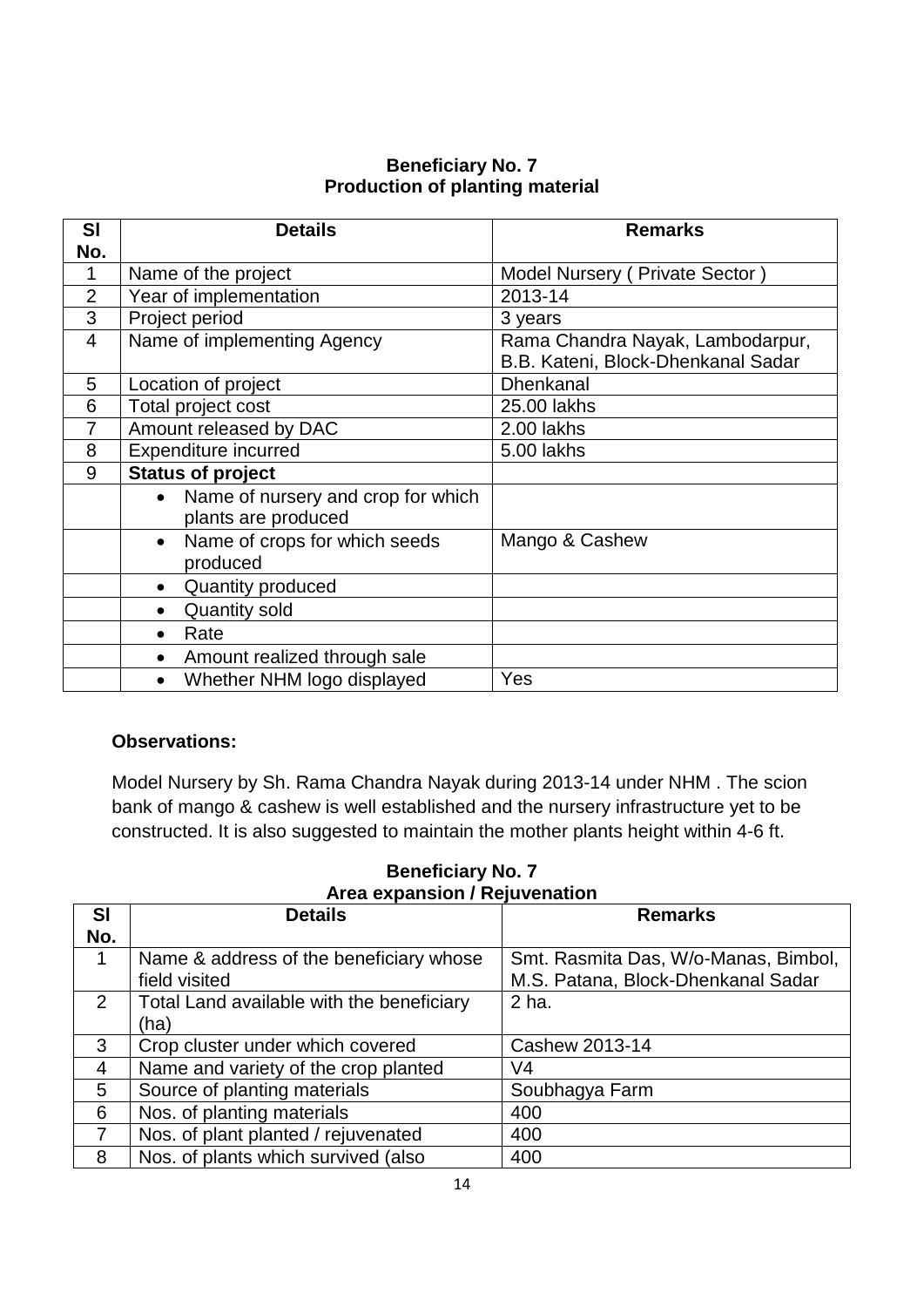|                 | indicate percentage survival)                  |                               |
|-----------------|------------------------------------------------|-------------------------------|
| 9               | Total amount subsidy assistance due to         | 40,000 (3yrs)                 |
|                 | the beneficiary as (Rs.)                       |                               |
| 10              | Amount paid and date of payment                | 10,600+13,000                 |
| 11              | Mode of payment                                | <b>RTGS</b>                   |
| 12 <sup>2</sup> | Source of irrigation water (Bore well / Tube   | <b>Bore Well</b>              |
|                 | well / Canal)                                  |                               |
| 13              | Whether drip / sprinkler system in use         |                               |
| 14              | Other inputs provided                          | <b>Planting material</b>      |
| 15 <sub>1</sub> | Whether assistance available for organic       |                               |
|                 | farming                                        |                               |
| 16              | If, so area covered                            |                               |
| 17              | Assistance available                           |                               |
| 18              | Available marketing facility for the crop      | Local market                  |
| 19              | Other infrastructure available in the vicinity | <b>Cashew Processing Unit</b> |
| 20              | General upkeep of the plot, Very good /        |                               |
|                 | Good / Average / Poor                          |                               |
| 21              | Any other relevant observation by the JIT      |                               |
|                 |                                                |                               |

#### **Beneficiary No. 8 Area expansion / Rejuvenation**

| <b>SI</b>      | <b>Details</b>                               | <b>Remarks</b>                     |
|----------------|----------------------------------------------|------------------------------------|
| No.            |                                              |                                    |
| 1              | Name & address of the beneficiary whose      | Ghanashyam Padhi,                  |
|                | field visited                                | Nayabhagirathipur, M.S. Patana,    |
|                |                                              | <b>Block-Dhenkanal Sadar</b>       |
| $\overline{2}$ | Total Land available with the beneficiary    | 24.2 ha.                           |
|                | (ha)                                         |                                    |
| 3              | Crop cluster under which covered             | 4 ha. Mango ( Ultra High Density ) |
| 4              | Name and variety of the crop planted         | Dasheri                            |
| 5              | Source of planting materials                 | <b>EVA Nursery</b>                 |
| 6              | Nos. of planting materials                   | 6400                               |
| 7              | Nos. of plant planted / rejuvenated          | 6400                               |
| 8              | Nos. of plants which survived (also          | 6300                               |
|                | indicate percentage survival)                |                                    |
| 9              | Total amount subsidy assistance due to       | Rs. 1,60,000 (3yrs)                |
|                | the beneficiary as (Rs.)                     |                                    |
| 10             | Amount paid and date of payment              | Rs. 32,000+24,000                  |
| 11             | Mode of payment                              | <b>RTGS</b>                        |
| 12             | Source of irrigation water (Bore well / Tube | <b>Bore Well</b>                   |
|                | well / Canal)                                |                                    |
| 13             | Whether drip / sprinkler system in use       | $\blacksquare$                     |
| 14             | Other inputs provided                        | <b>Planting material</b>           |
| 15             | Whether assistance available for organic     | ÷                                  |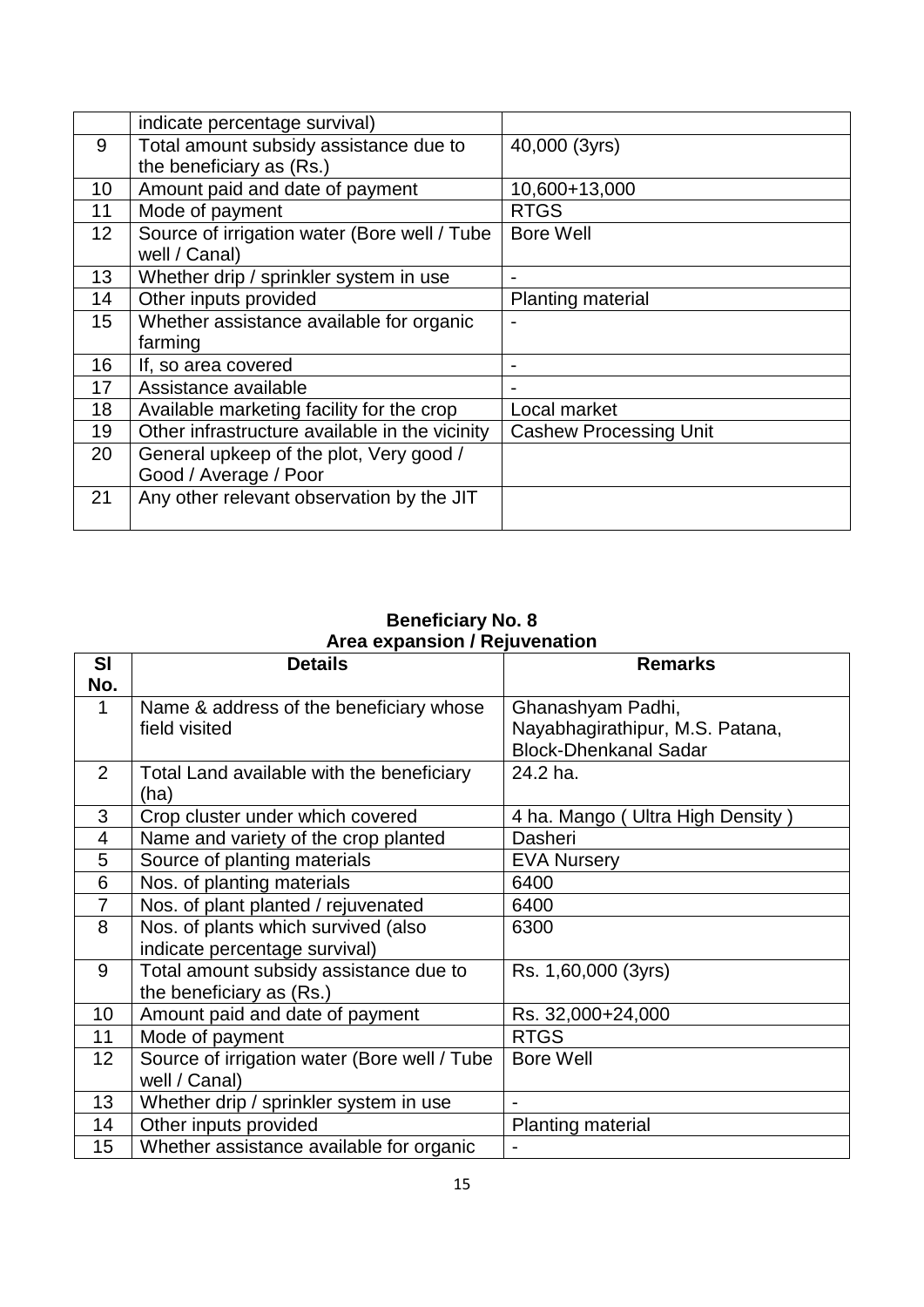|    | farming                                        |                          |
|----|------------------------------------------------|--------------------------|
| 16 | If, so area covered                            | $\blacksquare$           |
| 17 | Assistance available                           | $\overline{\phantom{0}}$ |
| 18 | Available marketing facility for the crop      | Local market             |
| 19 | Other infrastructure available in the vicinity |                          |
| 20 | General upkeep of the plot, Very good /        |                          |
|    | Good / Average / Poor                          |                          |
| 21 | Any other relevant observation by the JIT      |                          |
|    |                                                |                          |

Ultra high density mango plantation os Shri Ghanshayam padhi (4ha) under NHM during 2012-13.

The old plantation of mango needs effective regular pruning by the skilled labour.

| SI             | <b>Details</b>                                 | <b>Remarks</b>                     |
|----------------|------------------------------------------------|------------------------------------|
| No.            |                                                |                                    |
| $\mathbf{1}$   | Name & address of the beneficiary whose        | Smt. Leena Padhi, W/o-Ghanashyam   |
|                | field visited                                  | Padhi, Bhagirathipur, M.S. Patana, |
|                |                                                | <b>Block-Dhenkanal Sadar</b>       |
| 2              | Total Land available with the beneficiary      | 10 ha.                             |
|                | (ha)                                           |                                    |
| 3              | Crop cluster under which covered               | Cashew                             |
| $\overline{4}$ | Name and variety of the crop planted           | V4 Cashew                          |
| 5              | Source of planting materials                   | Soubhagya Farm                     |
| $\overline{6}$ | Nos. of planting materials                     | 800 (4ha.)                         |
| $\overline{7}$ | Nos. of plant planted / rejuvenated            | 800                                |
| 8              | Nos. of plants which survived (also            | 790                                |
|                | indicate percentage survival)                  |                                    |
| 9              | Total amount subsidy assistance due to         | 80,000 (3yrs)                      |
|                | the beneficiary as (Rs.)                       |                                    |
| 10             | Amount paid and date of payment                | 25,800+16,000+22,400               |
| 11             | Mode of payment                                | <b>RTGS</b>                        |
| 12             | Source of irrigation water (Bore well / Tube   | <b>Bore Well</b>                   |
|                | well / Canal)                                  |                                    |
| 13             | Whether drip / sprinkler system in use         | $\overline{\phantom{a}}$           |
| 14             | Other inputs provided                          | $\overline{a}$                     |
| 15             | Whether assistance available for organic       | $\overline{a}$                     |
|                | farming                                        |                                    |
| 16             | If, so area covered                            | $\blacksquare$                     |
| 17             | Assistance available                           |                                    |
| 18             | Available marketing facility for the crop      | Local market                       |
| 19             | Other infrastructure available in the vicinity | <b>Processing Unit</b>             |
| 20             | General upkeep of the plot, Very good /        |                                    |

 **Beneficiary No. 9 Area expansion / Rejuvenation**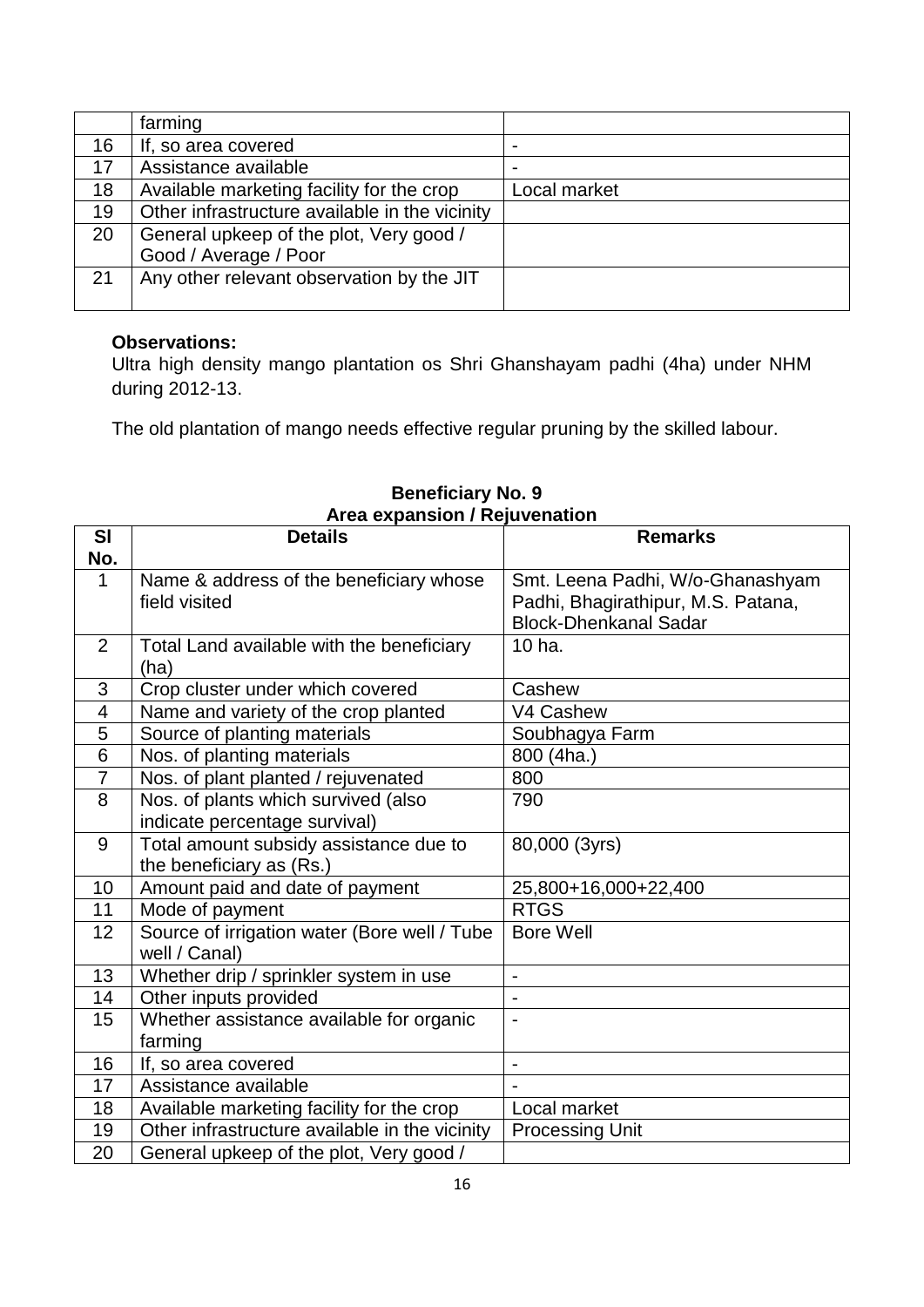| Good / Average / Poor                     |  |
|-------------------------------------------|--|
| Any other relevant observation by the JIT |  |
|                                           |  |

# **Dhenkenal District Photographs**

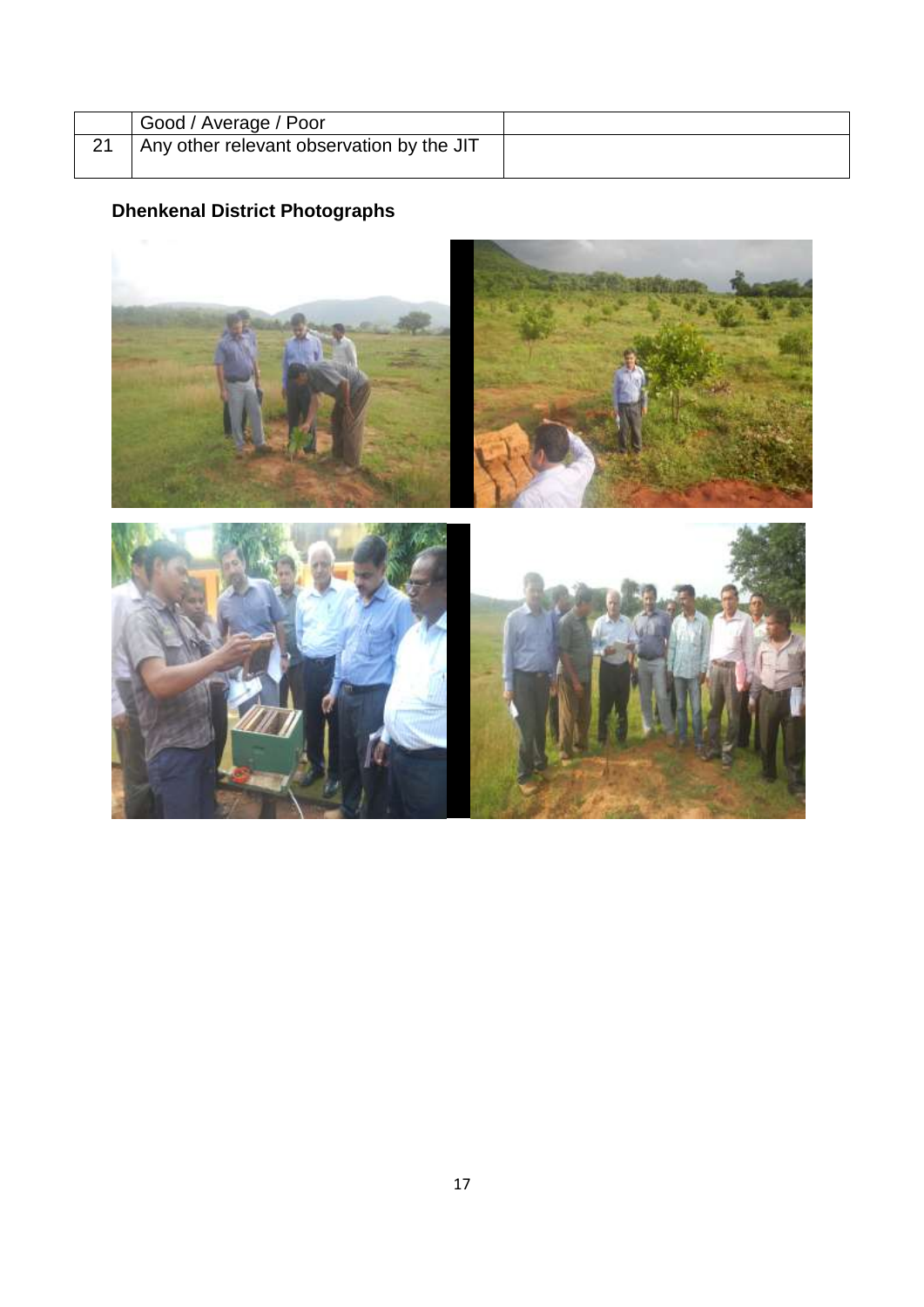## **District Keonjhar**



#### **Introduction**

Keonjhar is a land locked district with an area of 8240 Sq. Km. It is situated in the northern part of Orissa. It is surrounded by Singhbhum district of Jharkhand in the North, Jajpur in the South, Dhenkanal and Sundargarh in the West and Mayurbhanj and Bhadrak in the East. It lies between  $21^0$  1<sup>'</sup>N and  $22^0$ 10<sup>'</sup>N latitudes, between  $35^0$ 11<sup>'</sup> and  $86^0$ 22<sup>'</sup> longitude and at 480 meter altitude.

| No of Blocks                   | 13                                |
|--------------------------------|-----------------------------------|
| No. of G.P.s                   | 286                               |
| No of Municipalities           | 04                                |
| No of villages                 | 2133                              |
| No. of farm families           | 213444                            |
| $S$ F                          | 77,025                            |
| M.F.                           | 1,03,016                          |
| B.F.                           | 33,403                            |
| Total population (2001 census) | 15.62 lakhs                       |
|                                | Scheduled Caste   181488 (11.63%) |

### **BASIC INFORMATION OF KEONJHAR DISTRICT**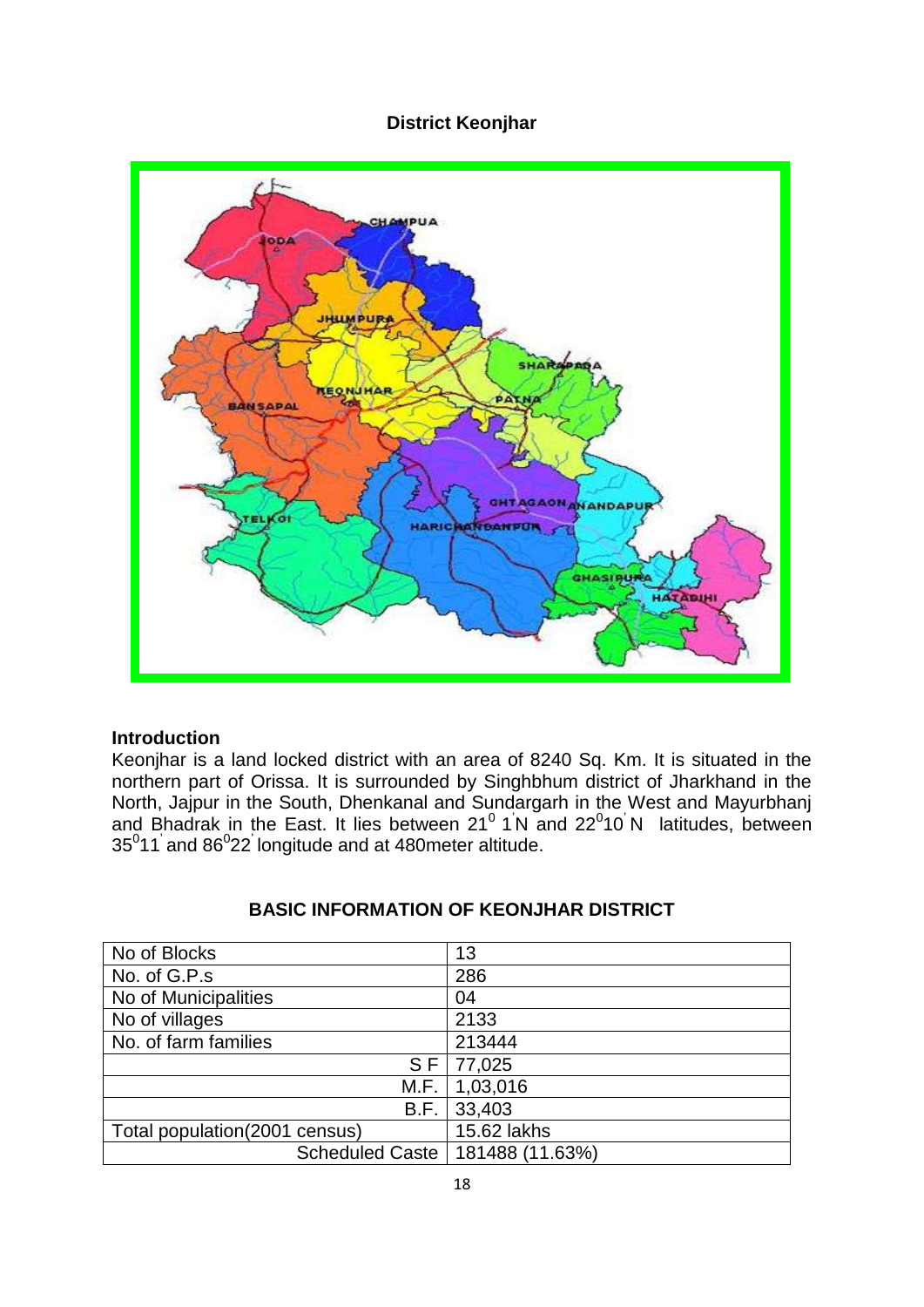| <b>Scheduled Tribe</b>          | 695141 (44.50%)            |
|---------------------------------|----------------------------|
| <b>General Caste</b>            | 685361 (43.87%)            |
| <b>Population Density</b>       | 188/Sq.Km.                 |
| Total No. of BPL families       | 238564                     |
| Total Geographical Area (Hect.) | 8,31,000                   |
| Total cultivated Area (Hect.)   | 2,97,873                   |
| High                            | 1,58,653                   |
| Medium                          | 99,832                     |
| Low                             | 39,388                     |
| Total Fruit Area (Hect.)        | 19,345                     |
| <b>Average Rainfall</b>         | 1487.7 mm                  |
| <b>Irrigated Area</b><br>Kharif | 68884                      |
| 2007(Hect.)                     |                            |
| Rabi 2007-08                    | 33572                      |
| (Hect.)                         |                            |
| Altitude                        | 450-900 meters from M.S.L. |

#### **Geography :**

The National Highway-215 passing through Keonjhargarh approximately bi-sects the district in to two similar natural regions. To the east of this Highway are the planes of Anandapur and a portion of Sadar Sub-division. To the West is a range of the lofty hills which contains some of the highest peaks of Orissa namely Gandhamardan (3477ft.), Mankadanacha (3639ft.), Gonasika (3219ft.) and Thakurani (3003ft.). About half of the area of this district spreading about 4043 Sp. Kms. is covered by forests of Northern tropical moist deciduous type and contains Sal, Asan, Piasal etc. The river Baitarani comes out of Gonasika Hills and flows to the north touching the border of Singhbhum district of Jharkhand. It again flows East entering Anandapur Sub-division and the district of Bhadra. The soil is mostly red throughout the district and in the couth there is a small patch of black cotton soil. The important minerals available in huge quantity in the district are Iron-ore, Manganese and Chromites.

#### **Soil Type :**

| a) Lateritic Soil-(PH-5.5 to 6):       | Telkoi, Patna, Champua, Joda, Bansapal.       |  |  |
|----------------------------------------|-----------------------------------------------|--|--|
|                                        | <sup>1</sup> Ghatagaon, Keonjhar, Joda, HCPur |  |  |
| b) Red and Yellow Soil-(PH-6.5 to 7.5) | Telkoi, Keonjhar, Joda,                       |  |  |
| c) Mixed Red and Black Soil            | Jhumpura, Champua                             |  |  |

#### **Topography:**

The district consists of a compact area and its extreme length north to south is nearly 145km. The average breadth from East to West is about 65km. It is divided into two widely dissimilar tracts-the lower Kendujhar and the upper Kendujhar. The former is a region of valleys and low lands, while the latter includes mountainous highlands with a general slope from North to South. The highlands consisting of clusters of rugged crags afford a safe retreat to its inhabitants in troubled time. The mountaintops appear from the low lands to be sharply ridged or peaked, but reality the have extensive tablelands on their summits, fit both for pasture and for tillage.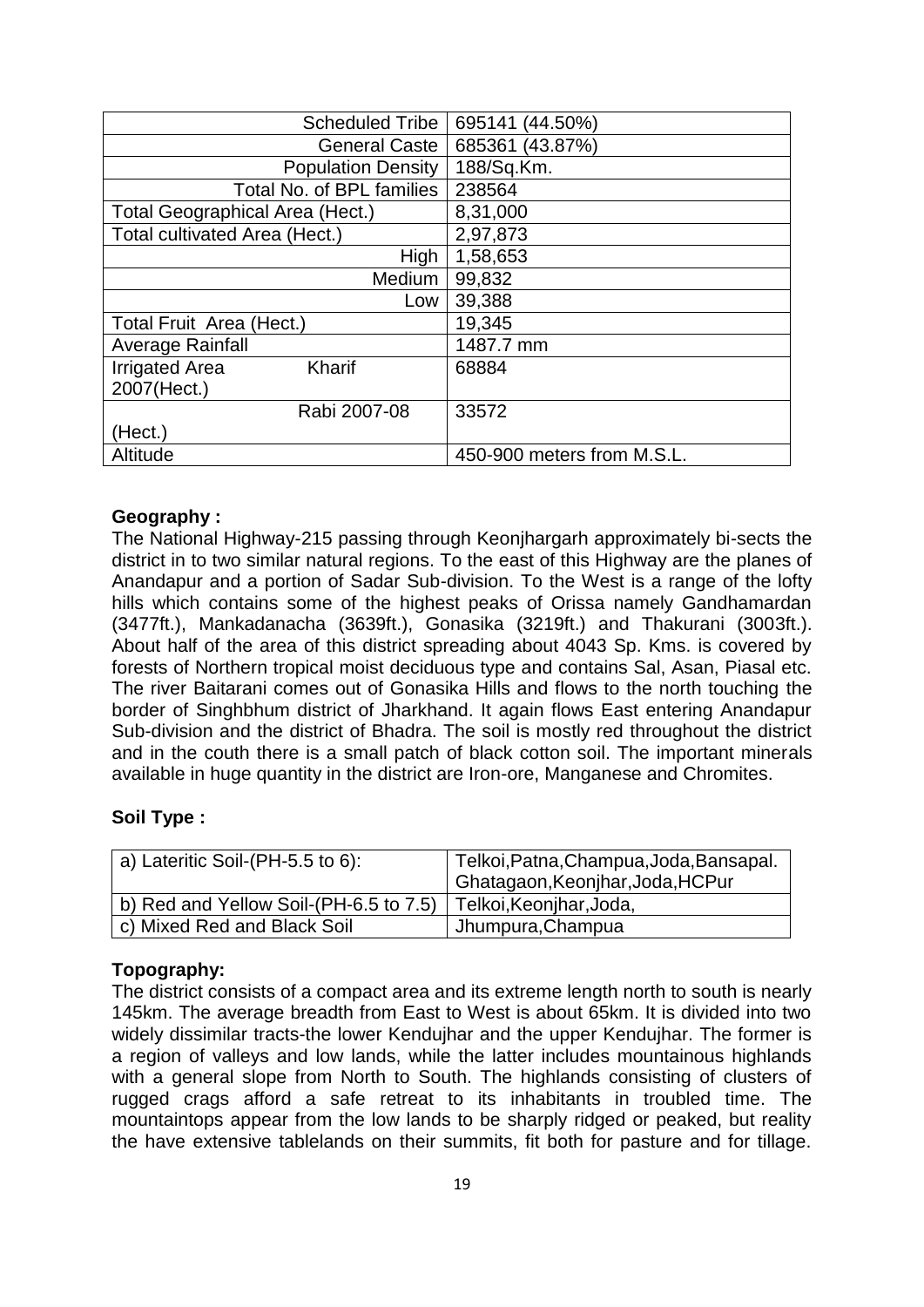The average elevation in its central part is about 500m. At places, isolated bills rise abruptly from the plains. But most of the areas have a general elevation of over 600m. which forms the watershed of some river. The Baitarani River takes its rise in the hilly North Western division. In between these two natural divisions passes the state highway from Chainbasa to Jajpur Road through the headquarters Kendujhargarh.

#### **Climate:**

The climate of the district is characterized by an oppressively hot summer with high humidity. Summer generally commences in the month of March. Temperature begins to rise rapidly attaining the maximum in the month of May. During the Summer maximum temperature is  $38.2^{\circ}$ C. The weather becomes more pleasant with the advent of the monsoon in June and remains as such up to the end of October. The temperature in the month of December is lowest i.e.  $11.7^{\circ}$ C. Sometimes it even drops down to  $7^0C$ .

| Average Annual Rainfall | 1499.53/1400 mm |
|-------------------------|-----------------|
| Av. no of Rainy days    | 77.8days        |
| Pattern of rainfall     |                 |
| June to September       | 80%             |
| October to January      | 6%              |
| February to May         | 14%             |
| Altitude from M.S.L.    | 50m to <600m    |

#### **Land Utilization pattern:**

| a)Cultivated area:                   | 297873 ha                     |
|--------------------------------------|-------------------------------|
| b)Forest area:                       | 403680ha, 48.6% of total area |
| c) Area under fruits, vegetables and | 40,000 ha (4.8%)              |
| spices:                              |                               |
| d) Cultivable highlands:             | 1,55,000 ha                   |
| e) Cropping Intensity                | 126%                          |

#### **Size of Holdings:**

| Less than 1 ha | 59388 ha (19.94% of total land with<br>48.3% of population) |
|----------------|-------------------------------------------------------------|
| Between 1-2ha  | 123161ha (41.35% of land with 36% of<br>population)         |
| Above 2ha      | 115322ha(38.71% of land with 15.7% of<br>population)        |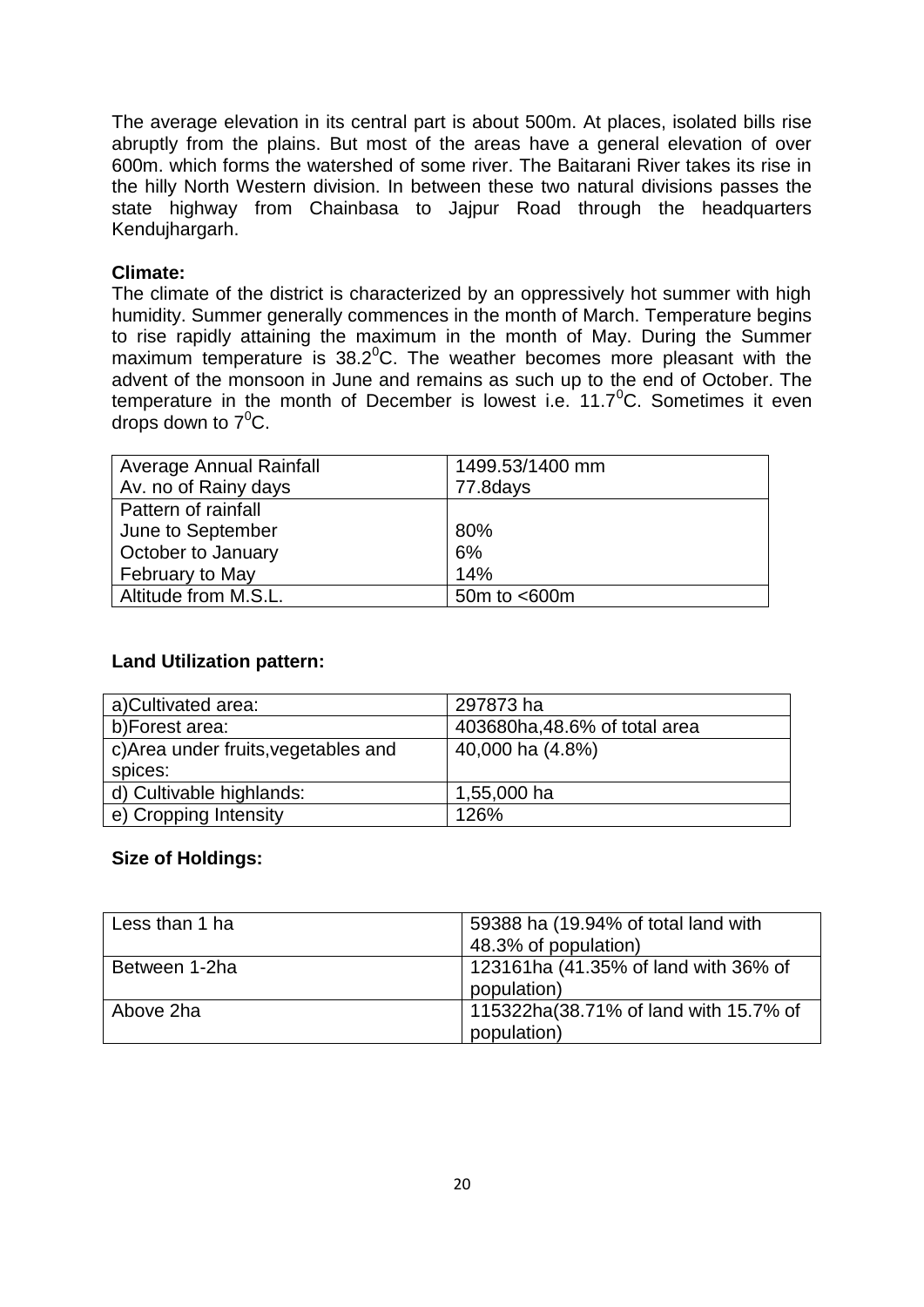#### **Irrigation in Ha. :**

| Net Irrigated Area               | 71000 |
|----------------------------------|-------|
| By Channels (Major, MIP, RL etc) | 52905 |
| By dugwells/STW                  | 8816  |
| By other sources                 | 9415  |

#### **Scope for Horticulture Sector:**

The agro-climatic condition, altitude and soil type of Keonjhar district provides a congenial atmosphere for growing a wide range of horticultural crops. The district, being the watershed of river Baitarani ancits tributaries, has a total cultivated area of 298000 ha out of which highland constitutes 53% while medium and low land constitute 34% and 13% respectively. Most part of the high land is endowed with deep and well drained soil. This vast tract of and holds high potential for horticultural crops.

Over the past few year, mango plantation under various departmental and nondepartmental programmes like EAS, JRY, IJRY, IDH and also under ITDA scheme have been taken up by the Horticulture department covering more than 9000 ha. Farmers are getting very good returns from mango crop. Similarly, cultivation of vegetables as well as off-season vegetables has proved to be quite remunerative to the farmers. In order to provide a fillip to the horticultural production, the district has been included for implementation of programmes under National Horticulture Mission since 2005-06.

| <b>Blocks</b>          | Crop usually / that can be grown               |
|------------------------|------------------------------------------------|
| Anandapur, Hatadihi,   | Coconut, Cashew, Papaya, Banana, Pineapple,    |
| Ghasipura              | Brinjal, Cucumber, Cole crops, pointed Gourd,  |
|                        | Chilli, Coriander, Onion etc.                  |
| Keonjhar, Jhumpura,    | Mango, K.Lime, Guava, Banana, Papaya,          |
| Champua, Patna,        | Seasonal Vegetables, S. Potato, Turmeric, Off- |
| Ghatagaon, Saharpada   | Seson vegetables                               |
| Telkoi, Harichandanpur | Mango, Tomato, Banana, Cauliflower, Beans,     |
|                        | Radish, Sweet Potato, Yam, Turmeric etc.       |
| Joda, Bansapal         | Mango, Guava, K.Lime, Tomato, Cauliflower,     |
|                        | Beans, Radish, Sweet Potato, Yam, Turmeric,    |
|                        | Ginger etc.                                    |

#### **POTENTIAL FOR FRUIT AND VEGETABLE CROPS IN DIFFERENT BLOCKS**

## **INFORMATION ON FARM/NURSERY (PUBLIC SECTOR)**

| SI<br>No. | Name of the<br>Farm/<br>Nursery | Location                                     | Area<br>(in<br>ha.) | Existing<br>Mother<br>Plants | Potentiality<br>for production<br>of QPM | QPM<br>produced<br>during 2013-<br>14 |
|-----------|---------------------------------|----------------------------------------------|---------------------|------------------------------|------------------------------------------|---------------------------------------|
|           | Kuanr Farm                      | At/PO: Kuanr<br>Block-Banspal<br>$(On NH-6)$ | 112.39              | Mango-<br>1793<br>Litchi-21  | Mango-<br>100000<br>Litchi-10000         | Mango-<br>100000<br>Litchi-10000      |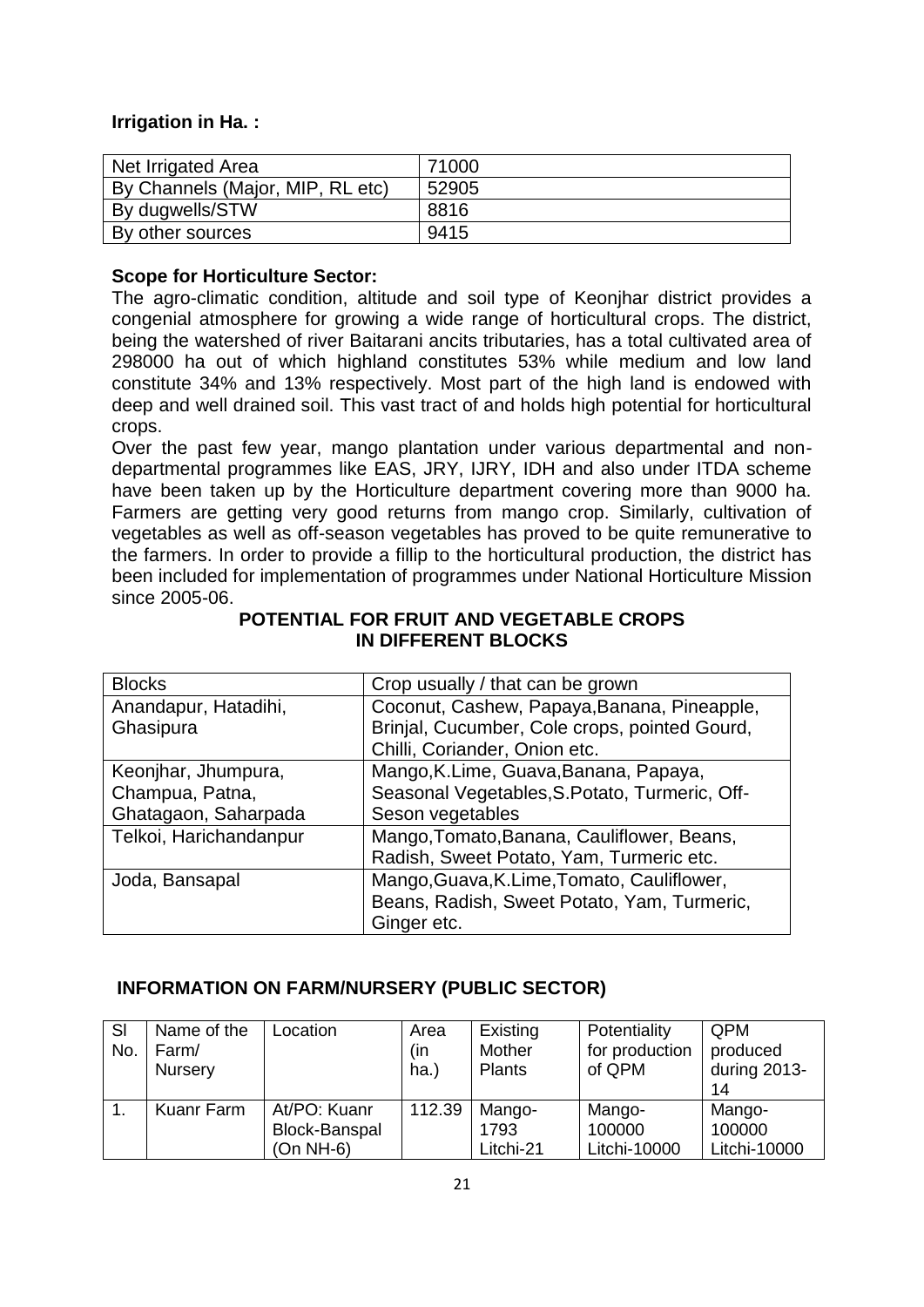|    |                 |                 |       | Guava-<br>1020 |             |             |
|----|-----------------|-----------------|-------|----------------|-------------|-------------|
| 2. | Taramakanta     | At/PO:          | 20.00 | Mango-600      | Mango-20000 | Mango-      |
|    | Farm            | Taramakanta     |       | Guava-         | Guava-10000 | 25000       |
|    |                 | Block-Banspal   |       | 1500           |             | Guava-10000 |
| 3. | HDPO,           | At/PO:          | 6.00  | Mango-         |             | Mango-5000  |
|    | <b>Bhuinpur</b> | <b>Bhuinpur</b> |       |                |             |             |
|    |                 | Block:          |       |                |             |             |
|    |                 | Champua         |       |                |             |             |
| 4. | Fruit           | At/PO:          | 3.52  | Mango-         |             | Mango-5000  |
|    | Nursery,        | Champua         |       |                |             |             |
|    | Champua         | Block:          |       |                |             |             |
|    |                 | Champua         |       |                |             |             |

# **INFORMATION ON BLOCK LEVEL NURSERY (PUBLIC SECTOR)**

| SI<br>No.        | Name of<br>the Farm/<br><b>Nursery</b> | Location                                         | Area<br>(in<br>ha.) | Existing<br>Mother<br><b>Plants</b>                          | Potentiality for<br>production of<br>QPM | QPM<br>produced<br>during 2014-<br>15 |
|------------------|----------------------------------------|--------------------------------------------------|---------------------|--------------------------------------------------------------|------------------------------------------|---------------------------------------|
| 3.               | BLN.<br>Bodapalasa                     | At/PO:<br>Bodapalasa<br><b>Block-Sadar</b>       | 2.00                | Mango-680<br>K.Lime-78<br>Orange-29<br>Guava-40<br>Litchi-90 | Mango-10000                              | Mango-2000                            |
| $\overline{4}$ . | BLN, Patna                             | At/PO:<br>Kameswarpur<br><b>Block-Patna</b>      | 2.00                | Mango-380<br>Guava-20<br>K.Lime-30                           | Mango-5000                               | Mango-2000<br>K.Lime-5000             |
| 5.               | BLN,<br><b>Dhenkikote</b>              | At: Tikira<br>PO: Dhenkikote<br>Block: Ghatagaon | 2.00                | Mango-140<br>Guava-10                                        | Mango-2000                               | Mango-5000                            |
| 6.               | BLN,<br>Khalana                        | At/PO: Khalana<br><b>Block: Ghasipura</b>        | 2.00                | Mango-62                                                     | Mango-1000                               |                                       |
| 7 <sub>1</sub>   | BLN, Joda                              | At/PO: Baneikala<br>Block: Joda                  | 2.00                | Mango-530                                                    | Mango-5000                               |                                       |

# **INFORMATION ON FARM / NURSERY (PRIVATE SECTOR)**

| SI<br>No. | Name of the<br>Farm/<br><b>Nursery</b> | Location                  | Area<br>(in<br>ha.) | Existing<br>Mother<br><b>Plants</b>            | Potentiality for<br>production of<br><b>QPM</b> | QPM<br>produced<br>during 2014-<br>15              |
|-----------|----------------------------------------|---------------------------|---------------------|------------------------------------------------|-------------------------------------------------|----------------------------------------------------|
| 1.        | Trupty<br>Nursery                      | Boxibarigaon<br>Pattabari | 56.00               | Mango-<br>2231<br>Cashew-<br>5800<br>Rose-4194 | Mango-150000<br>Cashew-100000<br>Rose-150000    | Mango-<br>85000<br>Cashew-<br>88000<br>Rose-105000 |
| 2.        | <b>Blomming</b><br><b>Buds</b>         | Banabiharipur<br>Telkoi   | 5.00                | Mango-65                                       | Mango-10000                                     | Mango-<br>40000                                    |
| 3.        | Kalyani<br><b>Nursery</b>              | Siriabahal<br>Telkoi      | 4.00                | Mango-<br>1278                                 | Mango-30000                                     | Mango-<br>12000                                    |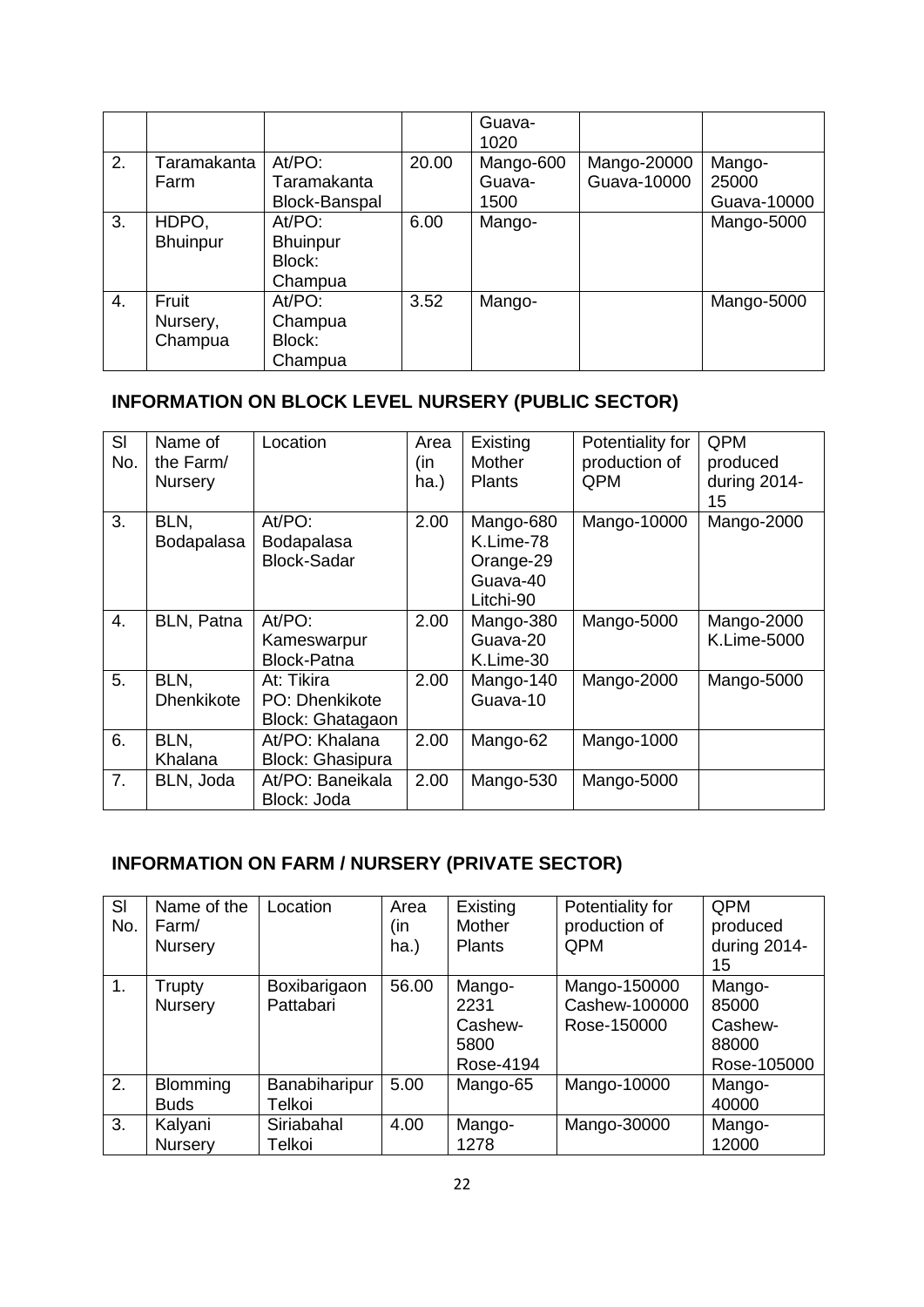## **Cold Storage in Keonjhar District :**

| <b>SI</b><br>No. | Name of the Cold<br>Storage and<br><b>Address</b> | Sector  | Year of<br>Establishment   Capacity | Storage | <b>Products</b><br><b>Stored</b> |
|------------------|---------------------------------------------------|---------|-------------------------------------|---------|----------------------------------|
|                  | Shankarpur,<br>Keonihar                           | Private |                                     | 5000mt. | Potato                           |

## **Training Centers:**

- 1. Regional Research & Technology Transfer Station (RRTTS), Judia, Keonjhar
- 2. Krushi Vigyan Kendra (KVK), Judia, Keonjhar
- 3. Regional Plant Resource Sub-Centre, Sana Ghagara, Keonjhar

## **ADMINISTRATIVE SETUP OF THE DISTRICT:**

| <b>District</b> | Sub-Division | <b>Block</b>   | No. of G.P | No. of Villages |
|-----------------|--------------|----------------|------------|-----------------|
| Keonjhar        | Anandapur    | Anandapur      | 16         | 125             |
|                 |              | Ghasipura      | 22         | 179             |
|                 |              | Hatadihi       | 30         | 212             |
|                 | Champua      | Champua        | 23         | 149             |
|                 |              | Jhumpura       | 22         | 154             |
|                 |              | Joda           | 15         | 118             |
|                 | Keonjhar     | <b>Banspal</b> | 21         | 163             |
|                 |              | Ghatagaon      | 26         | 142             |
|                 |              | Harichandanpur | 25         | 219             |
|                 |              | Keonjhar       | 24         | 225             |
|                 |              | Patna          | 20         | 153             |
|                 |              | Saharpada      | 20         | 139             |
|                 |              | Telkoi         | 22         | 149             |
|                 | <b>Total</b> | 13             | 286        | 2127            |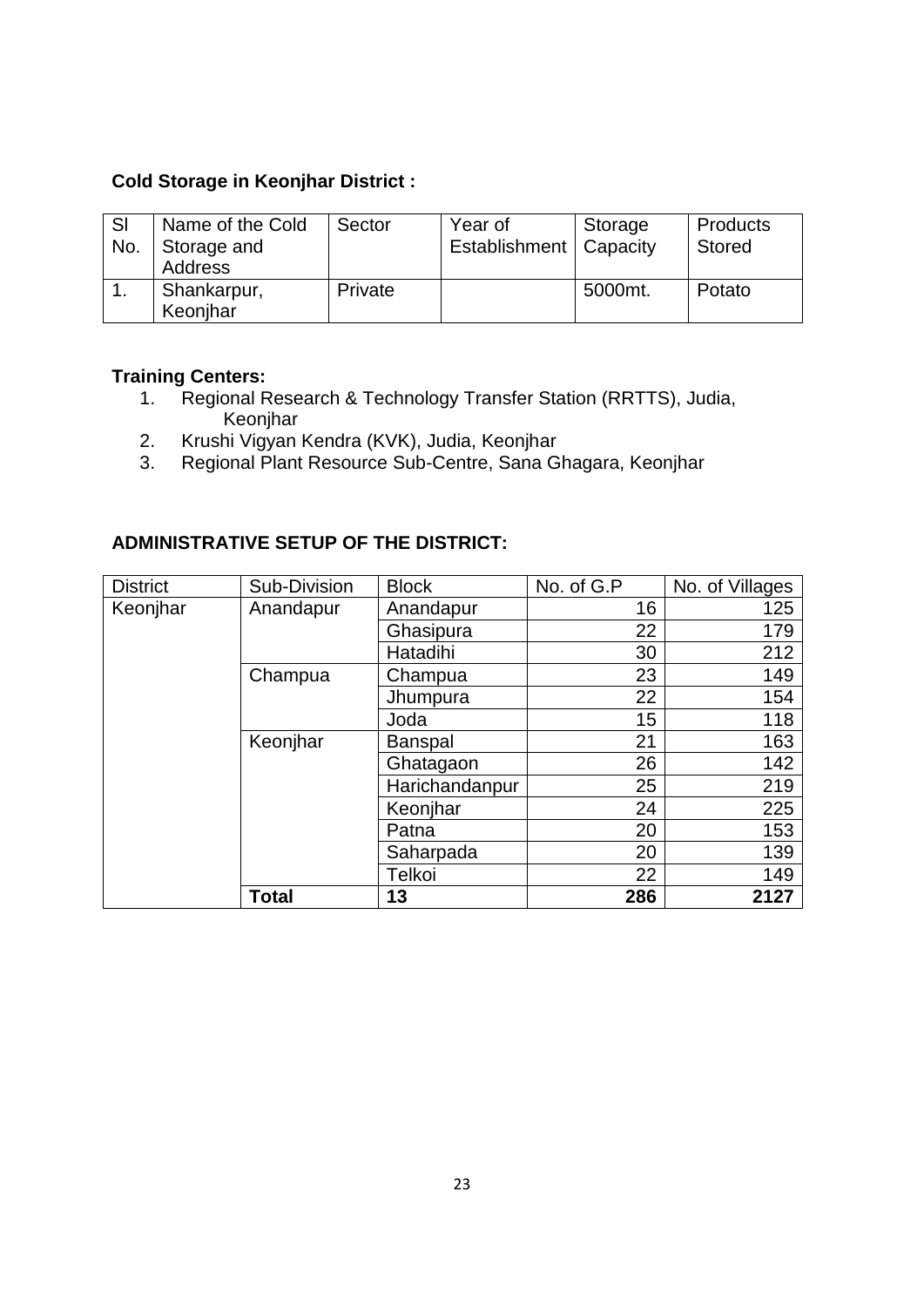## **Field Visits**

# **Beneficiary No. 1**

## **Protected Cultivation**

| SI No.         | <b>Details</b>                                                                                 | <b>Remarks</b>                                                   |
|----------------|------------------------------------------------------------------------------------------------|------------------------------------------------------------------|
| $\mathbf{1}$   | Name & address of Beneficiary whose<br>field visited                                           | 255 nos. beneficiaries of<br>Pattabari & adjoining<br>villages   |
| 2              | Total Land available with the<br>Beneficiary (ha.)                                             | 100 ha.                                                          |
| 3              | Type of Protected Cultivation activity<br>(Hi-tech / Normal GH, Shade Net,<br>Plastic Tunnel ) | Convergence of Mulching in<br><b>MGNREGA Mango</b><br>Plantation |
| 4              | Year of establishment                                                                          | 2012-13, 2013-14 & 2014-<br>15                                   |
| 5              | Size of Structure (Sqm.)                                                                       |                                                                  |
| 6              | <b>Total Cost</b>                                                                              | Rs. 2,00, 000/-                                                  |
| $\overline{7}$ | Agency involved in fabrication and<br>installation                                             | Convergence with NHM                                             |
| 8              | Total Subsidy paid and date of<br>payment                                                      | Rs. 1,00,000/-                                                   |
| 9              | Crop being grown                                                                               |                                                                  |
| 10             | Condition of Structure                                                                         |                                                                  |
| 11             | <b>Condition of Crop</b>                                                                       | Excellent                                                        |
| 12             | Tie up with market                                                                             | Yes                                                              |
| 13             | General upkeep (Very good /<br>Good/Average/ Poor)                                             | Very good                                                        |
| 14             | Any other relevant observation by JIT                                                          |                                                                  |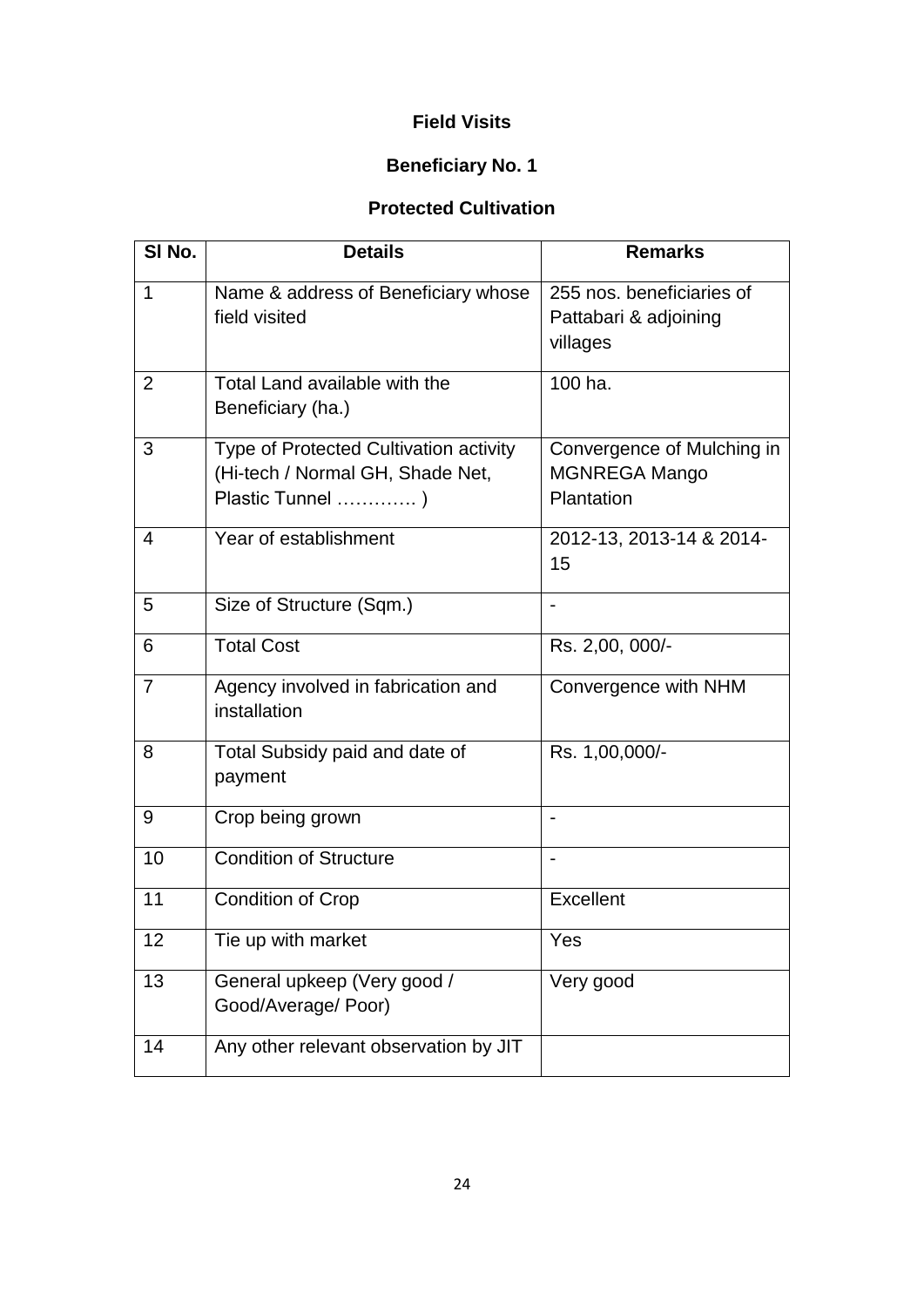

# **Post Harvest Management**

# **Pack House/ Cold Storage/Ref Van/Primary Processing**

| SI No.         | <b>Details</b>                     | <b>Remarks</b>                                      |
|----------------|------------------------------------|-----------------------------------------------------|
| $\mathbf 1$    | Name of the Project                | Cold Room (10 MT)                                   |
| $\overline{2}$ | Year of implementation             | 2014-15                                             |
| 3              | <b>Project Period</b>              | 1 year                                              |
| 4              | Name of the Beneficiary            | Jayanta Ku, Behera                                  |
| 5              | Location of Project                | Vill-Bhaluka, GP- Palaspanga<br><b>Block -Sadar</b> |
| 6              | <b>Total Project Cost</b>          | Rs. 11.70 Lakh                                      |
| $\overline{7}$ | Amount Released & date             | Yet to be released Rs, 7.02 lakh                    |
| 8              | <b>Expenditure incurred</b>        | Rs. 11.70 Lakh                                      |
| 9              | <b>Status</b>                      |                                                     |
|                | Capacity of Unit                   | <b>10 MT</b>                                        |
|                | Commodity                          | <b>Vegetables &amp; Fruits</b>                      |
|                | Equipments purchased               | <b>Plastic Crates &amp; Weighing</b><br>Machine     |
|                | <b>Condition of Infrastructure</b> | Good                                                |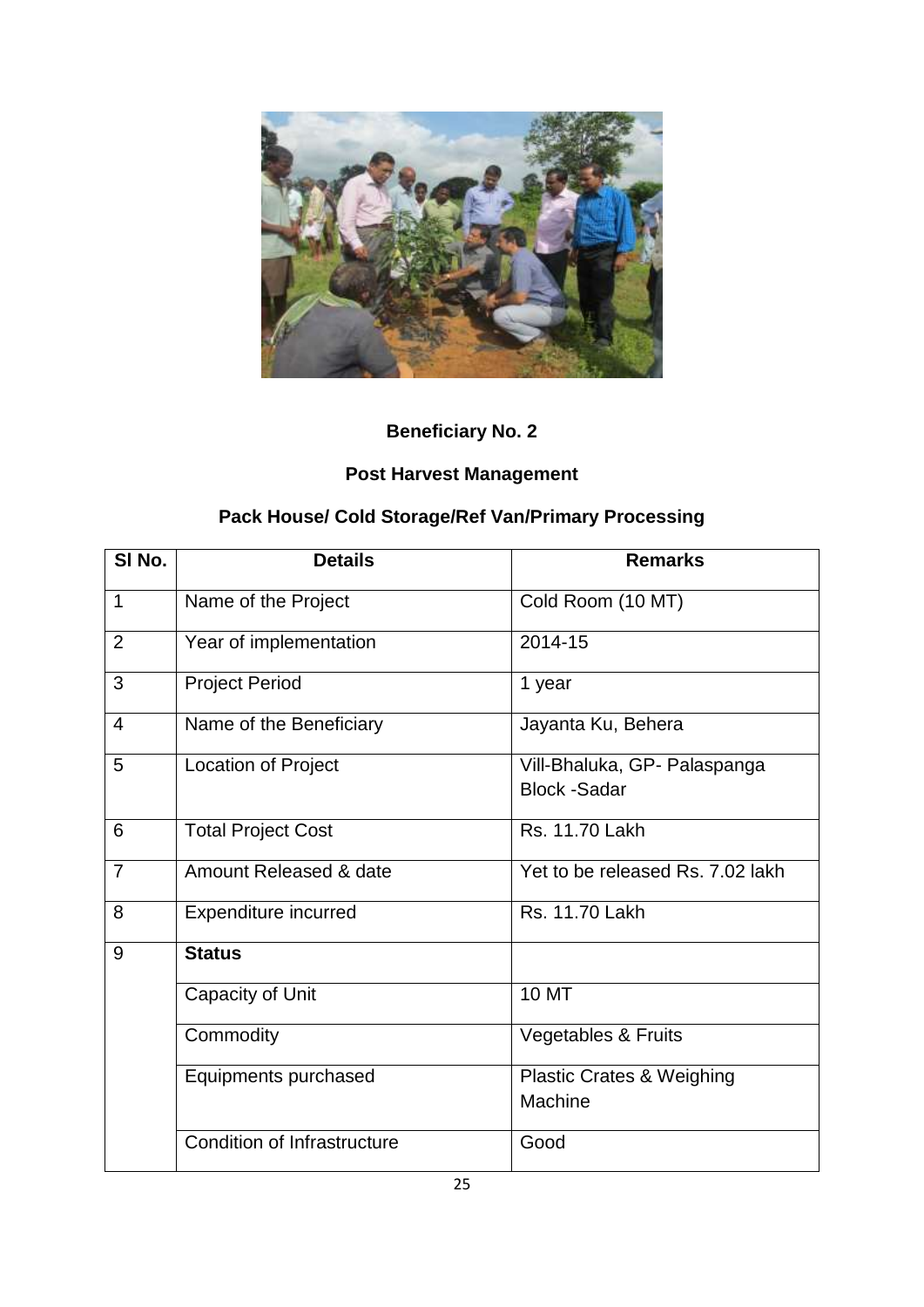| Whether NHM logo displayed        | Yes |
|-----------------------------------|-----|
| Whether funds disbursed to Agency | Yes |

Mr. Jayant Behra, cold raoom, 2014-15. The infrastructure is already constructed and is 25 km away from Kseonjhar town. The financial assistance around Rs. 7.0 lakh which is yet to be released. It is 10 tons capacity. Different vegetables need different temperatures for storage purpose. Now a days different varieties area available for different vegetables. So there is no need to store any single vegetable for long time except potato & tuber crops. The Lilium Bulbs can be stored for 2 months..

#### **Beneficiary No. 3 Area expansion / Rejuvenation**

| <b>SI</b><br>No. | <b>Details</b>                                    | <b>Remarks</b>                         |
|------------------|---------------------------------------------------|----------------------------------------|
|                  |                                                   |                                        |
| $\mathbf{1}$     | Name & address of the beneficiary whose           | Manjulata Patra, Vill-Bebartaposi, GP- |
|                  | field visited                                     | Nelung, Block-Sadar, Dist-Keonjhar     |
| $\overline{2}$   | Total Land available with the beneficiary<br>(ha) | $0.4$ ha.                              |
| 3                | Crop cluster under which covered                  | <b>Bitter Gourd (Mulching)</b>         |
| 4                | Name and variety of the crop planted              | Var- VNR-28                            |
| 5                | Source of planting materials                      | Own                                    |
| 6                | Nos. of planting materials                        | $\blacksquare$                         |
| $\overline{7}$   | Nos. of plant planted / rejuvenated               |                                        |
| 8                | Nos. of plants which survived (also               | $\overline{a}$                         |
|                  | indicate percentage survival)                     |                                        |
| 9                | Total amount subsidy assistance due to            | Rs. 6,400/-                            |
|                  | the beneficiary as (Rs.)                          |                                        |
| 10               | Amount paid and date of payment                   | $\overline{\phantom{a}}$               |
| 11               | Mode of payment                                   | <b>Through RTGS</b>                    |
| 12               | Source of irrigation water (Bore well / Tube      | Pond                                   |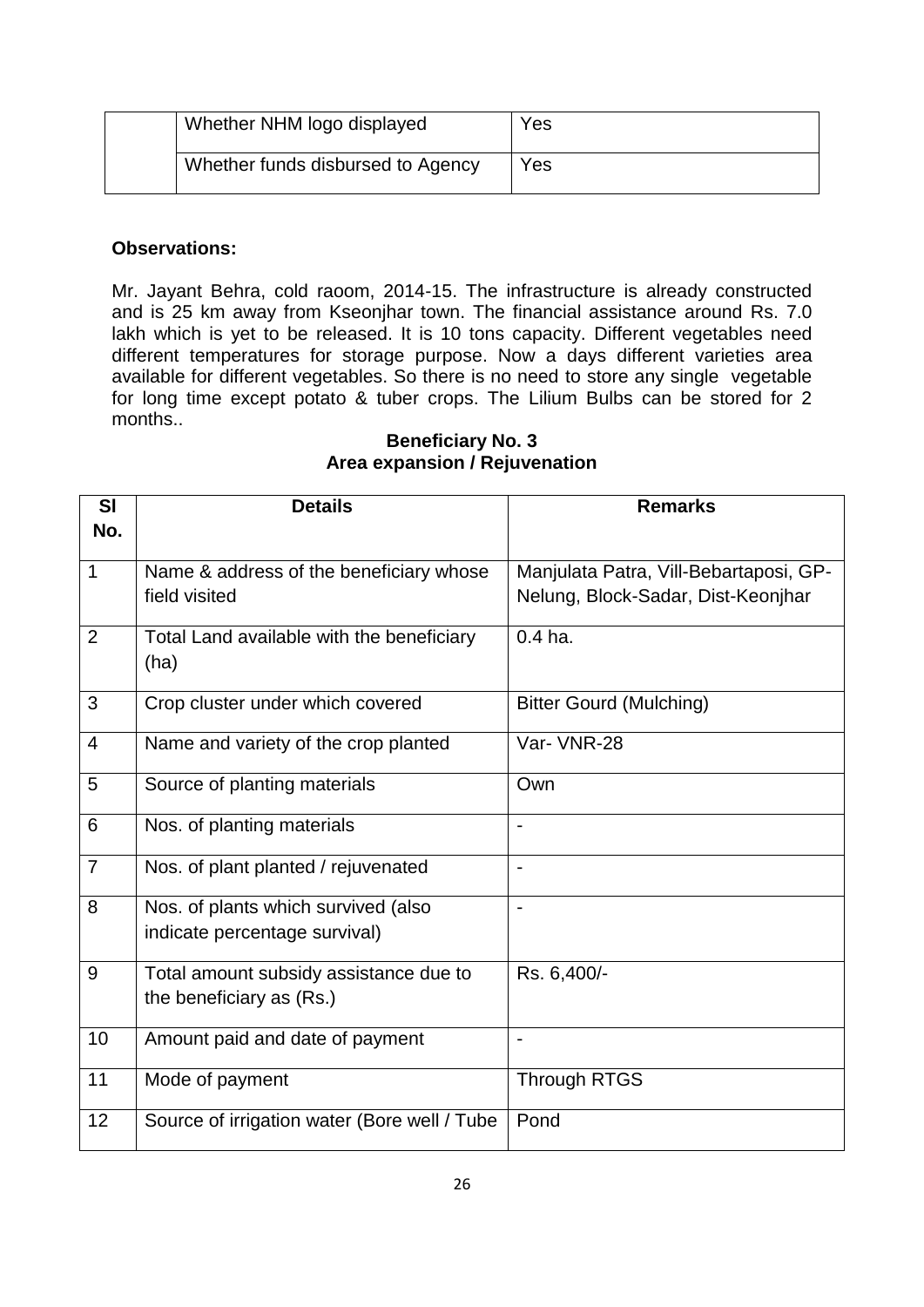|    | well / Canal)                                                    |                                         |
|----|------------------------------------------------------------------|-----------------------------------------|
| 13 | Whether drip / sprinkler system in use                           |                                         |
| 14 | Other inputs provided                                            | <b>Single Line Trellis, 50% subsidy</b> |
| 15 | Whether assistance available for organic<br>farming              | Mulching Subsidy Rs. 6500/- par ha.     |
| 16 | If, so area covered                                              |                                         |
| 17 | Assistance available                                             |                                         |
| 18 | Available marketing facility for the crop                        |                                         |
| 19 | Other infrastructure available in the vicinity                   |                                         |
| 20 | General upkeep of the plot, Very good /<br>Good / Average / Poor | <b>Very Good</b>                        |
| 21 | Any other relevant observation by the JIT                        |                                         |

Mrs. Manjulata Patra, small farmer single line trellys system crop bitter ground. The beneficiary has effectively utilized the assistance provided under RKVY. Mulching provided by NHM. On an average harvesting 60 to 70 kg per day and selling it @ Rs. 40/- per kg.The crop is maintained very well.

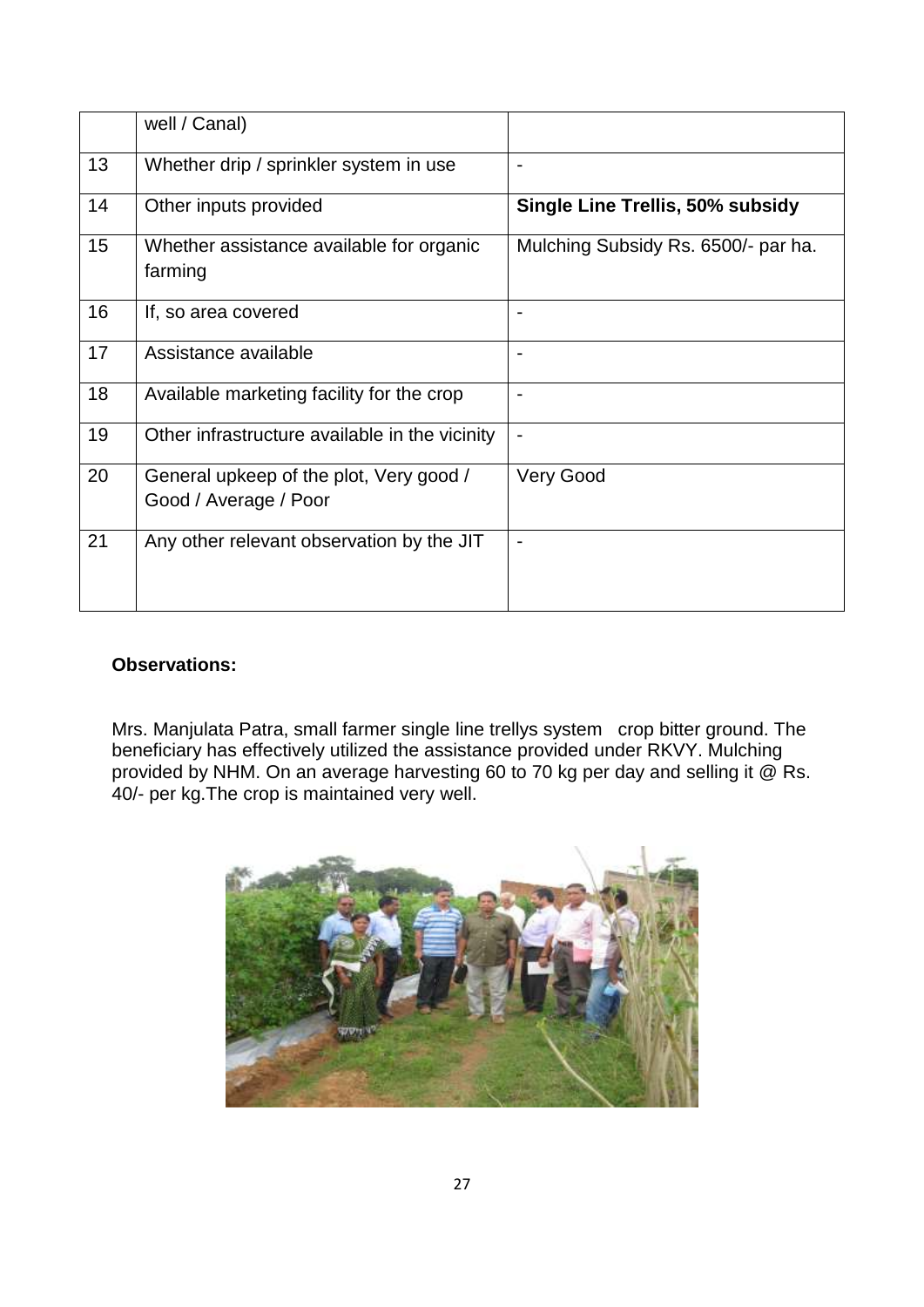#### **Beneficiary No. 4 Area expansion / Rejuvenation**

| <b>SI</b>                | <b>Details</b>                                 | <b>Remarks</b>                        |
|--------------------------|------------------------------------------------|---------------------------------------|
| No.<br>1                 | Name & address of the beneficiary whose        | Janakalata Nayak, Vill-               |
|                          | field visited                                  | Danuatangarpada, GP-Gandabeda,        |
|                          |                                                | Block-Saharpada, Dist-Keonjhar        |
| $\overline{2}$           | Total Land available with the beneficiary      | $1$ ha.                               |
|                          | (ha)                                           |                                       |
| 3                        | Crop cluster under which covered               | $1$ ha.                               |
| $\overline{\mathcal{A}}$ | Name and variety of the crop planted           | Amrapalli, Mallika, Dasaheri, Baladev |
| 5                        | Source of planting materials                   | Govt. Farm                            |
| $\overline{6}$           | Nos. of planting materials                     | 100 nos.                              |
| $\overline{7}$           | Nos. of plant planted / rejuvenated            | 100 nos.                              |
| $\overline{8}$           | Nos. of plants which survived (also            | 100%                                  |
|                          | indicate percentage survival)                  |                                       |
| 9                        | Total amount subsidy assistance due to         | Rs. 13,500/-                          |
|                          | the beneficiary as (Rs.)                       |                                       |
| 10                       | Amount paid and date of payment                |                                       |
| 11                       | Mode of payment                                | <b>Through RTGS</b>                   |
| 12                       | Source of irrigation water (Bore well / Tube   | Well                                  |
|                          | well / Canal)                                  |                                       |
| 13                       | Whether drip / sprinkler system in use         | $\blacksquare$                        |
| 14                       | Other inputs provided                          |                                       |
| 15                       | Whether assistance available for organic       | Compost                               |
|                          | farming                                        |                                       |
| 16                       | If, so area covered                            |                                       |
| 17                       | Assistance available                           |                                       |
| 18                       | Available marketing facility for the crop      | Local                                 |
| 19                       | Other infrastructure available in the vicinity |                                       |
| 20                       | General upkeep of the plot, Very good /        | <b>Very Good</b>                      |
|                          | Good / Average / Poor                          |                                       |
| 21                       | Any other relevant observation by the JIT      |                                       |

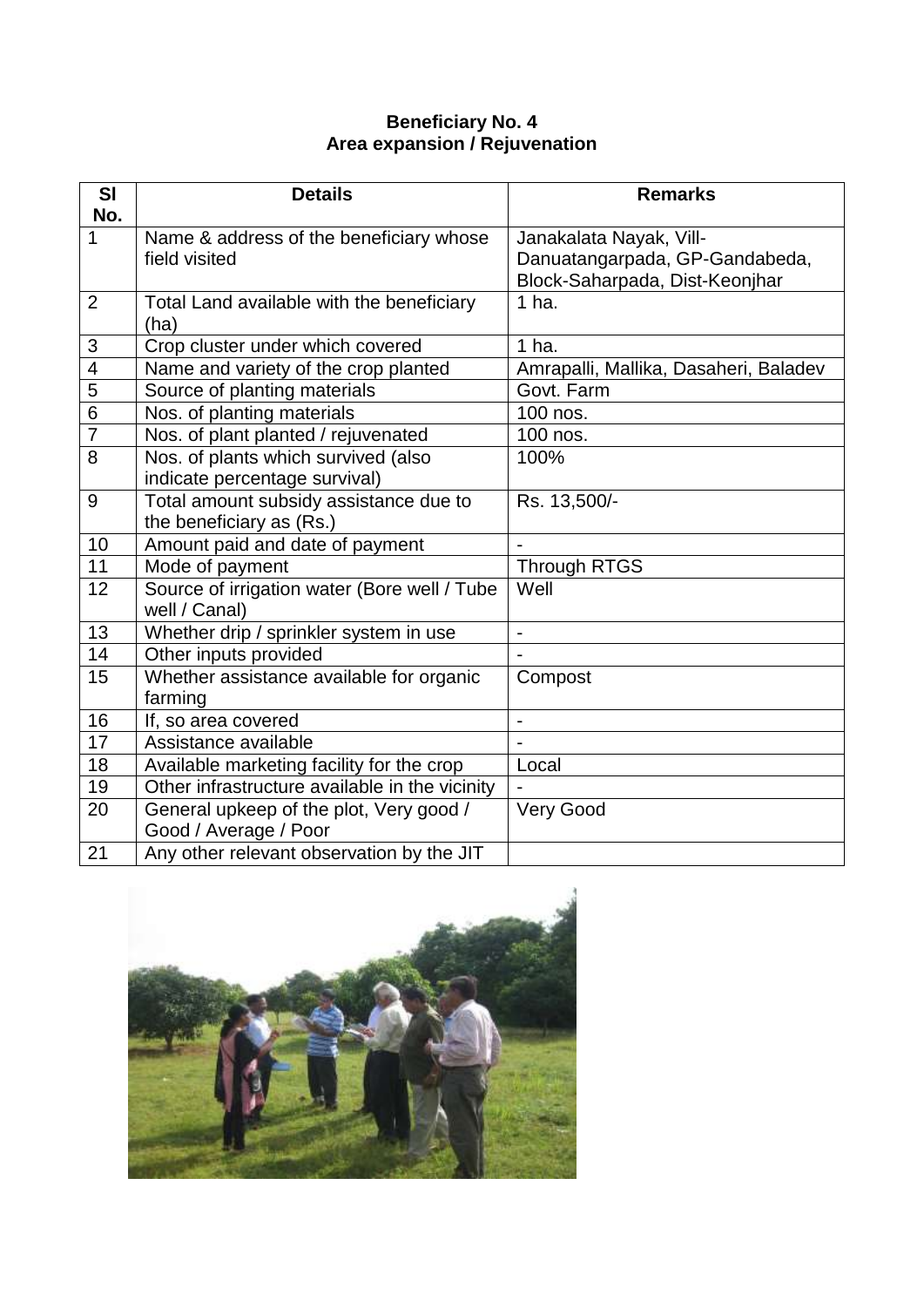Establishment & maintenance of mango orchards is very good & appreciable.

| SI<br>No.      | <b>Details</b>                                                       | <b>Remarks</b>                                  |
|----------------|----------------------------------------------------------------------|-------------------------------------------------|
| $\mathbf 1$    | Name & address of the beneficiary whose                              | Prahallad Mahanta, Vill-Aharpada,               |
|                | field visited                                                        | GP-Saharpada, Block-Saharpada,<br>Dist-Keonjhar |
| $\overline{2}$ | Total Land available with the beneficiary<br>(ha)                    | 16 ha.                                          |
| 3              | Crop cluster under which covered                                     | 2 ha. K. Lime                                   |
| $\overline{4}$ | Name and variety of the crop planted                                 | Local Seedling (K. Lime)                        |
| 5              | Source of planting materials                                         | Govt. Farm, Kuanr                               |
| 6              | Nos. of planting materials                                           | 800 nos.                                        |
| $\overline{7}$ | Nos. of plant planted / rejuvenated                                  | 800 nos.                                        |
| 8              | Nos. of plants which survived (also<br>indicate percentage survival) | 100%                                            |
| 9              | Total amount subsidy assistance due to<br>the beneficiary as (Rs.)   | Rs. 50,010/-                                    |
| 10             | Amount paid and date of payment                                      | <b>Amount Paid</b>                              |
| 11             | Mode of payment                                                      | <b>Through RTGS</b>                             |
| 12             | Source of irrigation water (Bore well / Tube<br>well / Canal)        | <b>Perennial Source</b>                         |
| 13             | Whether drip / sprinkler system in use                               |                                                 |
| 14             | Other inputs provided                                                | Pack House, Polly House                         |
| 15             | Whether assistance available for organic<br>farming                  | Compost                                         |
| 16             | If, so area covered                                                  |                                                 |

## **Beneficiary No. 5 Area expansion / Rejuvenation**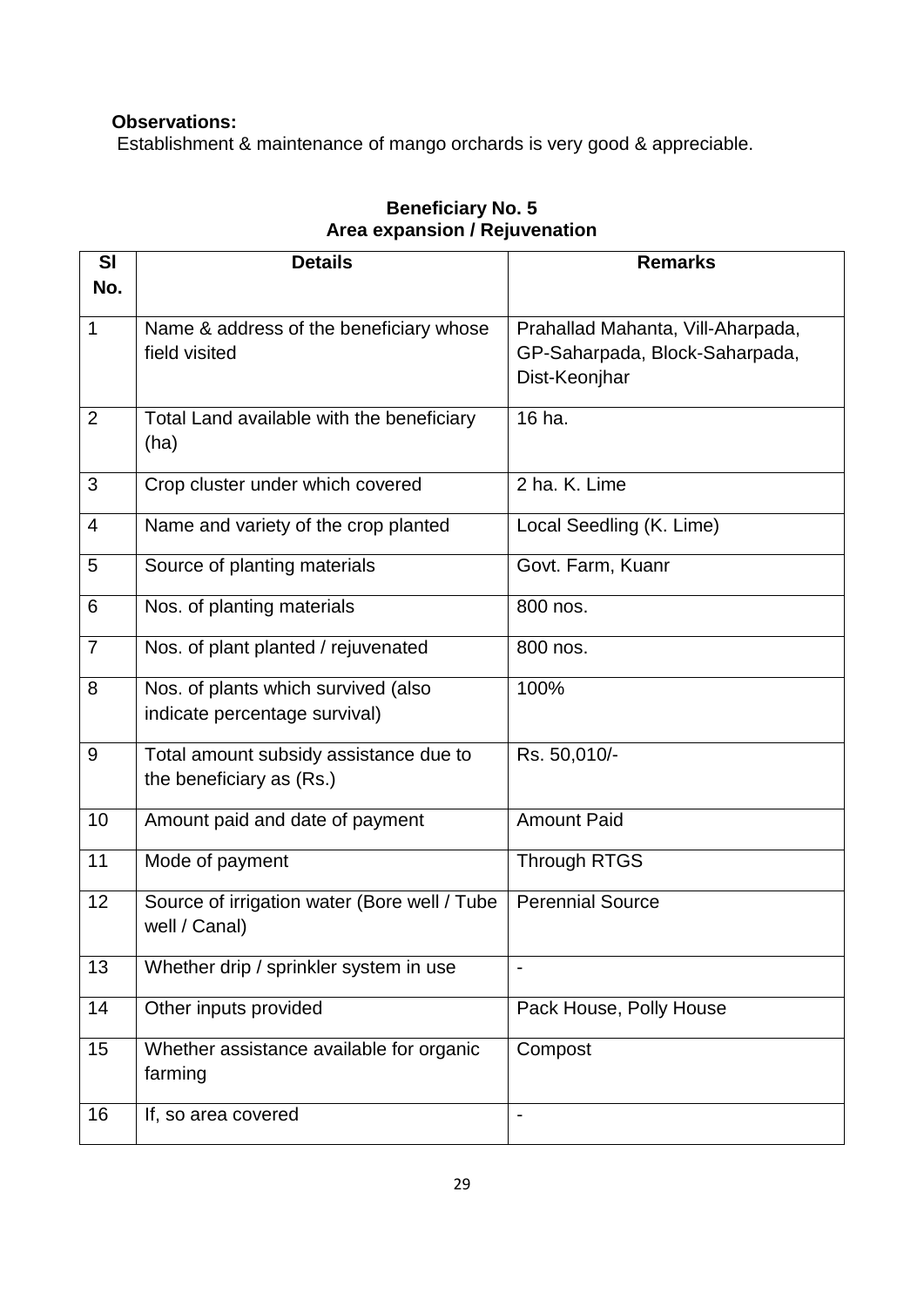| 17 | Assistance available                                             |           |
|----|------------------------------------------------------------------|-----------|
| 18 | Available marketing facility for the crop                        | Local     |
| 19 | Other infrastructure available in the vicinity                   |           |
| 20 | General upkeep of the plot, Very good /<br>Good / Average / Poor | Very Good |
| 21 | Any other relevant observation by the JIT                        |           |

Kagzi Lime 2011-12 need immediate canopy management, manuring and fertilizer application and also pest and disease management.



## **Beneficiary No. 6**

## **Protected Cultivation**

| SI No. | <b>Details</b>                         | <b>Remarks</b>             |
|--------|----------------------------------------|----------------------------|
|        | Name & address of Beneficiary whose    | Purna Ch. Mahanta          |
|        | field visited                          | Vill-Tangarani, GP-Nelung  |
|        |                                        | Bloc-Sadar, Dist-Keonjhar  |
| 2      | Total Land available with the          | 3 ha.                      |
|        | Beneficiary (ha.)                      |                            |
| 3      | Type of Protected Cultivation activity | Mulching in Vegetable Crop |
|        | (Hi-tech / Normal GH, Shade Net,       |                            |
|        | Plastic Tunnel )                       |                            |
|        | Year of establishment                  | 2014-15                    |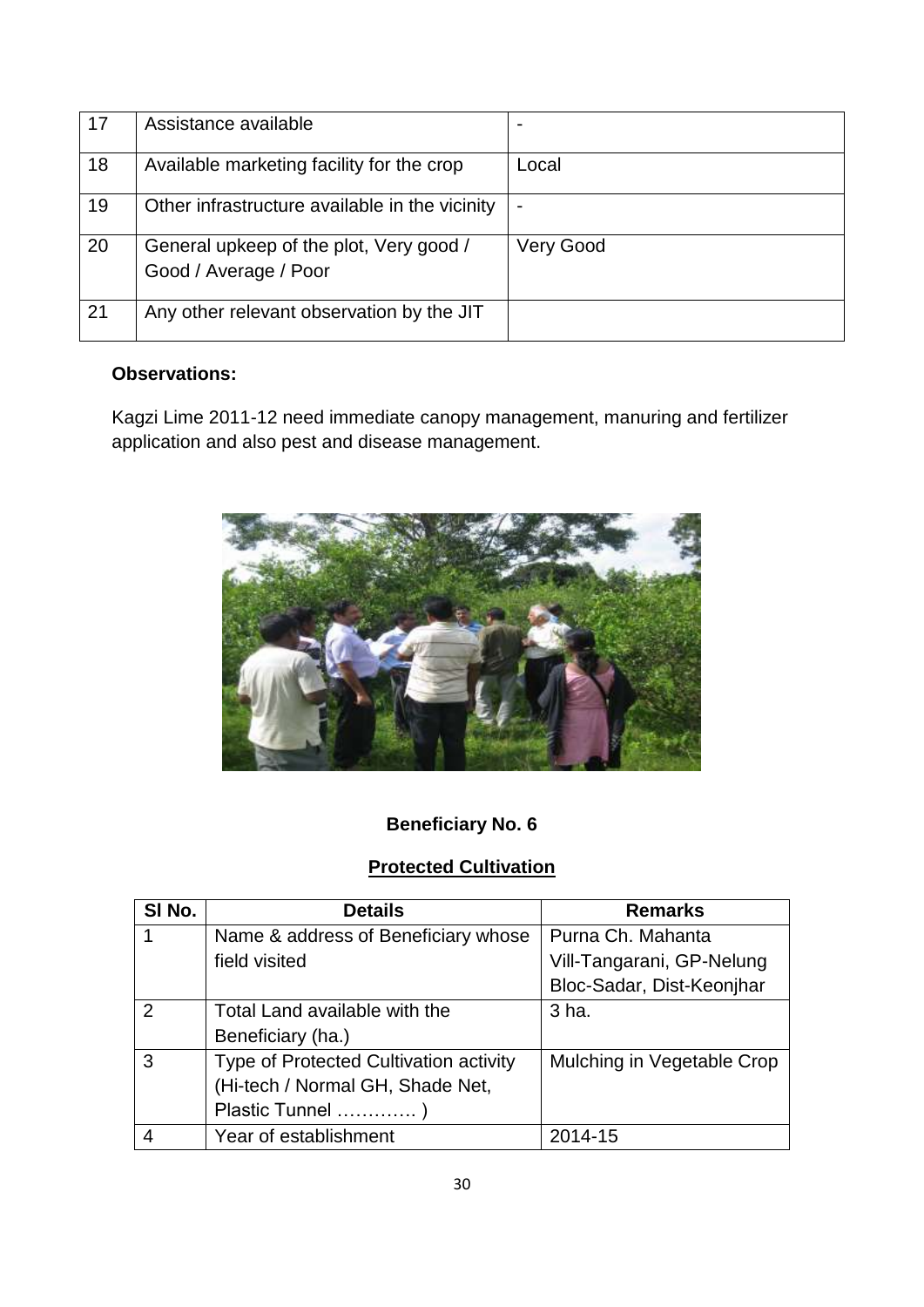| 5  | Size of Structure (Sqm.)              |                       |
|----|---------------------------------------|-----------------------|
| 6  | <b>Total Cost</b>                     | Rs. 96, 000/-         |
| 7  | Agency involved in fabrication and    | <b>Farmer himself</b> |
|    | installation                          |                       |
| 8  | Total Subsidy paid and date of        | Rs. 48,000/-          |
|    | payment                               |                       |
| 9  | Crop being grown                      | Tomato (Var-Bhagya)   |
| 10 | <b>Condition of Structure</b>         | Good                  |
| 11 | <b>Condition of Crop</b>              | Good                  |
| 12 | Tie up with market                    | Yes                   |
| 13 | General upkeep (Very good /           | Very good             |
|    | Good/Average/ Poor)                   |                       |
| 14 | Any other relevant observation by JIT |                       |

Tomato mulching is in good condition and the beneficiaries are well convinced with mulching.



### **Beneficiary No. 7 Post Harvest Management Pack House/ Cold Storage/Ref Van/Primary Processing**

| SI No.         | <b>Details</b>          | <b>Remarks</b>           |
|----------------|-------------------------|--------------------------|
|                | Name of the Project     | Pack House, Polly House  |
| $\overline{2}$ | Year of implementation  | 2012-13                  |
| 3              | <b>Project Period</b>   | year                     |
|                | Name of the Beneficiary | <b>Prahallad Mahanta</b> |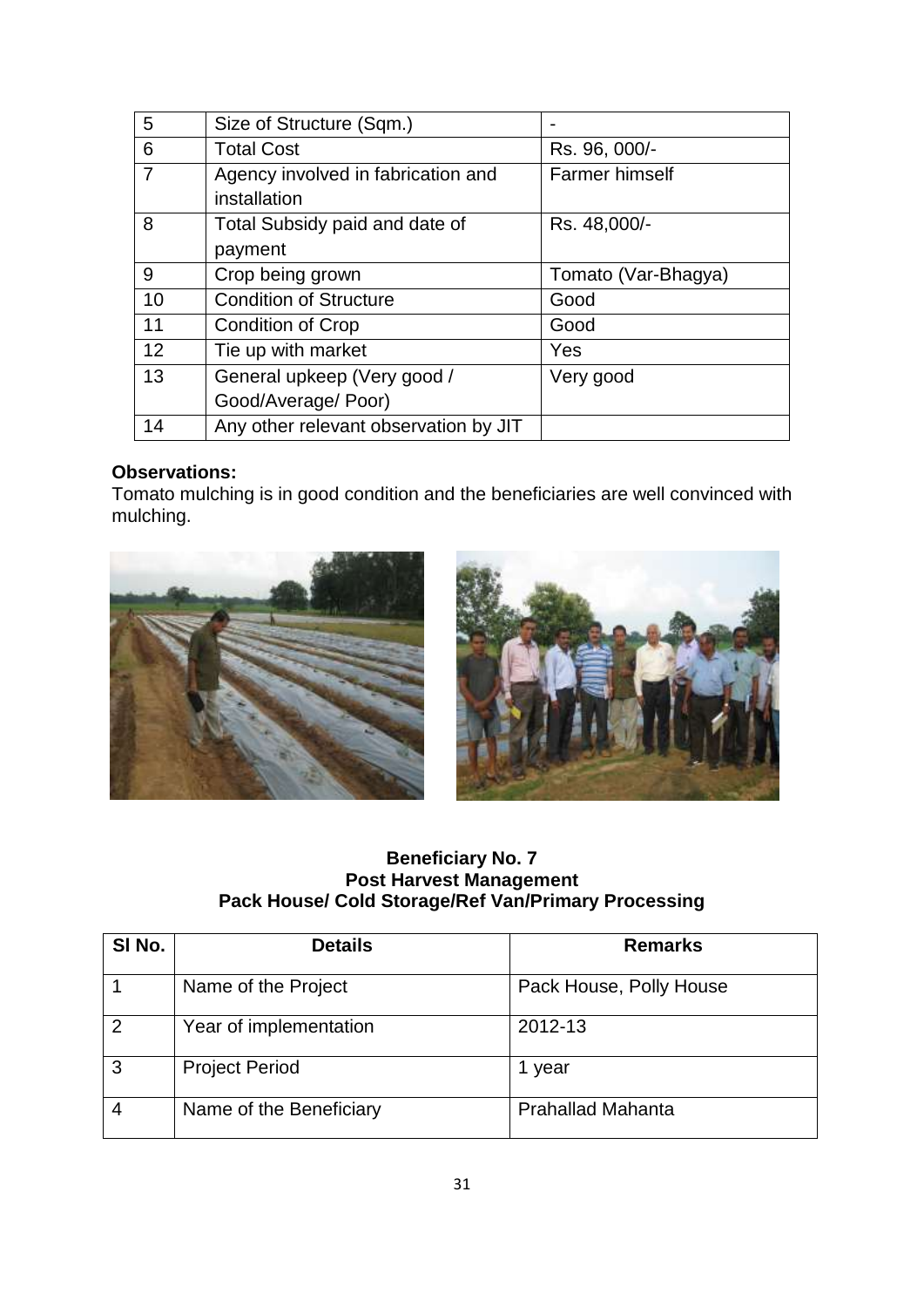| 5              | <b>Location of Project</b>        | Vill-Aharpada, Block Saharpada   |
|----------------|-----------------------------------|----------------------------------|
| 6              | <b>Total Project Cost</b>         | Rs. 3,00,000/- for Pack House    |
|                |                                   | Rs. 98,200/- for Polly House     |
| $\overline{7}$ | Amount Released & date            | Rs. 1,50,000/- for Pack House    |
|                |                                   | Rs. 49,088/- for Polly House     |
| 8              | <b>Expenditure incurred</b>       | Rs. 3,00,000/- for Pack House    |
|                |                                   | Rs. 98,200/- for Polly House     |
| 9              | <b>Status</b>                     |                                  |
|                | Capacity of Unit                  | 9mtr. x 6 mtr. for Pack House    |
|                |                                   | 15mtr. x 5mtr. x 3mtr. for Polly |
|                |                                   | House                            |
|                | Commodity                         | <b>Vegetables &amp; Fruits</b>   |
|                | Equipments purchased              | Plastic Crates & Weighing        |
|                |                                   | Machine                          |
|                | Condition of Infrastructure       | Good                             |
|                | Whether NHM logo displayed        | Yes                              |
|                | Whether funds disbursed to agency | Yes                              |



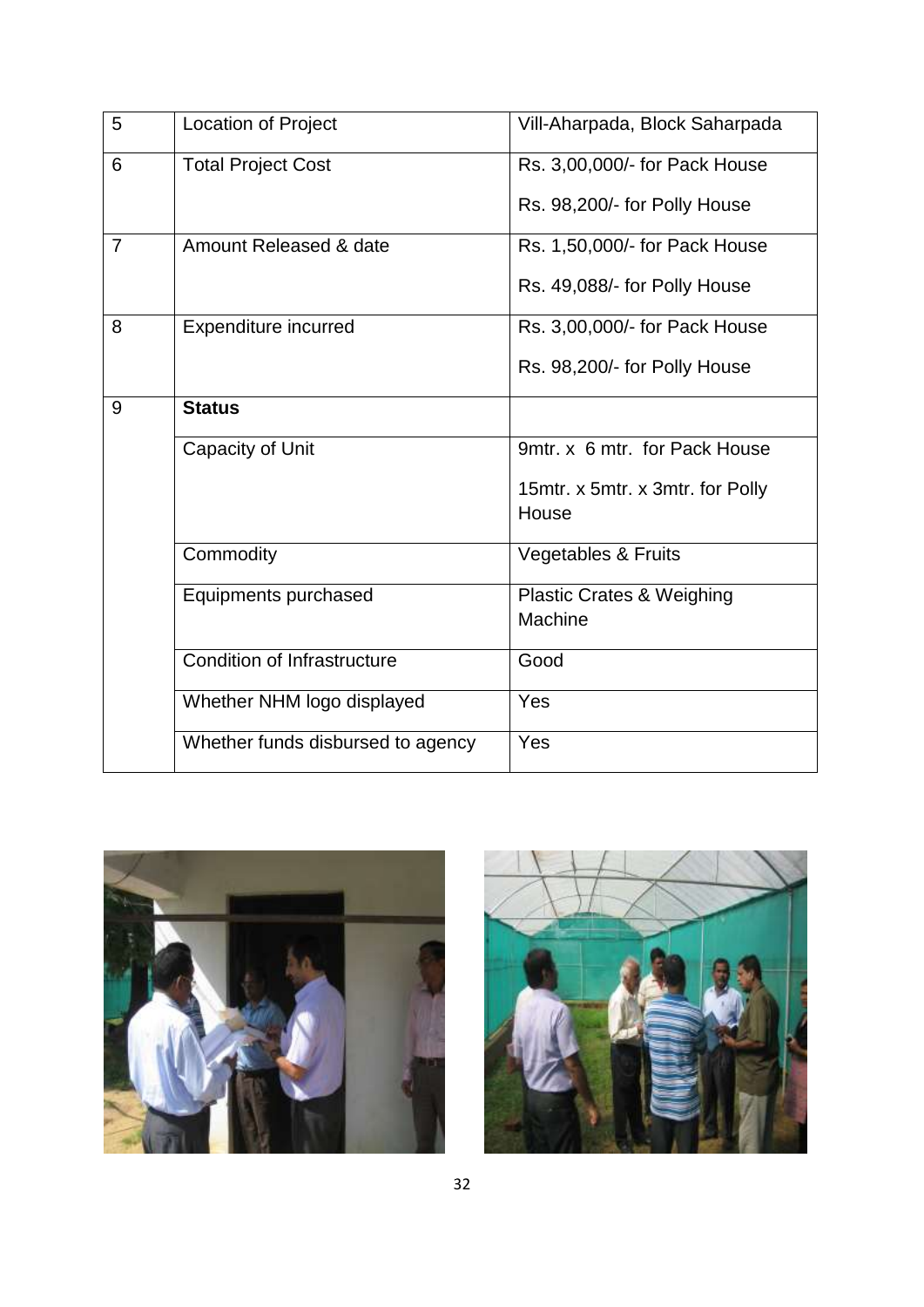### **District: Mayurbhanj**



## **Field Visits**

## **Beneficiary No.1**

## **AREA EXPANSION / REJUVENATION (JIT)**

| SINo.          |                                                           | <b>Details</b>           |
|----------------|-----------------------------------------------------------|--------------------------|
|                |                                                           | Sri Sanjeeb Kumar Behera |
|                | Name & Address of the<br>beneficiary, whose field visited | At-B.C.Pur               |
| 1              |                                                           | Po/ Block - Badsahi      |
|                |                                                           | Dist-Mayurbhanj          |
| $\overline{2}$ | Total land available with the<br>beneficiary (ha)         | 8 ha                     |
| 3              | Crop cluster under which covered                          | <b>RKVY</b>              |
| 4              | Name & variety of crop planted                            | Oil Palm                 |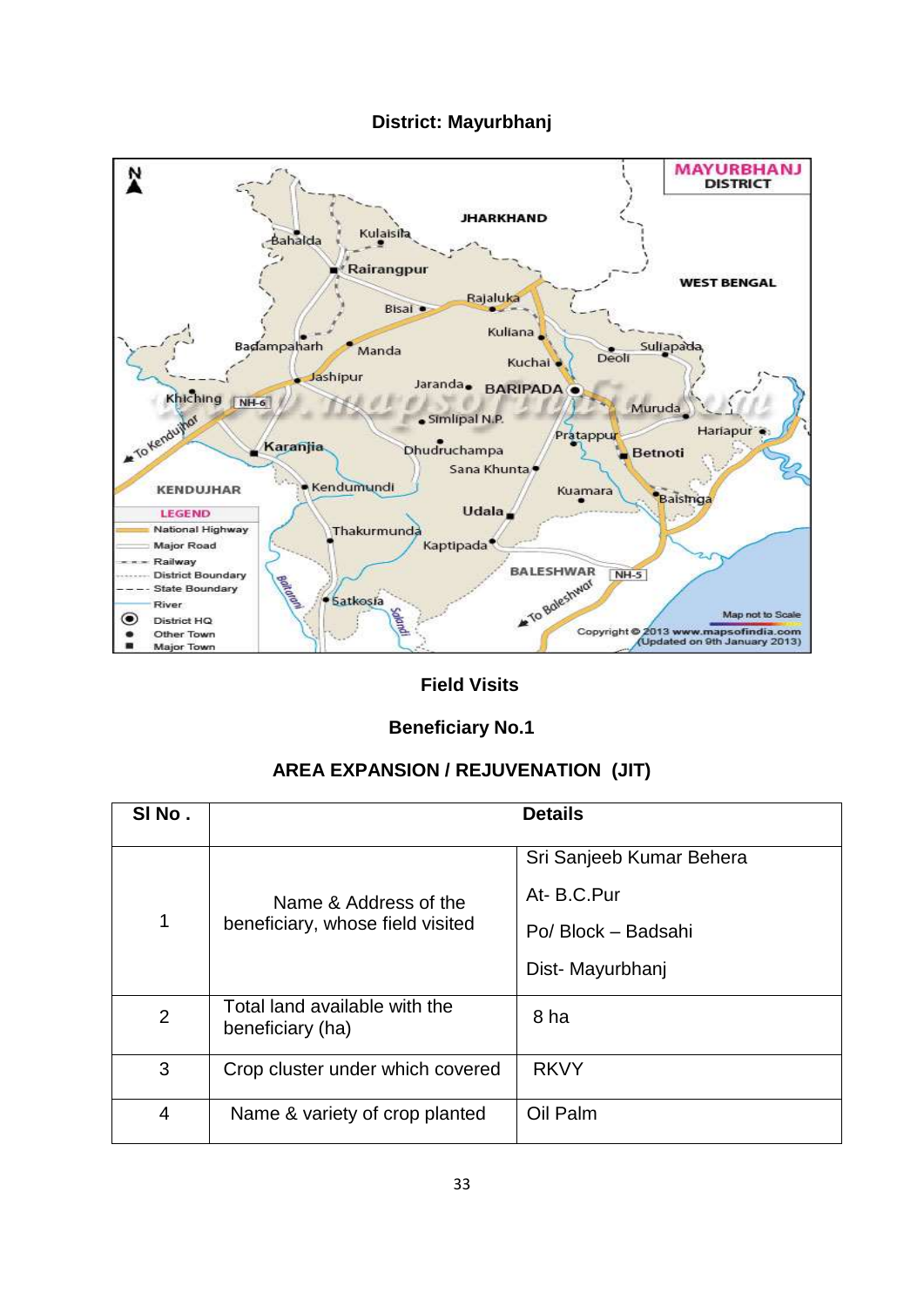| 5  | Source of planting material                                                | Ruchi Soya Industries, Balasore                      |
|----|----------------------------------------------------------------------------|------------------------------------------------------|
| 6  | Number of planting material                                                | 572 nos.                                             |
| 7  | Number of plants planted /<br>Rejuvenated                                  | 572 Nos.                                             |
|    | Date of plants which survived                                              | 10.7.2014                                            |
| 8  | (also indicate percentage of<br>survival)                                  | 100 % survived                                       |
| 9  | Total amount of subsidy<br>assistance due to the beneficiary<br>as $(Rs.)$ | Rs.40,000.00                                         |
| 10 | Amount paid & date of payment                                              |                                                      |
| 11 | Mode of payment                                                            |                                                      |
| 12 | Source of irrigation water (Bore<br>well / Tube well / Canal)              | Bore well                                            |
| 13 | Whether Drip / Sprinkler System<br>in use                                  | Drip installation is in progress                     |
| 14 | Other inputs provided                                                      | Nil                                                  |
| 15 | Whether assistance available for<br>organic farming                        | Nil                                                  |
| 16 | If so, area covered                                                        |                                                      |
| 17 | Assistance available                                                       |                                                      |
| 18 | Available marketing facility for the<br>crop                               | Available                                            |
| 19 | Other infrastructure available in<br>the vicinity                          | Extraction unit is under progress in<br>the district |
| 20 | General upkeep of the plot                                                 | Good                                                 |
|    | Very good / good / average / poor                                          |                                                      |
| 21 | Any other relevant observation by<br>the JIT                               |                                                      |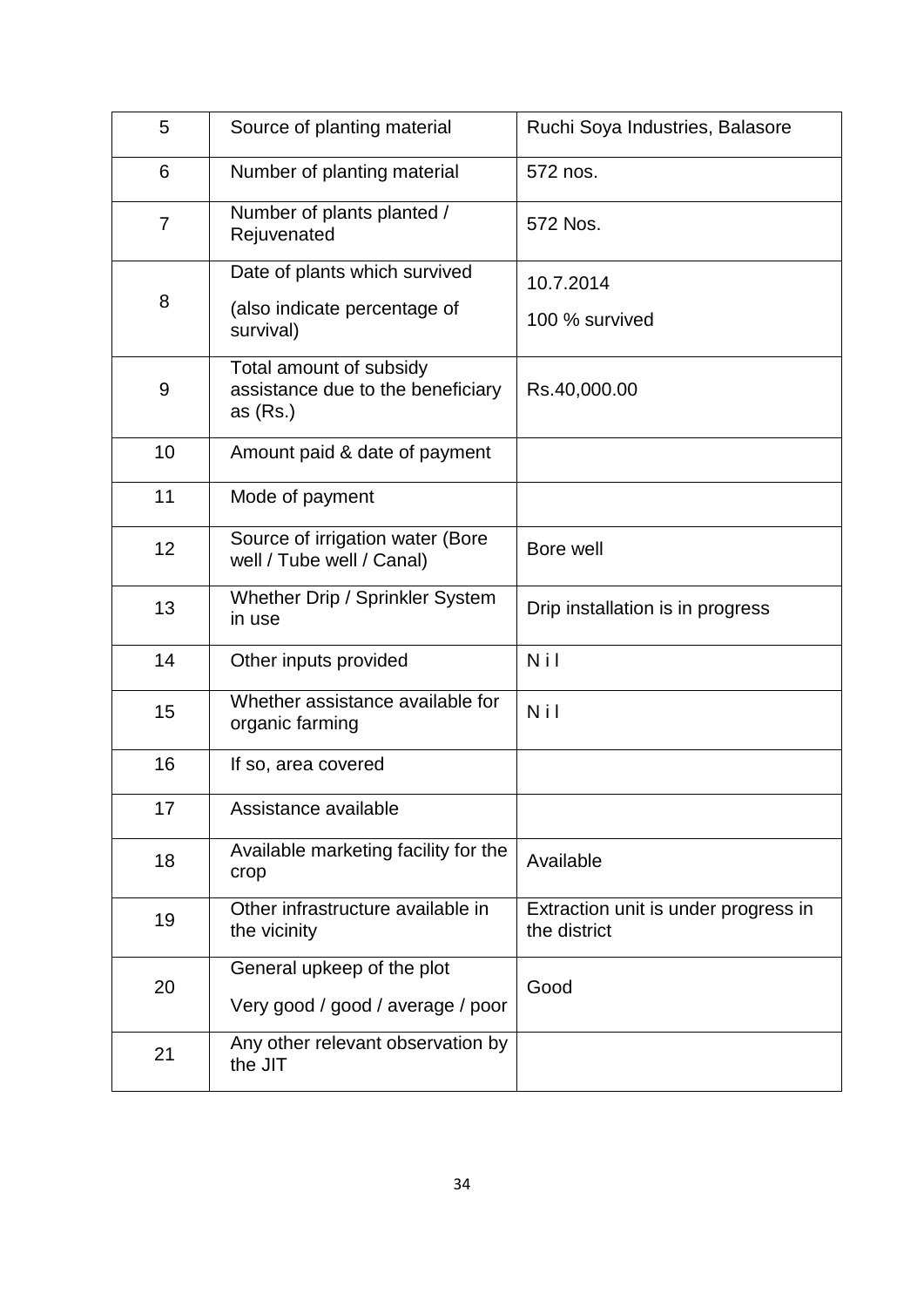The financial assistance provided under RKVY for 4 ha land for oil plam plantation under drip irrigation. They have buy back arrangement with Ruchi.

## **Beneficiary No.2**

| <b>SI</b><br><b>No</b> |                                                                               | <b>Details</b>                                                               |
|------------------------|-------------------------------------------------------------------------------|------------------------------------------------------------------------------|
| 1                      | Name & Address of the<br>beneficiary, whose field<br>visited                  | Sri Sadananda Behera<br>At-B.C.Pur<br>Po/ Block - Badsahi<br>Dist-Mayurbhanj |
| $\overline{2}$         | Total land available with the<br>beneficiary (ha)                             | 10 <sub>ha</sub>                                                             |
| 3                      | Crop cluster under which<br>covered                                           | <b>RKVY</b>                                                                  |
| 4                      | Name & variety of crop<br>planted                                             | Oil Palm                                                                     |
| 5                      | Source of planting material                                                   | Ruchi Soya Industries,<br><b>Balasore</b>                                    |
| 6                      | Number of planting material                                                   | 572 nos. (4 ha)                                                              |
| $\overline{7}$         | Number of plants planted /<br>Rejuvenated                                     | 572 Nos. (4 ha)                                                              |
| 8                      | Date of plants which<br>survived<br>(also indicate percentage of<br>survival) | 15.7.2014<br>100 % survived                                                  |
| 9                      | Total amount of subsidy<br>assistance due to the<br>beneficiary as (Rs.)      | Rs.40,000.00                                                                 |
| 10                     | Amount paid & date of<br>payment                                              |                                                                              |
| 11                     | Mode of payment                                                               |                                                                              |
| 12                     | Source of irrigation water<br>(Bore well / Tube well /<br>Canal)              | Bore well                                                                    |
| 13                     | Whether Drip / Sprinkler<br>System in use                                     | Drip installation is in progress                                             |
| 14                     | Other inputs provided                                                         | <b>Nill</b>                                                                  |
| 15                     | Whether assistance<br>available for organic farming                           | Nil                                                                          |

## **AREA EXPANSION / REJUVENATION (JIT)**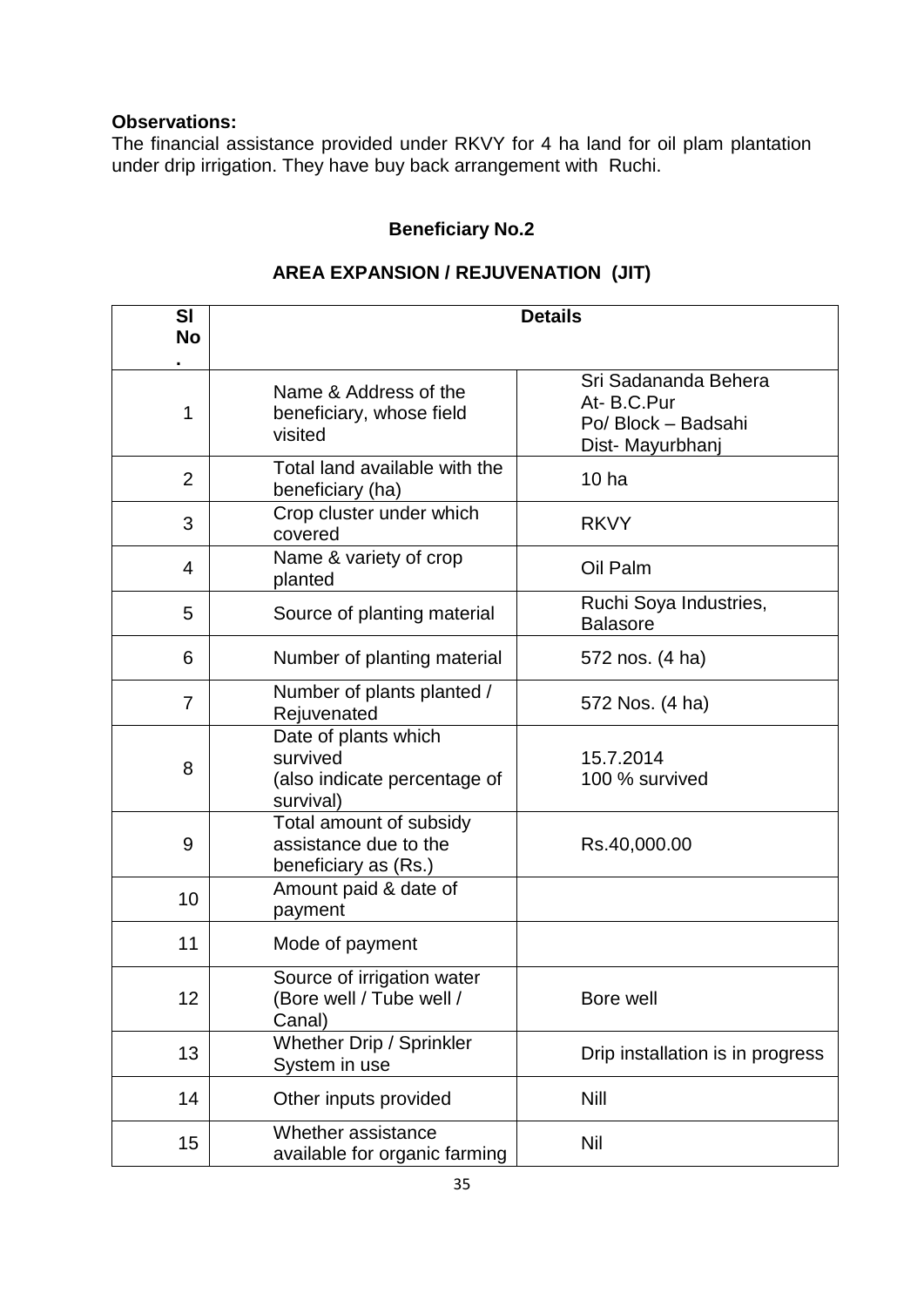| 16 | If so, area covered                                                |                                                      |
|----|--------------------------------------------------------------------|------------------------------------------------------|
| 17 | Assistance available                                               |                                                      |
| 18 | Available marketing facility<br>for the crop                       | Available                                            |
| 19 | Other infrastructure<br>available in the vicinity                  | Extraction unit is under<br>progress in the district |
| 20 | General upkeep of the plot<br>Very good / good / average<br>/ poor | Good                                                 |
| 21 | Any other relevant<br>observation by the JIT                       |                                                      |

## **AREA EXPANSION / REJUVENATION (JIT)**

| SINo.          |                                                                               | <b>Details</b>                                                                  |
|----------------|-------------------------------------------------------------------------------|---------------------------------------------------------------------------------|
| 1              | Name & Address of the<br>beneficiary, whose field<br>visited                  | Sri Bijaykeshari Behera<br>At-B.C.Pur<br>Po/ Block - Badsahi<br>Dist-Mayurbhanj |
| $\overline{2}$ | Total land available with the<br>beneficiary (ha)                             | 8 ha                                                                            |
| 3              | Crop cluster under which<br>covered                                           | <b>RKVY</b>                                                                     |
| 4              | Name & variety of crop<br>planted                                             | Oil Palm                                                                        |
| 5              | Source of planting material                                                   | Ruchi Soya Industries,<br><b>Balasore</b>                                       |
| 6              | Number of planting material                                                   | 572 nos. (4 ha)                                                                 |
| $\overline{7}$ | Number of plants planted /<br>Rejuvenated                                     | 572 Nos. (4 ha)                                                                 |
| 8              | Date of plants which<br>survived<br>(also indicate percentage of<br>survival) | 20.7.2014<br>100 % survived                                                     |
| 9              | Total amount of subsidy<br>assistance due to the<br>beneficiary as (Rs.)      | Rs.40,000.00                                                                    |
| 10             | Amount paid & date of<br>payment                                              |                                                                                 |
| 11             | Mode of payment                                                               |                                                                                 |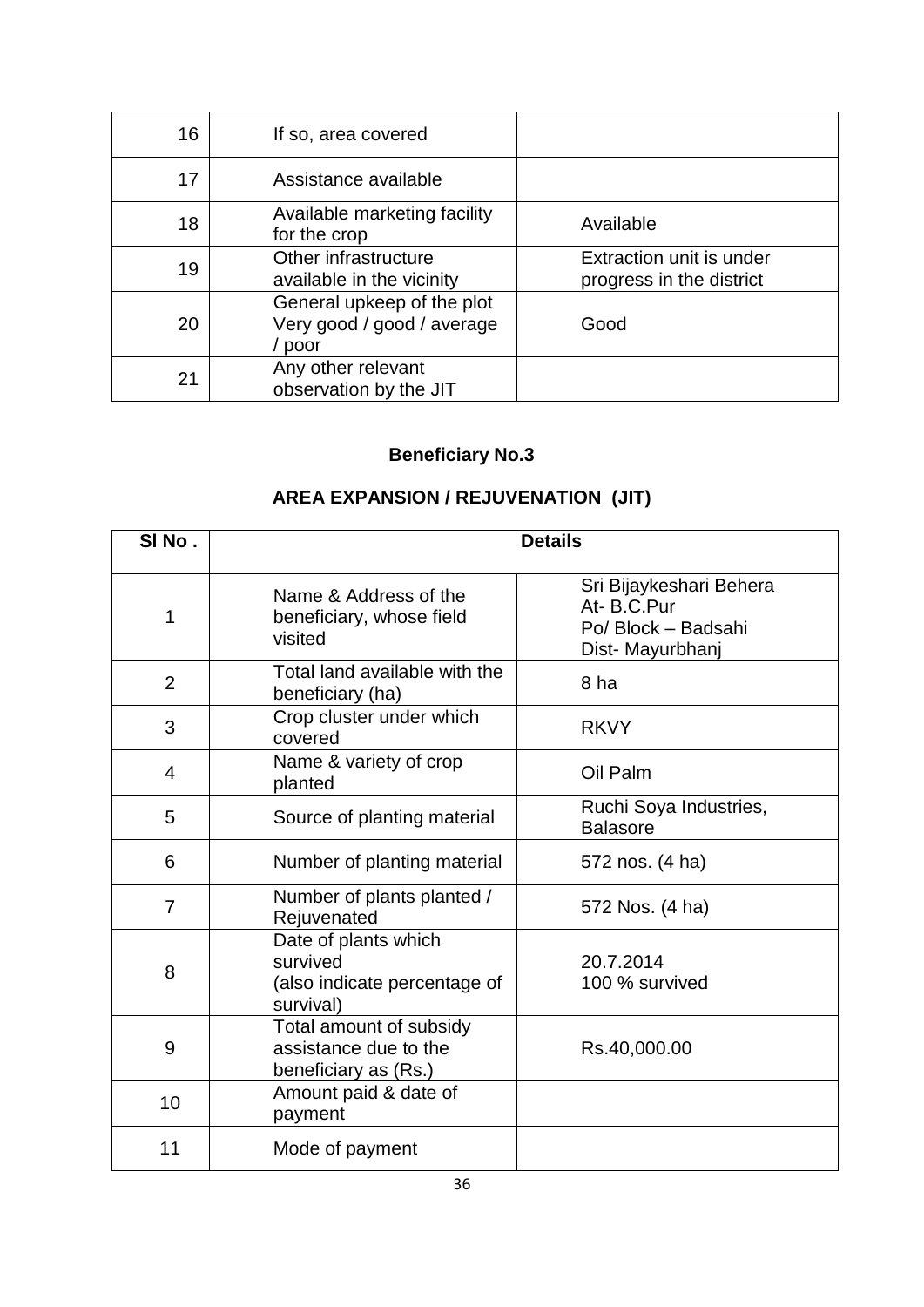| 12 | Source of irrigation water<br>(Bore well / Tube well /<br>Canal)   | Bore well                                            |
|----|--------------------------------------------------------------------|------------------------------------------------------|
| 13 | <b>Whether Drip / Sprinkler</b><br>System in use                   | Drip installation is in progress                     |
| 14 | Other inputs provided                                              | Nil                                                  |
| 15 | Whether assistance<br>available for organic farming                | Nil                                                  |
| 16 | If so, area covered                                                |                                                      |
| 17 | Assistance available                                               |                                                      |
| 18 | Available marketing facility<br>for the crop                       | Available                                            |
| 19 | Other infrastructure<br>available in the vicinity                  | Extraction unit is under<br>progress in the district |
| 20 | General upkeep of the plot<br>Very good / good / average<br>/ poor | Good                                                 |
| 21 | Any other relevant<br>observation by the JIT                       |                                                      |

Sri Sada Nanda Behra and Shri Bijay Kesari Behera have also established 4 ha each oil palm. The establishment of oil palm plantation is satisfactory. However, there is a need to link this with some processing industry in this potential production zone since there is disadvantage to the farmers to send their produce within 24-48 hours after the harvest.

### **Beneficiary No.4**

#### **PRODUCTION OF PLANTING MATERIALS (JIT) NURSERY**

| SI<br><b>No</b> |                        | <b>Details</b>                                 |
|-----------------|------------------------|------------------------------------------------|
|                 |                        |                                                |
|                 | Name of the Project    | Model Nursery of Ch. Swapan<br>Kumar Mohapatra |
| $\overline{2}$  | Year of implementation | 2009-10                                        |
| 3               | <b>Project Period</b>  | One year                                       |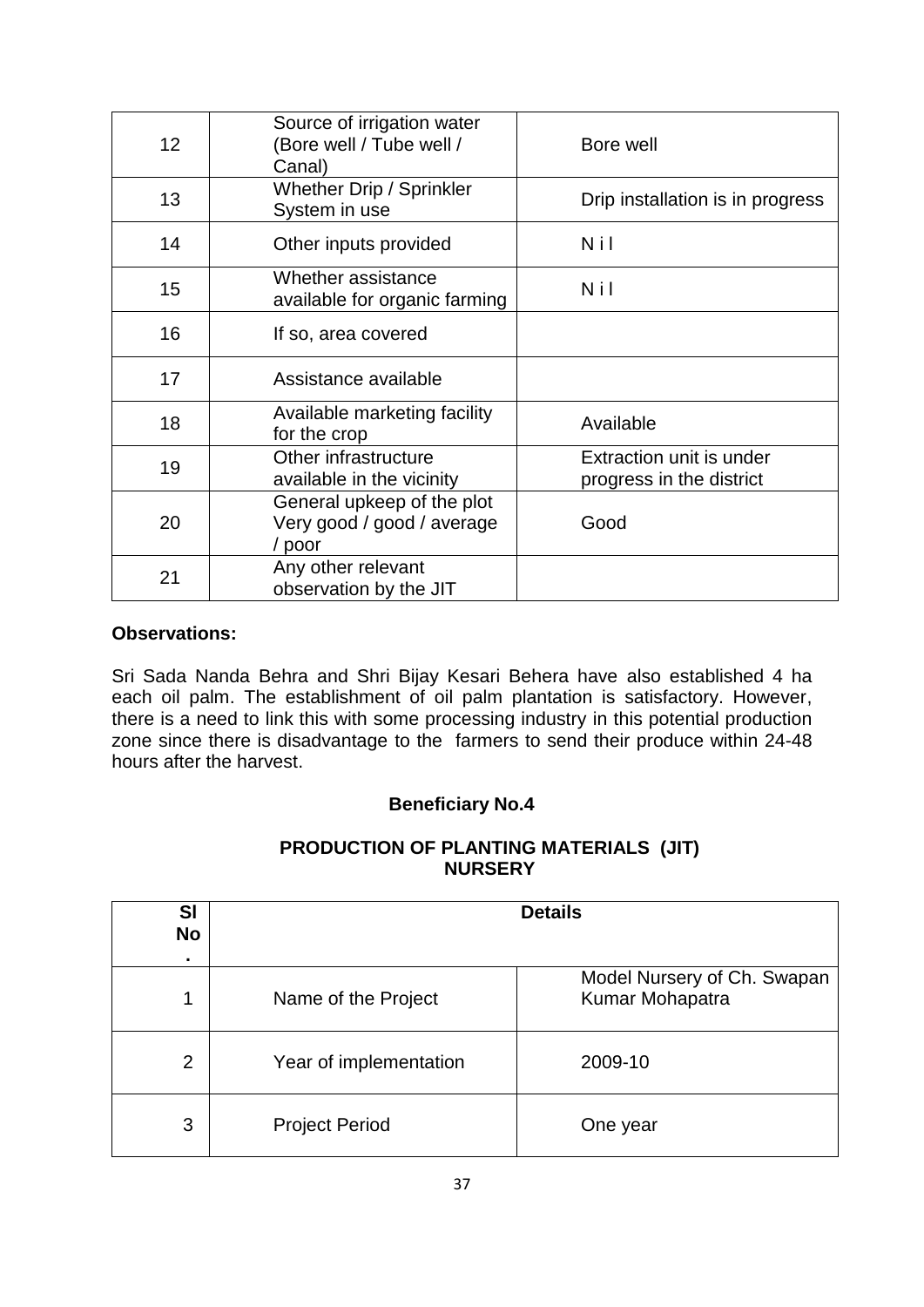| 4              | Name of Implementing<br>Agency                                 | DDH. Mayurbhanj, Baripada                                                                             |
|----------------|----------------------------------------------------------------|-------------------------------------------------------------------------------------------------------|
| 5              | Location                                                       | At- Angargadia<br>PO-Badsahi<br>Block - Badsahi<br>Dist - Mayurbhanj, Odisha                          |
| 6              | <b>Total Project Cost</b>                                      | <b>Rs.18.00 Lakhs</b>                                                                                 |
| $\overline{7}$ | Amount Released by DAC                                         | Rs.9.00 Lakhs                                                                                         |
| 8              | <b>Expenditure incurred</b>                                    | <b>Rs.18.00 Lakhs</b>                                                                                 |
|                | <b>STATUS</b>                                                  |                                                                                                       |
|                | Name of the Nursery & Crop<br>for which plants are<br>produced | Mango grafts and Cashew<br>grafts                                                                     |
|                | Name of the crops for which<br>seeds produced                  | $N$   $L$                                                                                             |
|                | Quantity produced (2013-<br>14)                                | Mango grafts $-40,000$<br>Cashew grafts $-1,00,000$                                                   |
|                | Quantity sold (2014-15)                                        | Mango grafts $-36,000$<br>Cashew grafts - 90,000                                                      |
|                | Rate                                                           | As per approved cost<br>Mango grafts - Rs.24/- per<br>grafts<br>Cashew grafts - Rs.24/- per<br>grafts |
|                | Amount realised through<br>sale                                | <b>Rs.30.24 Lakhs</b>                                                                                 |
|                | <b>Whether NHM Logo</b><br>displayed                           |                                                                                                       |

The financial assistance provided for Model Nursery was Rs 900000/- released in the month of January 2014. The model nursery has produced 1.3 lakh cashew grafts, variety V-A and 40000 Mango grafts of different varieties during the year 2009-10. The nursery also producing some ornamental plants such as orchids Rose Adenium chrysanthemum etc.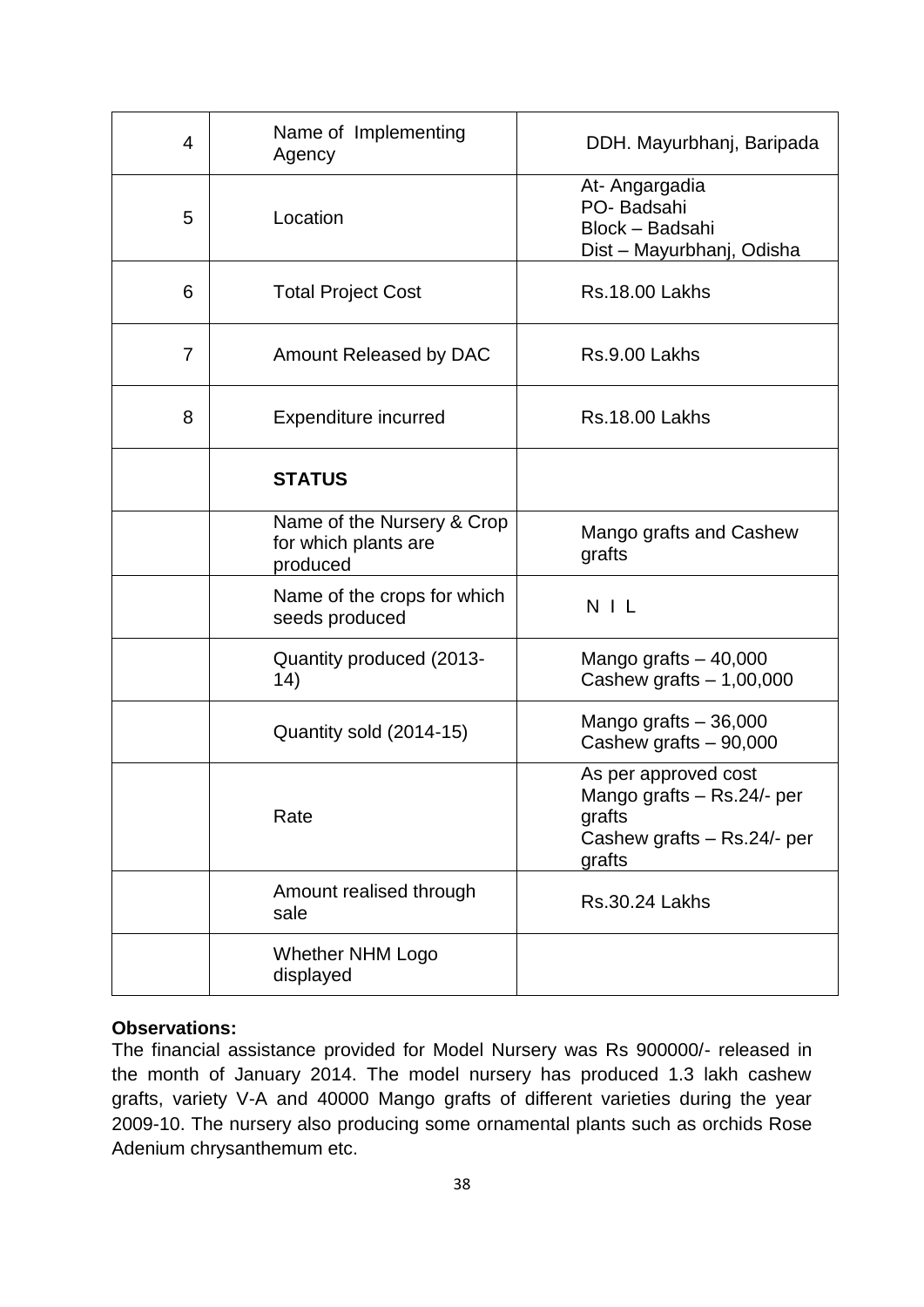### **Beneficiary No.5 WATER RESOURCES**

| <b>SI</b><br><b>No</b> |                                                         | <b>Details</b>                                                           |
|------------------------|---------------------------------------------------------|--------------------------------------------------------------------------|
| 1                      | Name of the Project                                     | Farm Pond of Sri Rabi<br>Narayan Panda                                   |
| $\overline{2}$         | Year of implementation                                  | 2013-14                                                                  |
| 3                      | <b>Project Period</b>                                   | One year                                                                 |
| 4                      | Name of Implementing<br>Agency                          | DDH. Mayurbhanj, Baripada                                                |
| 5                      | Location                                                | At-Kuradiha<br>Po-Badsahi<br>Block - Badsahi<br>Dist- Mayurbhanj, Odisha |
| 6                      | <b>Total Project Cost</b>                               | <b>Rs. 1.20 Lakhs</b>                                                    |
| $\overline{7}$         | Amount Released by DAC                                  | Rs.0.60 Lakhs                                                            |
| 8                      | <b>Expenditure incurred</b>                             | Rs.1.20 Lakhs                                                            |
| 9                      | <b>Current status projects</b>                          |                                                                          |
|                        | Dimension (L x B x W)                                   | 20 m x 20 m x 3 m                                                        |
|                        | Capacity                                                | 1200 cum.                                                                |
|                        | Command area                                            | 4 ha.                                                                    |
|                        | Whether linked with New<br>plantation or Old plantation | Old plantation of 2011-12                                                |
|                        | Whether funds disbursed                                 | Yes                                                                      |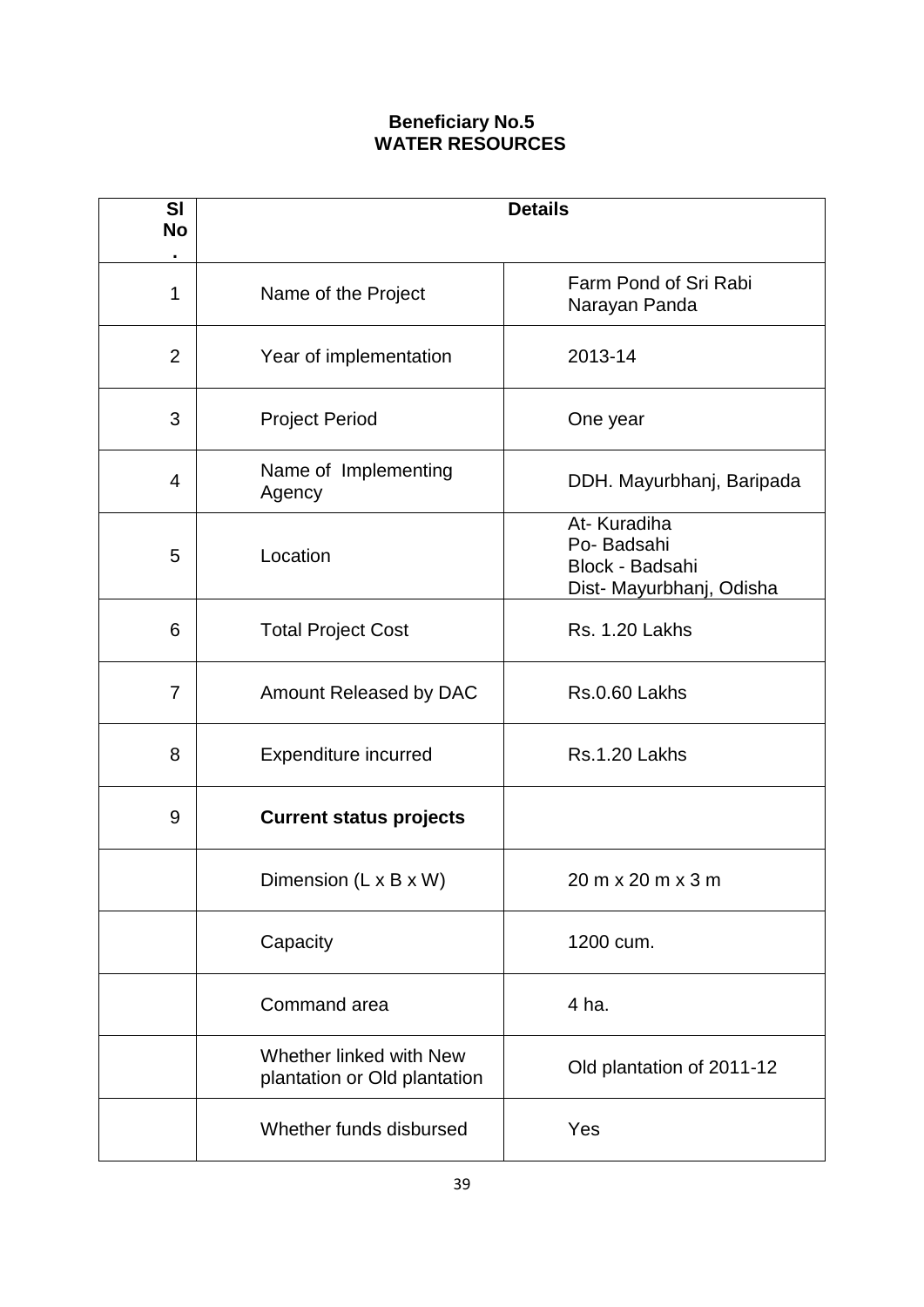The financial assistance was provided for (20x20x3) m3. The farm pond should have located at lower level having reasonable catchment area for better harvesting of rain water. The ponds are to serve the purpose of supplying water to the existing plantation at the time of scarcity.

## **Beneficiary No.6 PROTECTED CULTIVATION**

| SINo.          |                                                          | <b>Details</b>                                                                                           |
|----------------|----------------------------------------------------------|----------------------------------------------------------------------------------------------------------|
| 1              | Name & address of<br>beneficiary, whose field<br>visited | Ch. Swapan Ku. Mohapatra<br>At- Angargadia<br>PO-Badsahi<br>Block - Badsahi<br>Dist - Mayurbhanj, Odisha |
| $\overline{2}$ | Total land available with<br>beneficiary (ha)            | 12 ha.                                                                                                   |
| 3              | Type of protected cultivation<br>activity                | Shade net                                                                                                |
| $\overline{4}$ | Year of establishment                                    | 2013-14                                                                                                  |
| 5              | Size of the structure                                    | 2000 sqmt.                                                                                               |
| 6              | <b>Total cost</b>                                        | <b>Rs.12.00 Lakhs</b>                                                                                    |
| 7              | Agency involved in<br>fabrication & instalment           | <b>MGM Classic Agricon Pvt.</b><br>Ltd.                                                                  |
| 8              | Total subsidy paid & date of<br>payment                  | Rs.2,52,000.00<br>25.01.2014                                                                             |
| 9              | Crop being grown                                         | Nil                                                                                                      |
| 10             | Condition of the structure                               | Good                                                                                                     |
| 11             | Condition of the crop                                    | N I L                                                                                                    |
| 12             | Tie up with market                                       |                                                                                                          |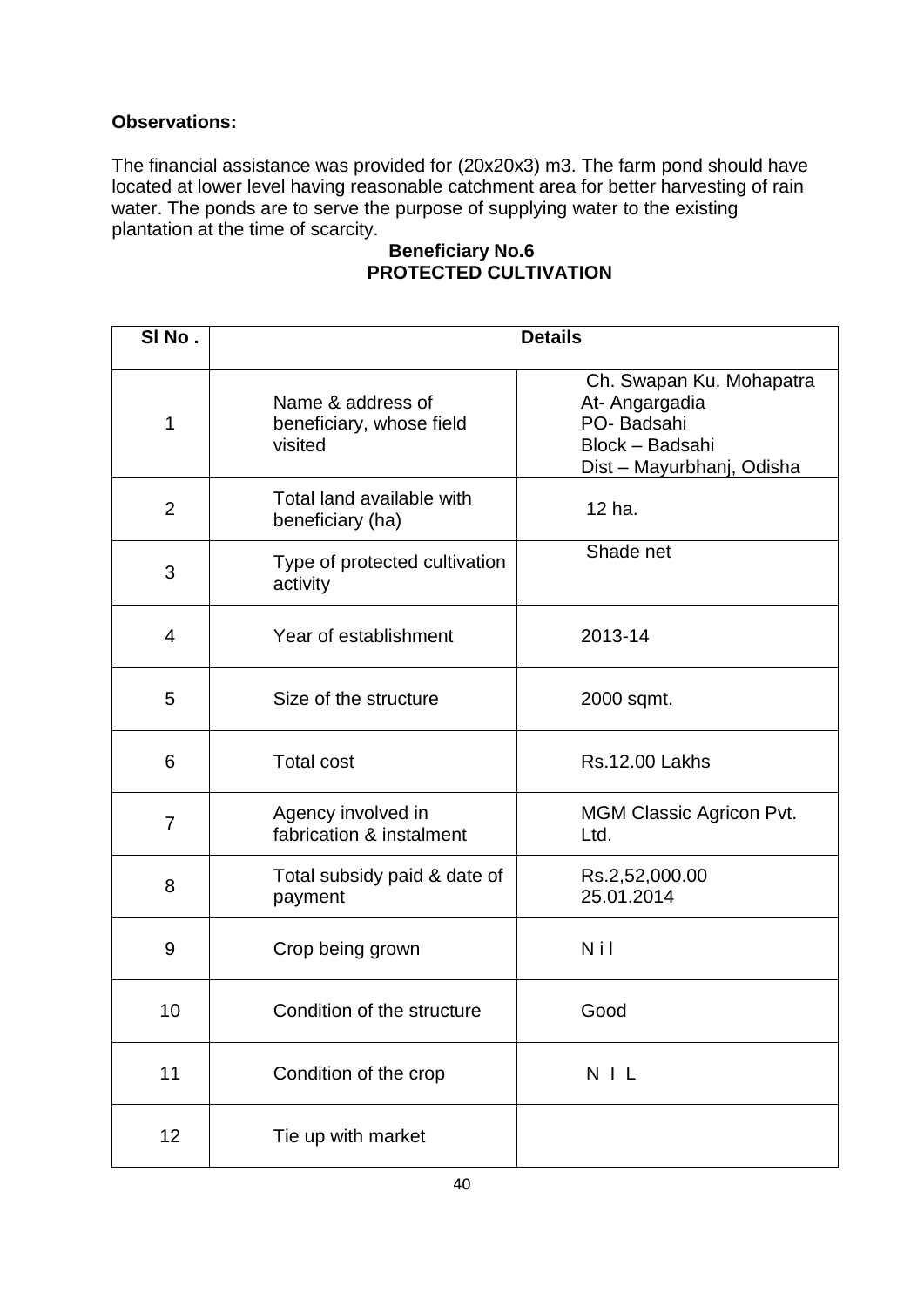| 13 | General upkeep                          |  |
|----|-----------------------------------------|--|
| 14 | Any other relevant<br>observation (JIT) |  |

The beneficiary has been sanctioned a shadenet of size 2000 sq. m. During 2013-14.The subsidy to the tune of 30% was released during January, 2014.The shadenet has not been completed so far.Steps need to be taken to complete the structure at the earliest.

| SI<br><b>No</b> |                                | <b>Details</b>                                                           |
|-----------------|--------------------------------|--------------------------------------------------------------------------|
| 1               | Name of the Project            | Farm Pond of Sri Upendra<br><b>Kumar Samal</b>                           |
| $\overline{2}$  | Year of implementation         | 2013-14                                                                  |
| 3               | <b>Project Period</b>          | One year                                                                 |
| 4               | Name of Implementing<br>Agency | DDH. Mayurbhanj, Baripada                                                |
| 5               | Location                       | At-Kuradiha<br>Po-Badsahi<br>Block - Badsahi<br>Dist- Mayurbhanj, Odisha |
| 6               | <b>Total Project Cost</b>      | <b>Rs. 1.20 Lakhs</b>                                                    |
| $\overline{7}$  | Amount Released by DAC         | Rs.0.60 Lakhs                                                            |
| 8               | <b>Expenditure incurred</b>    | Rs.1.20 Lakhs                                                            |
| 9               | <b>Current status</b>          |                                                                          |

#### **Beneficiary No.7 WATER RESOURCES**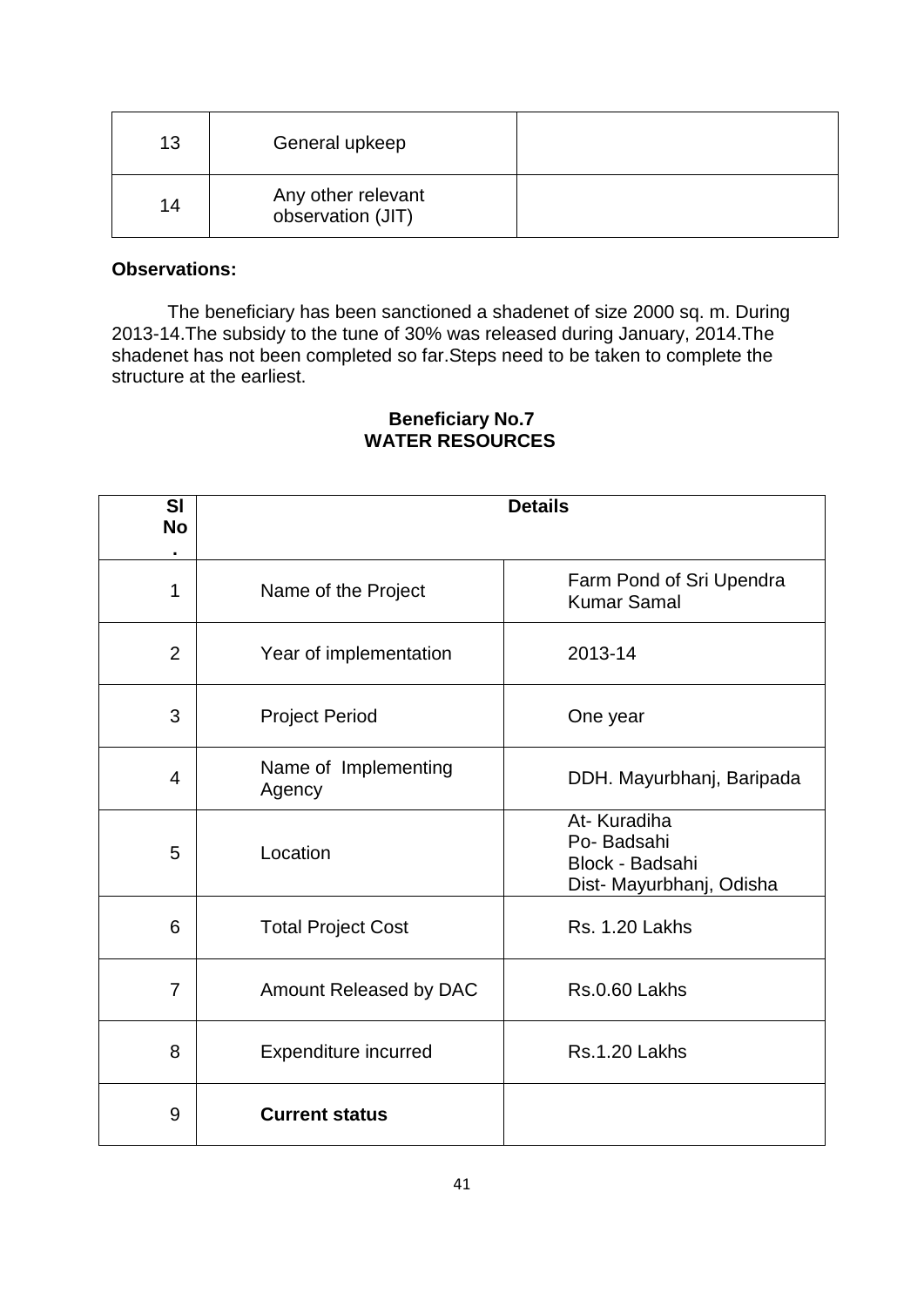| Dimension $(L \times B \times W)$                       | $20 \text{ m} \times 20 \text{ m} \times 3 \text{ m}$ |
|---------------------------------------------------------|-------------------------------------------------------|
| Capacity                                                | 1200 cum.                                             |
| Command area                                            | $1.75$ ha.                                            |
| Whether linked with New<br>plantation or Old plantation | Old plantation of 2011-12                             |
| Whether funds disbursed                                 | Yes                                                   |

Mulching was done properly for the mango plantation. Drip irrigation also provided to same beneficiary under NMMI. The beneficiary has effectively utilized the assistance provided.

#### **Beneficiary No.8 PROTECTED CULTIVATION**

| SI<br><b>No</b><br>٠ |                                                          | <b>Details</b>                                                                               |
|----------------------|----------------------------------------------------------|----------------------------------------------------------------------------------------------|
| 1                    | Name & address of<br>beneficiary, whose field<br>visited | Sri Rabindranath Das<br>At- Kujidihi<br>Po-Bantasahi<br>Block - Suliapada<br>Dist-Mayurbhanj |
| $\overline{2}$       | Total land available with<br>beneficiary (ha)            | 4 ha.                                                                                        |
| 3                    | Type of protected cultivation<br>activity                | Shade net<br>Plastic mulching                                                                |
| 4                    | Year of establishment                                    | 2013-14                                                                                      |
| 5                    | Size of the structure                                    | 2000 sqmt.                                                                                   |
| 6                    | <b>Total cost</b>                                        | <b>Rs.12.00 Lakhs</b>                                                                        |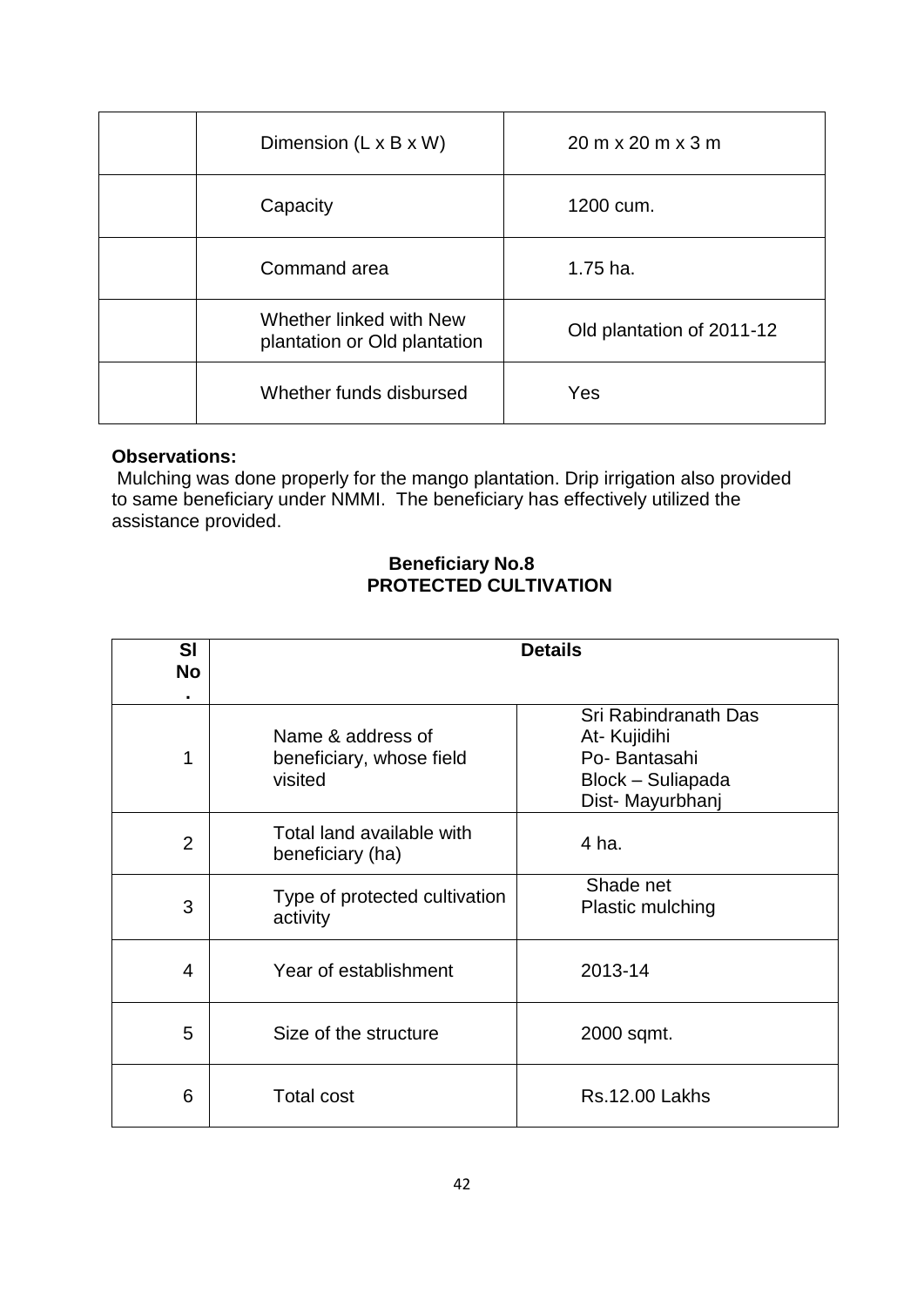| $\overline{7}$ | Agency involved in<br>fabrication & instalment | <b>MGM Classic Agricon Pvt.</b><br>Ltd.   |
|----------------|------------------------------------------------|-------------------------------------------|
| 8              | Total subsidy paid & date of<br>payment        | Rs.6,72,000.00<br>25.01.2014 & 28.02.2014 |
| 9              | Crop being grown                               | <b>Brinjal</b>                            |
| 10             | Condition of the structure                     | Good                                      |
| 11             | Condition of the crop                          | Disease & pest effected                   |
| 12             | Tie up with market                             | Yes                                       |
| 13             | General upkeep                                 |                                           |
| 14             | Any other relevant<br>observation (JIT)        |                                           |

## **Beneficiary No.9 (PACK HOUSE / COLD STORAGE / CA STORAGE / REF. VAN/ PRIMARY /MOBILE PROCESSING UNIT)**

| SI<br><b>No</b> | <b>Details</b>                 |                                                                       |
|-----------------|--------------------------------|-----------------------------------------------------------------------|
| $\blacksquare$  |                                |                                                                       |
| 1               | Name of the Project            | Pack house with sorting &<br>grading unit                             |
| $\overline{2}$  | Year of implementation         | 2013-14                                                               |
| 3               | <b>Project Period</b>          | One year                                                              |
| 4               | Name of Implementing<br>Agency | Sri Rabindranath Das                                                  |
| 5               | Location                       | At- Kujidihi<br>Po-Bandhasahi<br>Block - Suliapada<br>Dist-Mayurbhanj |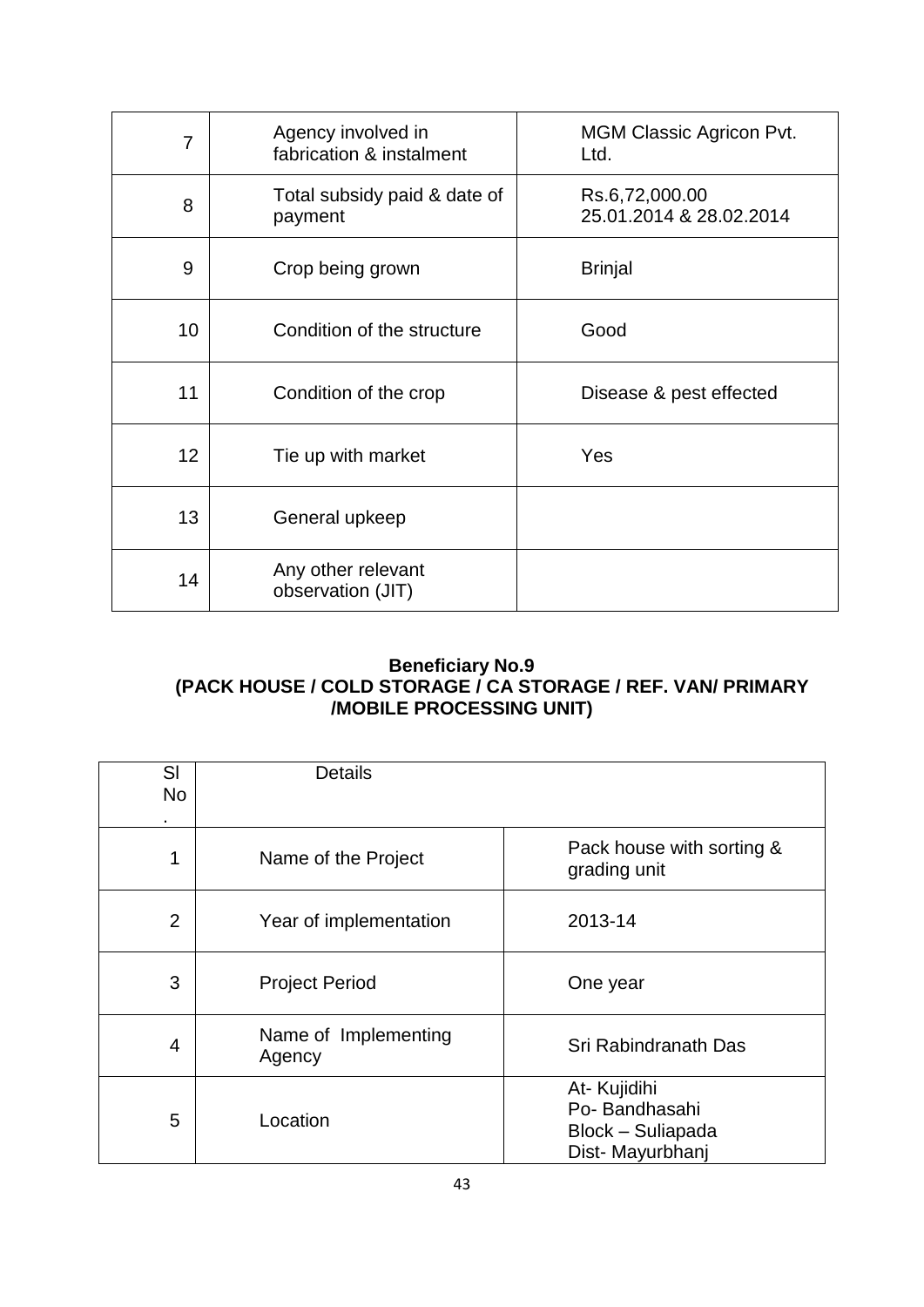| 6              | <b>Total Project Cost</b>            | <b>Rs.15.00 Lakhs</b>                                       |
|----------------|--------------------------------------|-------------------------------------------------------------|
| $\overline{7}$ | Amount Released by DAC               | <b>Rs.11.25 Lakhs</b>                                       |
| 8              | Expenditure incurred                 | <b>Rs.15.00 Lakhs</b>                                       |
|                | <b>STATUS</b>                        |                                                             |
|                | Capacity of the unit                 |                                                             |
|                | Commodity                            | Fruits & vegetables                                         |
|                | Equipments purchased                 | Cooling machine<br>Grading machine<br><b>Plastic crates</b> |
|                | Condition of infrastructure          | Good                                                        |
|                | <b>Whether NHM Logo</b><br>displayed |                                                             |
|                | Whether funds disbursed              | Yes                                                         |

## **AREA EXPANSION / REJUVENATION**

| <b>SI</b><br><b>No</b><br>٠ |                                                              | <b>Details</b>                                                                               |
|-----------------------------|--------------------------------------------------------------|----------------------------------------------------------------------------------------------|
| 1                           | Name & Address of the<br>beneficiary, whose field<br>visited | Sri Rabindranath Das<br>At- Kujidihi<br>Po-Bantasahi<br>Block - Suliapada<br>Dist-Mayurbhanj |
| 2                           | Total land available with the<br>beneficiary (ha)            | 4 ha                                                                                         |
| 3                           | Crop cluster under which<br>covered                          | <b>NHM</b>                                                                                   |
| 4                           | Name & variety of crop<br>planted                            | Banana (Tissue culture, Var-<br>$G-9)$                                                       |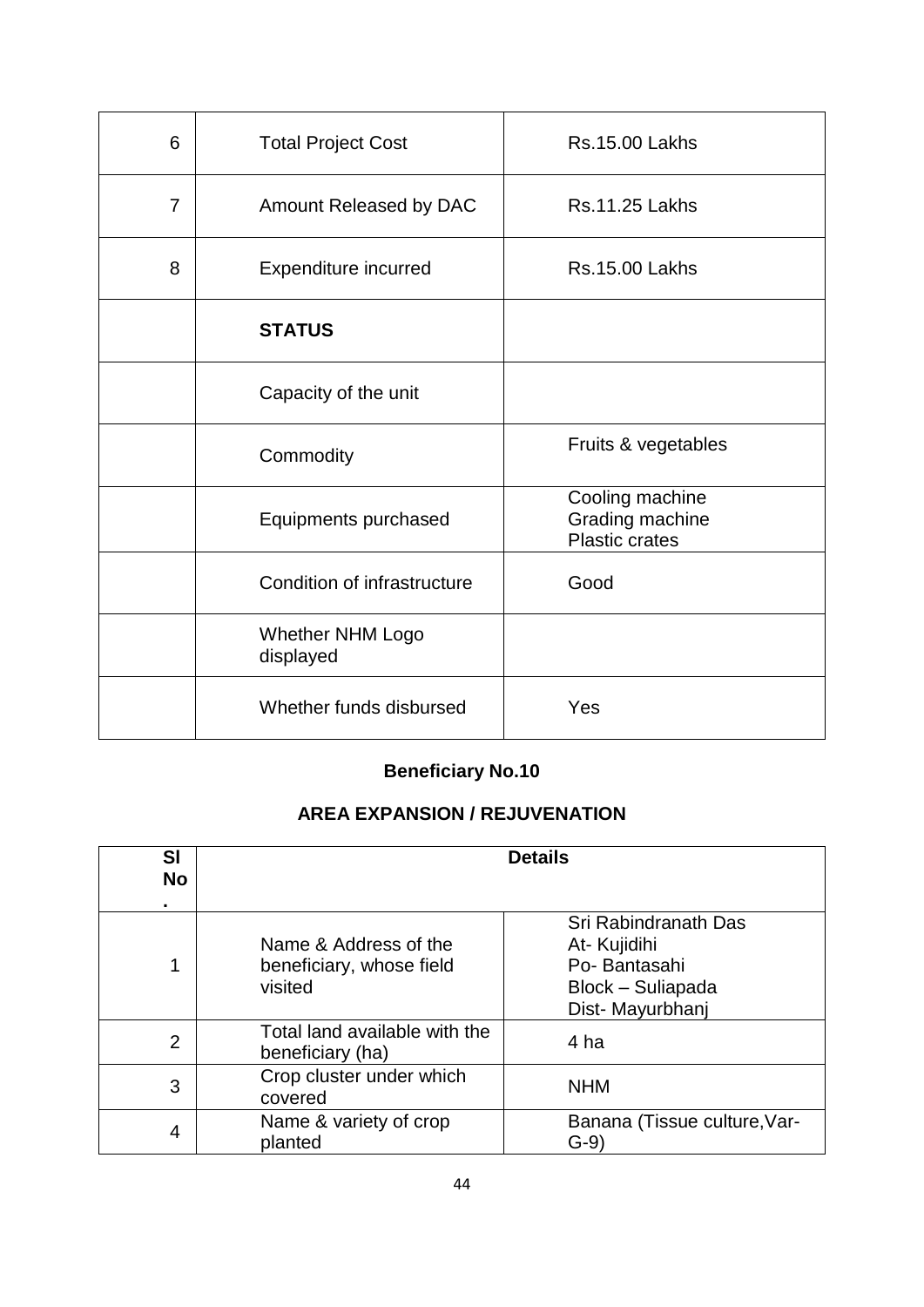| 5              | Source of planting material                                                   | <b>OUAT. Bhubaneswar</b>                  |
|----------------|-------------------------------------------------------------------------------|-------------------------------------------|
| 6              | Number of planting material                                                   | 2000 nos. (0.65 ha)                       |
| $\overline{7}$ | Number of plants planted /<br>Rejuvenated                                     | 2000 Nos.                                 |
| 8              | Date of plants which<br>survived<br>(also indicate percentage of<br>survival) | 22.7.2014<br>100 % survived               |
| 9              | Total amount of subsidy<br>assistance due to the<br>beneficiary as (Rs.)      | Rs.19,980.00                              |
| 10             | Amount paid & date of<br>payment                                              | Planting materials supplied on<br>subsidy |
| 11             | Mode of payment                                                               |                                           |
| 12             | Source of irrigation water<br>(Bore well / Tube well /<br>Canal)              | Bore well                                 |
| 13             | Whether Drip / Sprinkler<br>System in use                                     | Drip installation is in progress          |
| 14             | Other inputs provided                                                         | N i l                                     |
| 15             | Whether assistance<br>available for organic farming                           | Nil                                       |
| 16             | If so, area covered                                                           |                                           |
| 17             | Assistance available                                                          |                                           |
| 18             | Available marketing facility<br>for the crop                                  | Available                                 |
| 19             | Other infrastructure<br>available in the vicinity                             |                                           |
| 20             | General upkeep of the plot<br>Very good / good / average<br>/ poor            | <b>Very Good</b>                          |
| 21             | Any other relevant<br>observation by the JIT                                  |                                           |

## **Observations ( Beneficiary No. 8,9 and 10):**

Shri Rabindra nath Das Village Kajidihi, Bandha Sali, Block Sulia Pada, Mayurbanj, The beneficiary has availed financial assistance during 2013-14 for the following programme.

- 1. Shade net
- 2. Mulching for Mango and Banana 4 ha.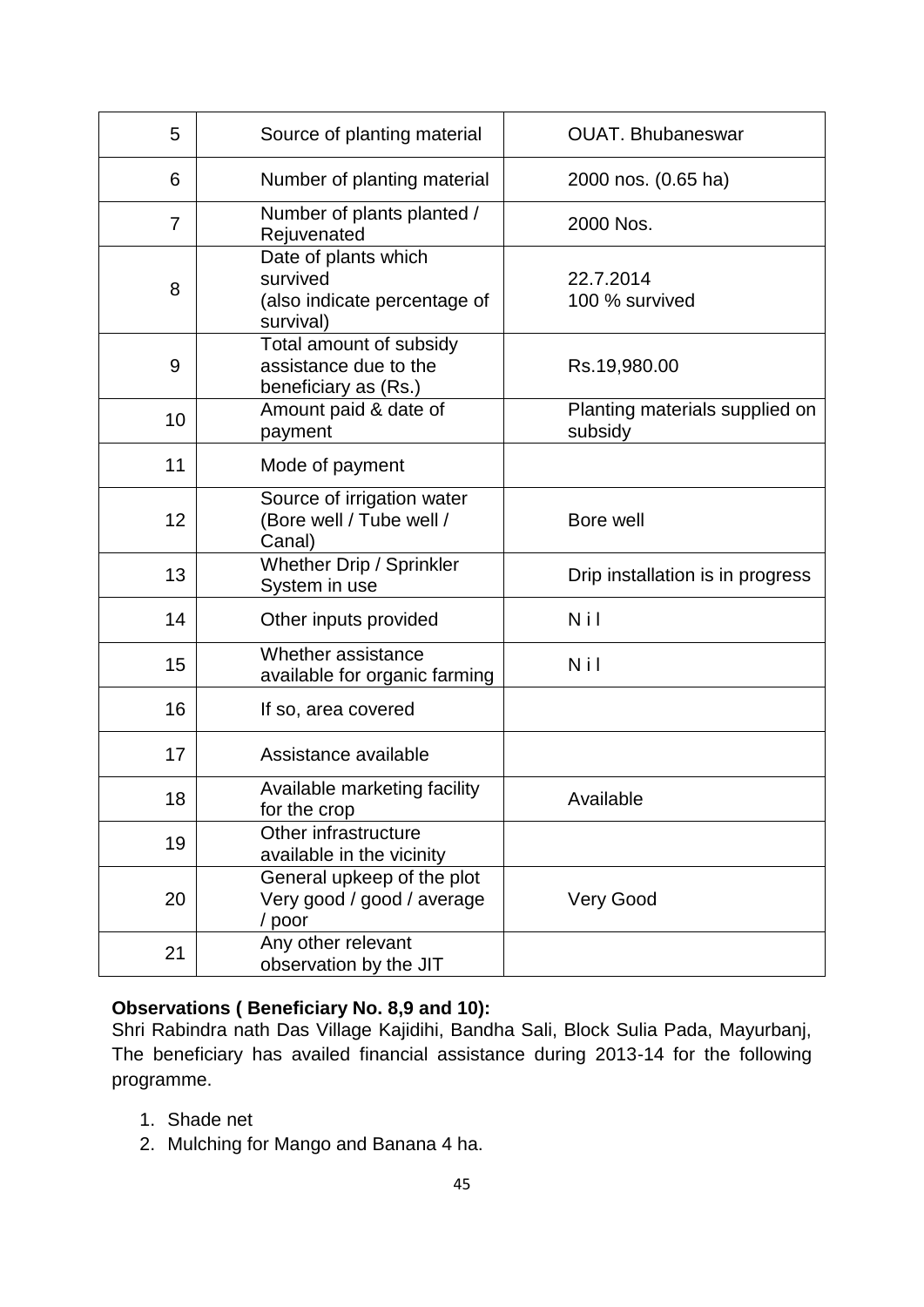- 3. Power Tiller- 1 ha.
- 4. Pack house with shorting & grading unit.

This beneficiary has utilized the shade net for cultivation of brinjal which has been severely affected by pest and diseases in spite of repeated sprays of pesticides and insecticides.

The JIT advised the beneficiary to remove all the brinjal plants. Thereafter, disinfect the soil before taking the next crop.

All plantations are in good condition.

### **Beneficiary No.11**

## **PROTECTED CULTIVATION**

| <b>SI</b><br><b>No</b> |                                                          | <b>Details</b>                                                                                                               |
|------------------------|----------------------------------------------------------|------------------------------------------------------------------------------------------------------------------------------|
| 1                      | Name & address of<br>beneficiary, whose field<br>visited | Mango plantation in cluster of<br>Sri Hemendra Murmu & 63 others<br>under MGNREGS 2013-14<br>(Dakoi)<br>ST-36, SC-10, OC-18. |
| $\overline{2}$         | Total land available with<br>beneficiary (ha)            | 100 ha.                                                                                                                      |
| 3                      | Type of protected cultivation<br>activity                | <b>Plastic mulching</b>                                                                                                      |
| 4                      | Year of establishment                                    | 2013-14                                                                                                                      |
| 5                      | Size of the structure                                    | 100 ha                                                                                                                       |
| 6                      | <b>Total cost</b>                                        | Rs.7.73 Lakhs                                                                                                                |
| $\overline{7}$         | Agency involved in<br>fabrication & instalment           | Reliance Agro                                                                                                                |
| 8                      | Total subsidy paid & date of<br>payment                  | Rs.7.73 Lakhs<br>30.01.2014                                                                                                  |
| 9                      | Crop being grown                                         | Mango                                                                                                                        |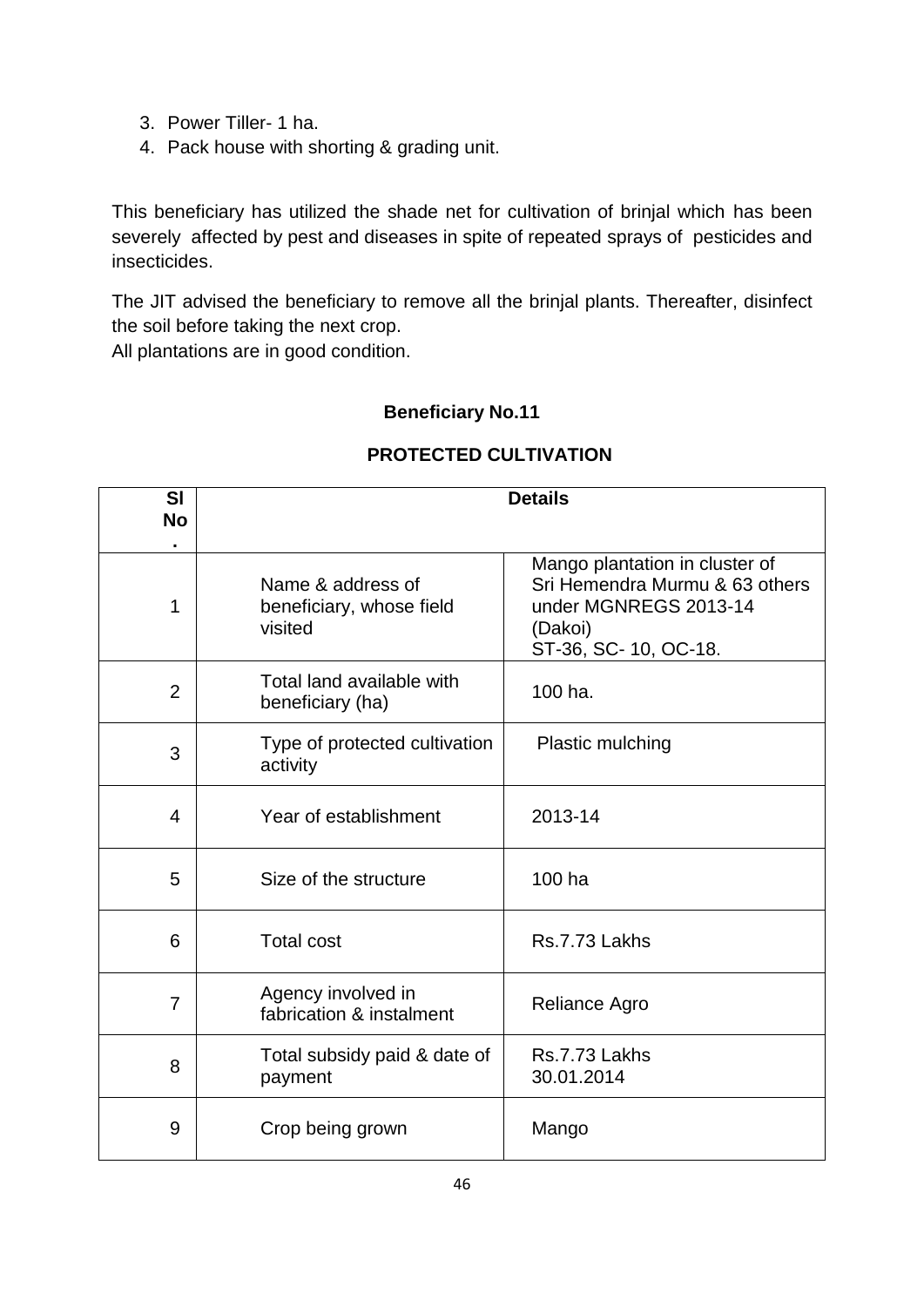| 10 | Condition of the structure              | Good |
|----|-----------------------------------------|------|
| 11 | Condition of the crop                   | Good |
| 12 | Tie up with market                      | Yes  |
| 13 | General upkeep                          | Good |
| 14 | Any other relevant<br>observation (JIT) |      |

# **MICRO IRRIGATION**

| <b>SI</b><br><b>No</b> | <b>Details</b>                                           |                                                                                                                           |
|------------------------|----------------------------------------------------------|---------------------------------------------------------------------------------------------------------------------------|
| 1                      | Name & address of<br>beneficiary, whose field<br>visited | Mango plantation in cluster of<br>Sri Hemendra Murmu & 63 others<br>under MGNREGS 2013-14 (Dakoi)<br>ST-36, SC-10, OC-18. |
| $\overline{2}$         | Total land available with<br>beneficiary (ha)            | 100 ha.                                                                                                                   |
| 3                      | Type of MI system availed                                | Drip                                                                                                                      |
| 4                      | Crops covered                                            | Mango & Vegetable as intercrop                                                                                            |
| 5                      | Total area covered (ha)                                  | 100 ha                                                                                                                    |
| 6                      | Crop spacing                                             | Mango $-10m \times 10m$<br>Vegetable - 1.2m X 0.6m                                                                        |
| $\overline{7}$         | Year of establishment                                    | 2013-14                                                                                                                   |
| 8                      | Name of the manufacturer /<br>supplier                   | Finolex Plassion Industries Pvt.<br>Ltd.                                                                                  |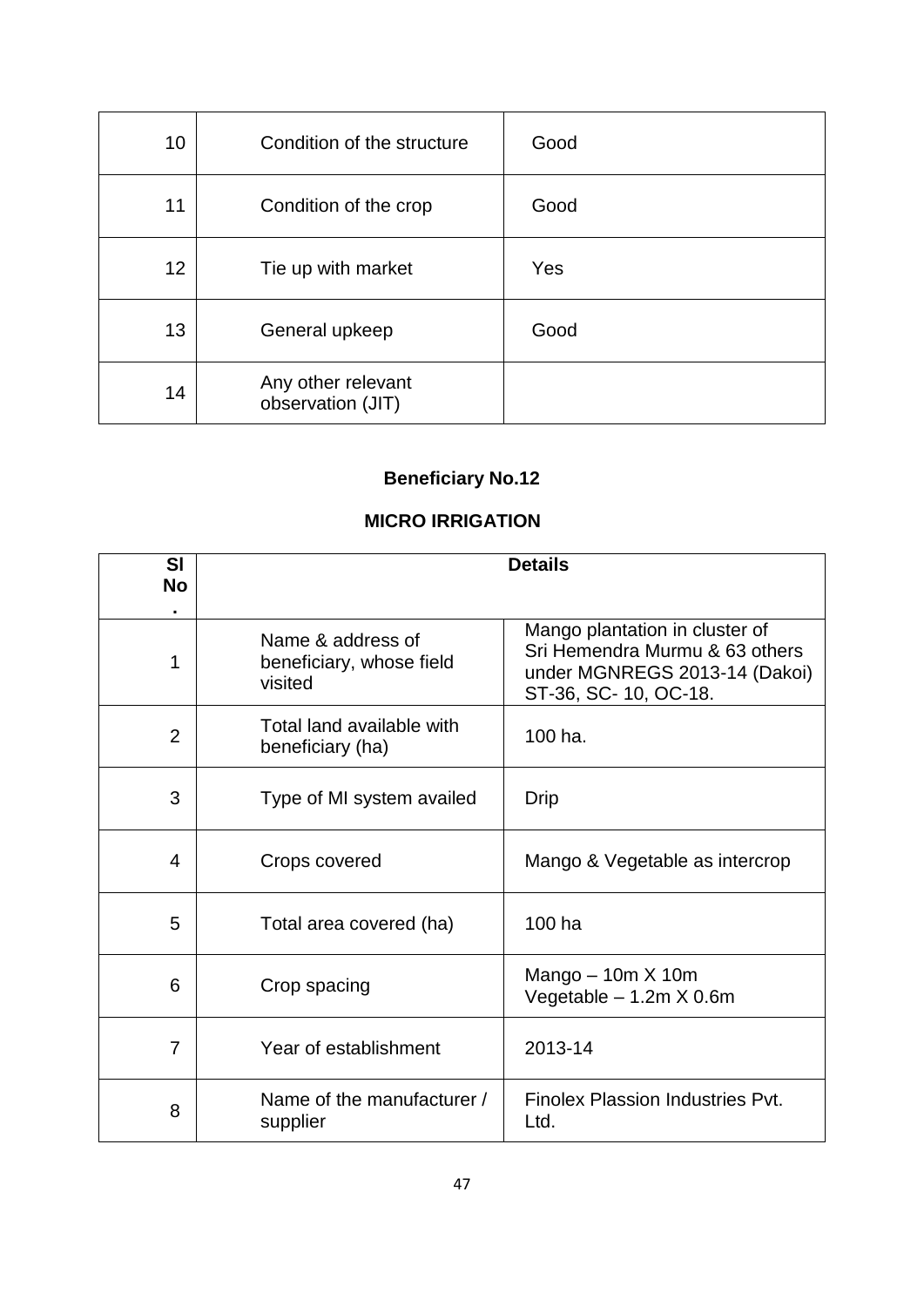| 9  | Total subsidy paid & date of<br>payment | Rs.18.08 Lakhs (Rs.9.66 Lkhs GOI<br>+ Rs.8.42 Lakhs GOO)<br>26.09.2013 |
|----|-----------------------------------------|------------------------------------------------------------------------|
| 10 | Mode of payment                         | Cheque                                                                 |
| 11 | Status of the crop                      | Good                                                                   |
| 12 | General upkeep                          | Good                                                                   |
| 13 | Any other relevant<br>observation (JIT) |                                                                        |

## **PROTECTED CULTIVATION**

| SI<br><b>No</b> | <b>Details</b>                                           |                                                                                                                    |
|-----------------|----------------------------------------------------------|--------------------------------------------------------------------------------------------------------------------|
|                 |                                                          |                                                                                                                    |
| 1               | Name & address of<br>beneficiary, whose field<br>visited | Mango plantation in cluster of<br>Sri Muni Soren & 41 others<br>under MGNREGS 2013-14 (Anua)<br>ST-31, SC-10, OC-1 |
| $\overline{2}$  | Total land available with<br>beneficiary (ha)            | 103 ha.                                                                                                            |
| 3               | Type of protected cultivation<br>activity                | Plastic mulching                                                                                                   |
| 4               | Year of establishment                                    | 2013-14                                                                                                            |
| 5               | Size of the structure                                    | $103$ ha                                                                                                           |
| 6               | <b>Total cost</b>                                        | Rs.9.19 Lakhs                                                                                                      |
| $\overline{7}$  | Agency involved in<br>fabrication & instalment           | Reliance Agro                                                                                                      |
| 8               | Total subsidy paid & date of<br>payment                  | Rs.9.19 Lakhs<br>21.12.2013                                                                                        |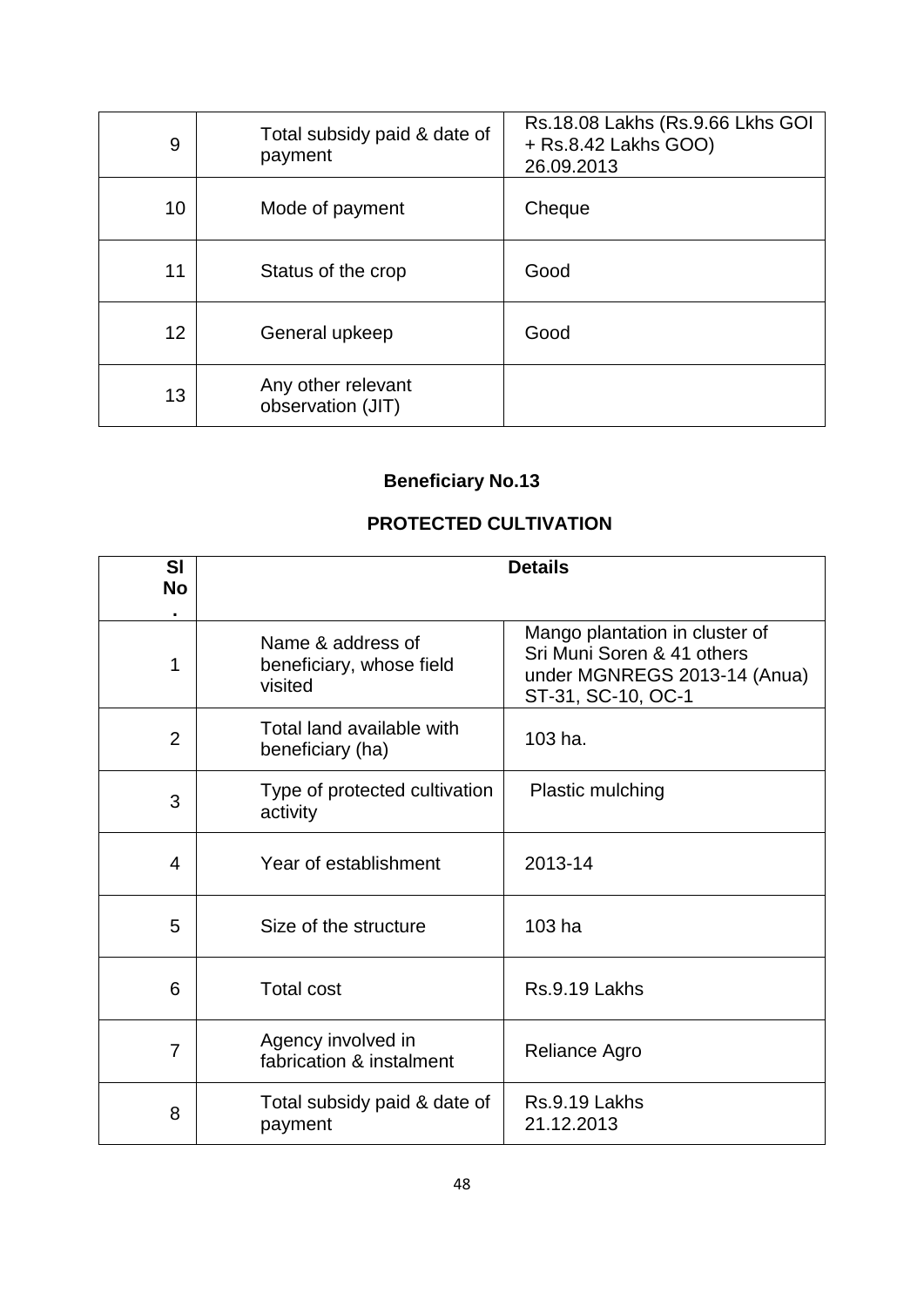| 9  | Crop being grown                        | Mango |
|----|-----------------------------------------|-------|
| 10 | Condition of the structure              | Good  |
| 11 | Condition of the crop                   | Good  |
| 12 | Tie up with market                      | Yes   |
| 13 | General upkeep                          | Good  |
| 14 | Any other relevant<br>observation (JIT) |       |

## **MICRO IRRIGATION**

| <b>SI</b><br><b>No</b> | <b>Details</b>                                        |                                                                                                                    |
|------------------------|-------------------------------------------------------|--------------------------------------------------------------------------------------------------------------------|
|                        |                                                       |                                                                                                                    |
| 1                      | Name & address of beneficiary,<br>whose field visited | Mango plantation in cluster of<br>Sri Muni Soren & 41 others<br>under MGNREGS 2013-14 (Anua)<br>ST-31, SC-10, OC-1 |
| $\overline{2}$         | Total land available with<br>beneficiary (ha)         | 103 ha.                                                                                                            |
| 3                      | Type of MI system availed                             | Drip                                                                                                               |
| 4                      | Crops covered                                         | Mango & Vegetable as intercrop                                                                                     |
| 5                      | Total area covered (ha)                               | 103 ha                                                                                                             |
| 6                      | Crop spacing                                          | Mango $-10m \times 10m$<br>Vegetable - 1.2m X 0.6m                                                                 |
| 7                      | Year of establishment                                 | 2013-14                                                                                                            |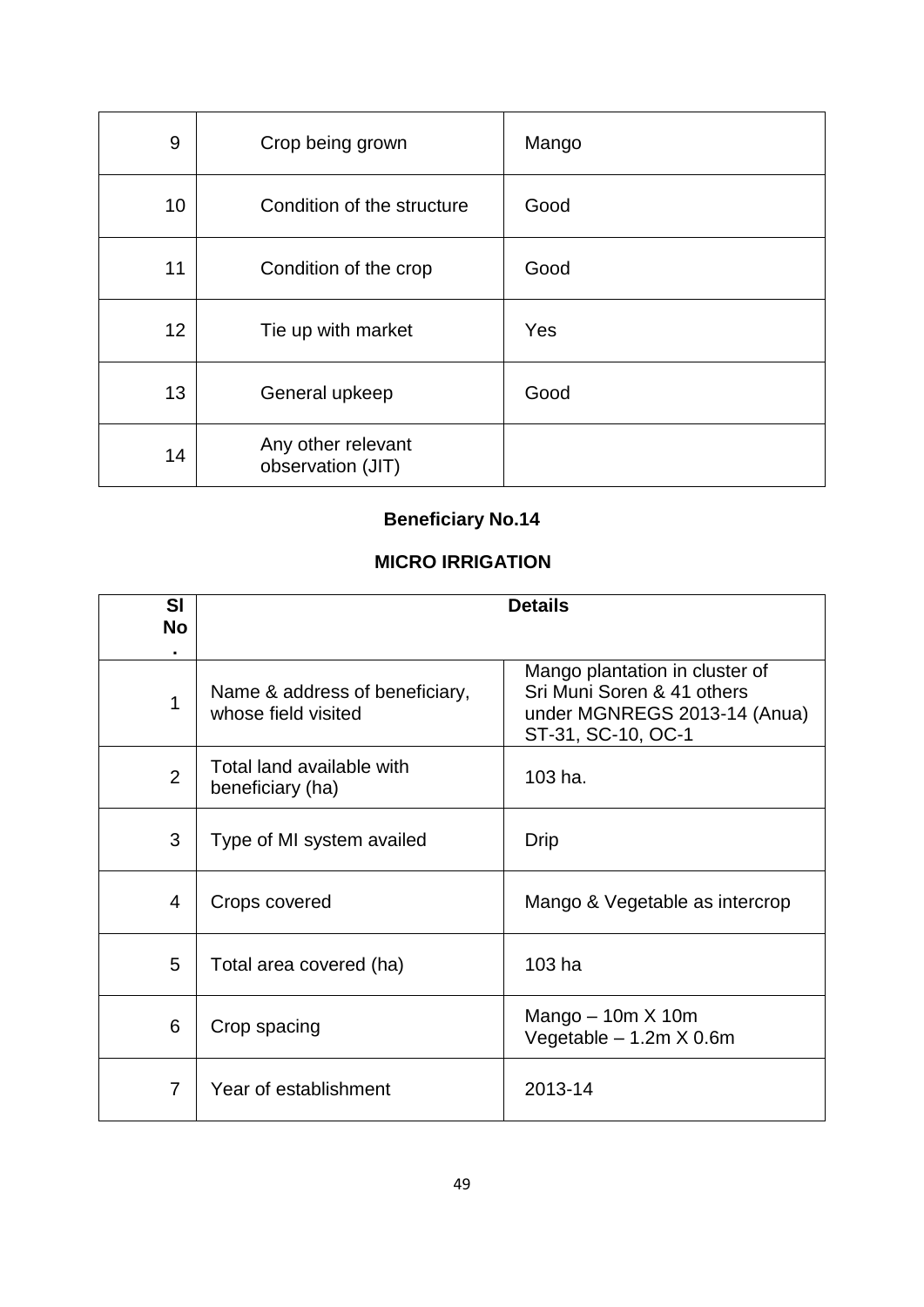| 8  | Name of the manufacturer /<br>supplier  | Finolex Plassion Industries Pyt.<br>Ltd.                                  |
|----|-----------------------------------------|---------------------------------------------------------------------------|
| 9  | Total subsidy paid & date of<br>payment | Rs.25.03 Lakhs (Rs.13.28 Lkhs)<br>GOI + Rs.11.77 Lakhs GOO)<br>11.11.2013 |
| 10 | Mode of payment                         | Cheque                                                                    |
| 11 | Status of the crop                      | Good                                                                      |
| 12 | General upkeep                          | Good                                                                      |
| 13 | Any other relevant observation<br>(JIT) |                                                                           |

Mango Plantation cluster formed at Dakoi with 100 ha of area with the involvement of 63 farmers (SC-10, ST-35, OC-18). The plantation is being maintained with convergence of various schemes like MNREGS, NMMI, Jalanidhi from State.

This cluster approach is very good and need to be replicated in other areas where wastelands are available.

Similar clusters of 48 ha. consisting of 33 beneficiaries (SC-2, ST-26, OC-5) have also been established

## **Beneficiary No.15**

## **PROTECTED CULTIVATION**

| <b>SI</b><br><b>No</b> |                                                       | <b>Details</b>                                                                                                                 |
|------------------------|-------------------------------------------------------|--------------------------------------------------------------------------------------------------------------------------------|
|                        |                                                       |                                                                                                                                |
|                        | Name & address of beneficiary,<br>whose field visited | Cashew plantation in cluster of<br>Sri Kashray Murmu & 32 others<br>under MGNREGS 2013-14<br>(Sindurjoda)<br>ST-26, SC-2, OC-5 |
| $\overline{2}$         | Total land available with<br>beneficiary (ha)         | 48 ha.                                                                                                                         |
| 3                      | Type of protected cultivation<br>activity             | <b>Plastic mulching</b>                                                                                                        |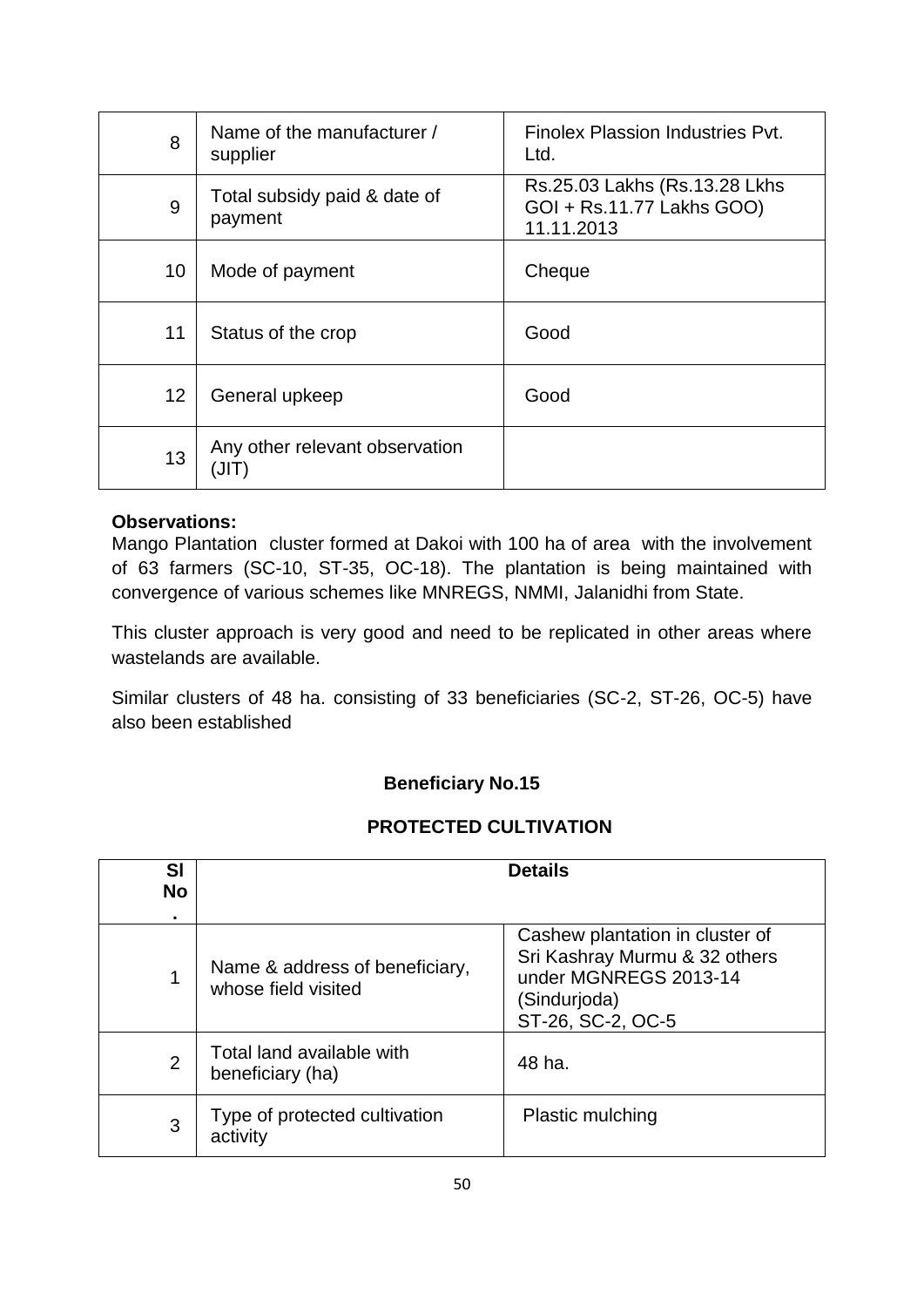| $\overline{4}$ | Year of establishment                          | 2013-14                     |
|----------------|------------------------------------------------|-----------------------------|
| 5              | Size of the structure                          | 48 ha                       |
| 6              | <b>Total cost</b>                              | Rs.4.45 Lakhs               |
| $\overline{7}$ | Agency involved in fabrication &<br>instalment | Vasundhara Micro Irrigation |
| 8              | Total subsidy paid & date of<br>payment        | Rs.4.45 Lakhs<br>24.12.2013 |
| 9              | Crop being grown                               | Cashew                      |
| 10             | Condition of the structure                     | Good                        |
| 11             | Condition of the crop                          | Good                        |
| 12             | Tie up with market                             | Yes                         |
| 13             | General upkeep                                 | Good                        |
| 14             | Any other relevant observation<br>(JIT)        |                             |

## **Beneficiary No.16 MICRO IRRIGATION**

| SI<br><b>No</b> |                                                       | <b>Details</b>                                                                                                                 |
|-----------------|-------------------------------------------------------|--------------------------------------------------------------------------------------------------------------------------------|
|                 | Name & address of beneficiary,<br>whose field visited | Cashew plantation in cluster of<br>Sri Kashray Murmu & 32 others<br>under MGNREGS 2013-14<br>(Sindurjoda)<br>ST-26, SC-2, OC-5 |
| $\overline{2}$  | Total land available with<br>beneficiary (ha)         | 48 ha.                                                                                                                         |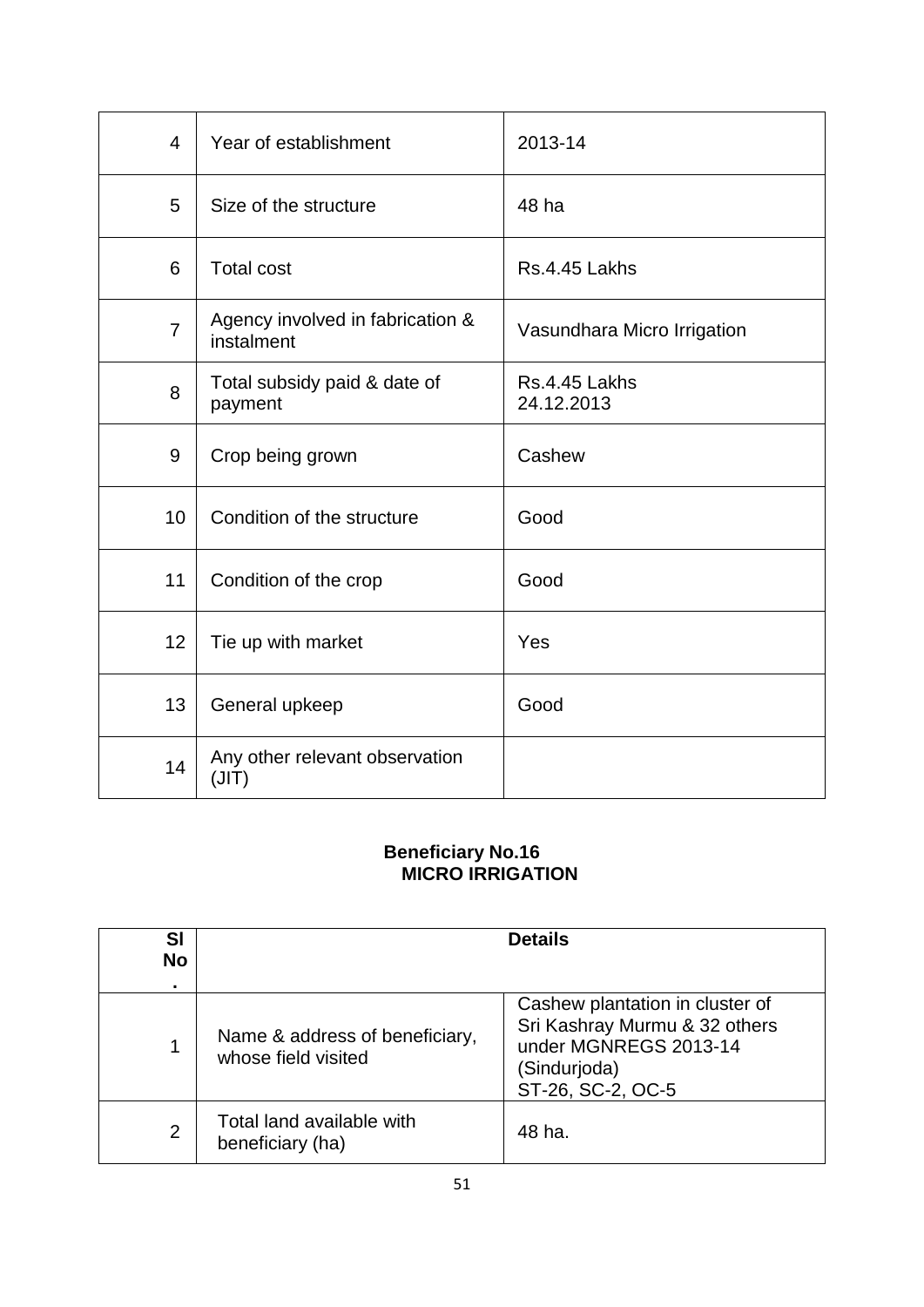| 3              | Type of MI system availed               | Drip                                                                   |
|----------------|-----------------------------------------|------------------------------------------------------------------------|
| 4              | Crops covered                           | Cashew & Vegetable as intercrop                                        |
| 5              | Total area covered (ha)                 | 48 ha                                                                  |
| 6              | Crop spacing                            | Cashew $-7m$ X $7m$<br>Vegetable - 1.2m X 0.6m                         |
| $\overline{7}$ | Year of establishment                   | 2013-14                                                                |
| 8              | Name of the manufacturer /<br>supplier  | Kirti Industries                                                       |
| 9              | Total subsidy paid & date of<br>payment | Rs.10.49 Lakhs (Rs.5.58 Lkhs GOI<br>+ Rs.4.91 Lakhs GOO)<br>10.10.2013 |
| 10             | Mode of payment                         | Cheque                                                                 |
| 11             | Status of the crop                      | Good                                                                   |
| 12             | General upkeep                          | Good                                                                   |
| 13             | Any other relevant observation<br>(JIT) |                                                                        |

## **PROTECTED CULTIVATION**

| SINO. |                                                       | <b>Details</b>                 |
|-------|-------------------------------------------------------|--------------------------------|
|       |                                                       |                                |
|       |                                                       | Guava plantation in cluster of |
|       | Name & address of beneficiary,<br>whose field visited | Sri Sakila Hembram & 39 others |
|       |                                                       | under MGNREGS 2013-14 (Silda)  |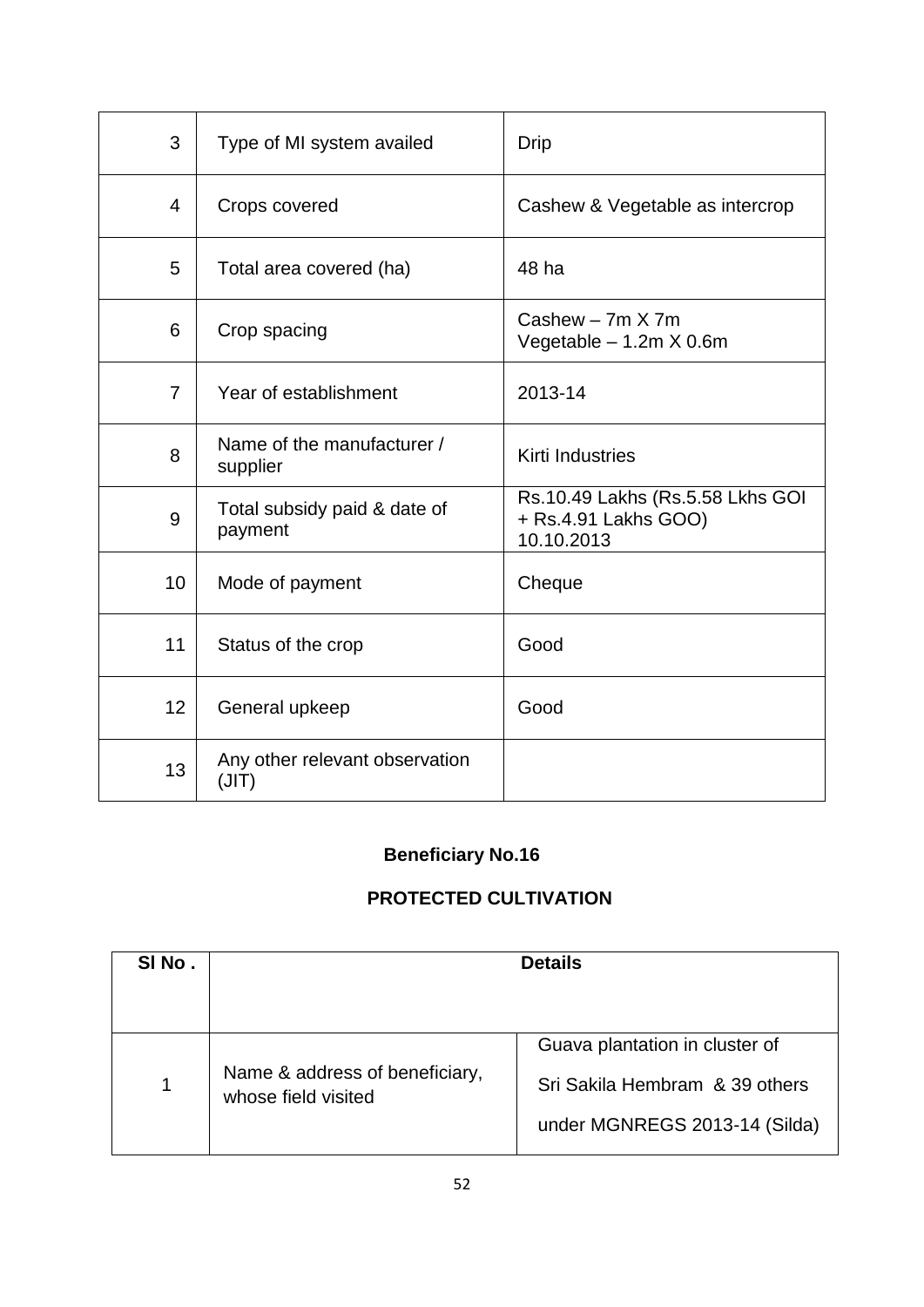|                |                                                | ST-2, SC-6, OC-32           |
|----------------|------------------------------------------------|-----------------------------|
| $\overline{2}$ | Total land available with<br>beneficiary (ha)  | 20 ha.                      |
| 3              | Type of protected cultivation<br>activity      | Plastic mulching            |
| $\overline{4}$ | Year of establishment                          | 2013-14                     |
| 5              | Size of the structure                          | 20 ha                       |
| 6              | <b>Total cost</b>                              | Rs.1.99 Lakhs               |
| $\overline{7}$ | Agency involved in fabrication &<br>instalment | Vasundhara Micro Irrigation |
| 8              | Total subsidy paid & date of<br>payment        | Rs.1.99 Lakhs<br>30.01.2014 |
| 9              | Crop being grown                               | Guava                       |
| 10             | Condition of the structure                     | Good                        |
| 11             | Condition of the crop                          | Good                        |
| 12             | Tie up with market                             | Yes                         |
| 13             | General upkeep                                 | Good                        |
| 14             | Any other relevant observation<br>(JIT)        |                             |